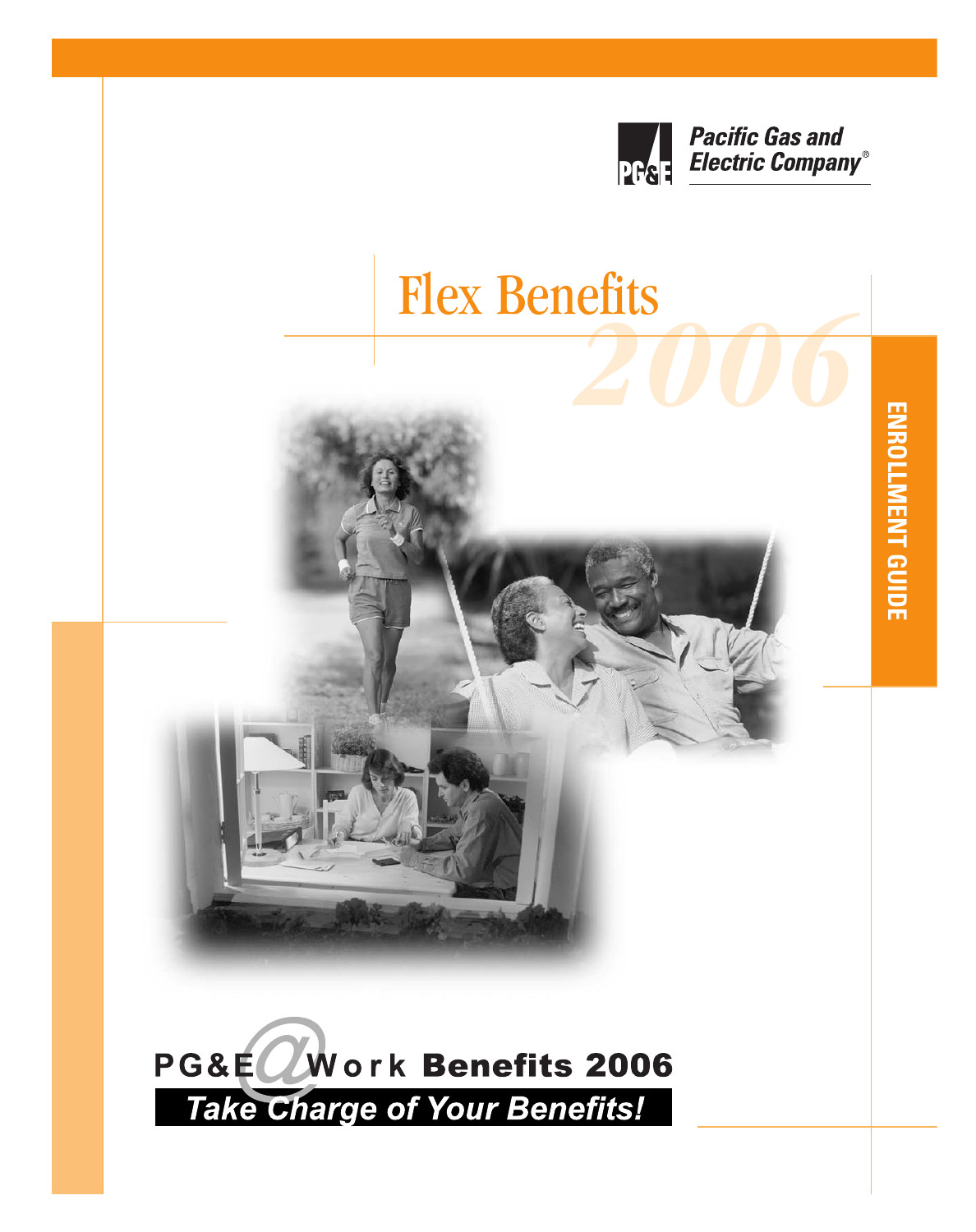# **Contents**

| A Message to Management and A&T Employees                                           | 1                         |
|-------------------------------------------------------------------------------------|---------------------------|
| Introduction                                                                        | $\overline{2}$            |
| Open Enrollment 2006                                                                | 4                         |
| What's New for 2006                                                                 | 5                         |
| What You Need to Do for Open Enrollment                                             | 9                         |
| <b>Before You Enroll</b>                                                            | 13                        |
| After You Enroll                                                                    | 14                        |
| Other Important Information and Resources                                           | 15                        |
| Eligibility                                                                         | 16                        |
| <b>Change-in-Status Events</b>                                                      | 18                        |
| COBRA                                                                               | 20                        |
| <b>FlexDollars</b>                                                                  | 21                        |
| <b>Dental Coverage</b>                                                              | 22                        |
| <b>Vision Coverage</b>                                                              | 24                        |
| Life Insurance Coverage                                                             | 25                        |
| Reimbursement Accounts (Flexible Spending Accounts) 27                              |                           |
| <b>Unused FlexDollars</b>                                                           | 29                        |
| Vacation Buy Plan                                                                   | 29                        |
| <b>Comparison of Prescription Drug Benefits</b><br>for the NAP, CAP and Basic Plans | 30                        |
| Comparison of Benefits Charts - Flex                                                | 31                        |
| <b>HMO Availability Chart</b>                                                       | 36                        |
| Where to Get Help<br><b>Member Services Contacts</b>                                | <b>Outside Back Cover</b> |



#### **SUMMARY OF MATERIAL MODIFICATIONS** *(October 2005)*

This guide is an overview of your Open Enrollment-related benefits. Complete details regarding benefit coverage are in the plan documents, contracts, and administrative policies available through the HR Service Center or through individual plan providers. Please note that this information does not replace all the documents governing the benefit plans, which will govern in case of any inconsistency. The Plan Administrator of each plan has the discretionary authority to interpret the provisions of the applicable plan. Pacific Gas & Electric Company reserves the right to amend, modify, or terminate any benefit plans. Although any change in a plan or the termination of a plan will not affect the benefits paid to plan members before the date the plan was changed or ended, such change may result in reduced levels of benefits or benefit coverage, or increased employee and/or retiree contributions, after the effective date of any such change.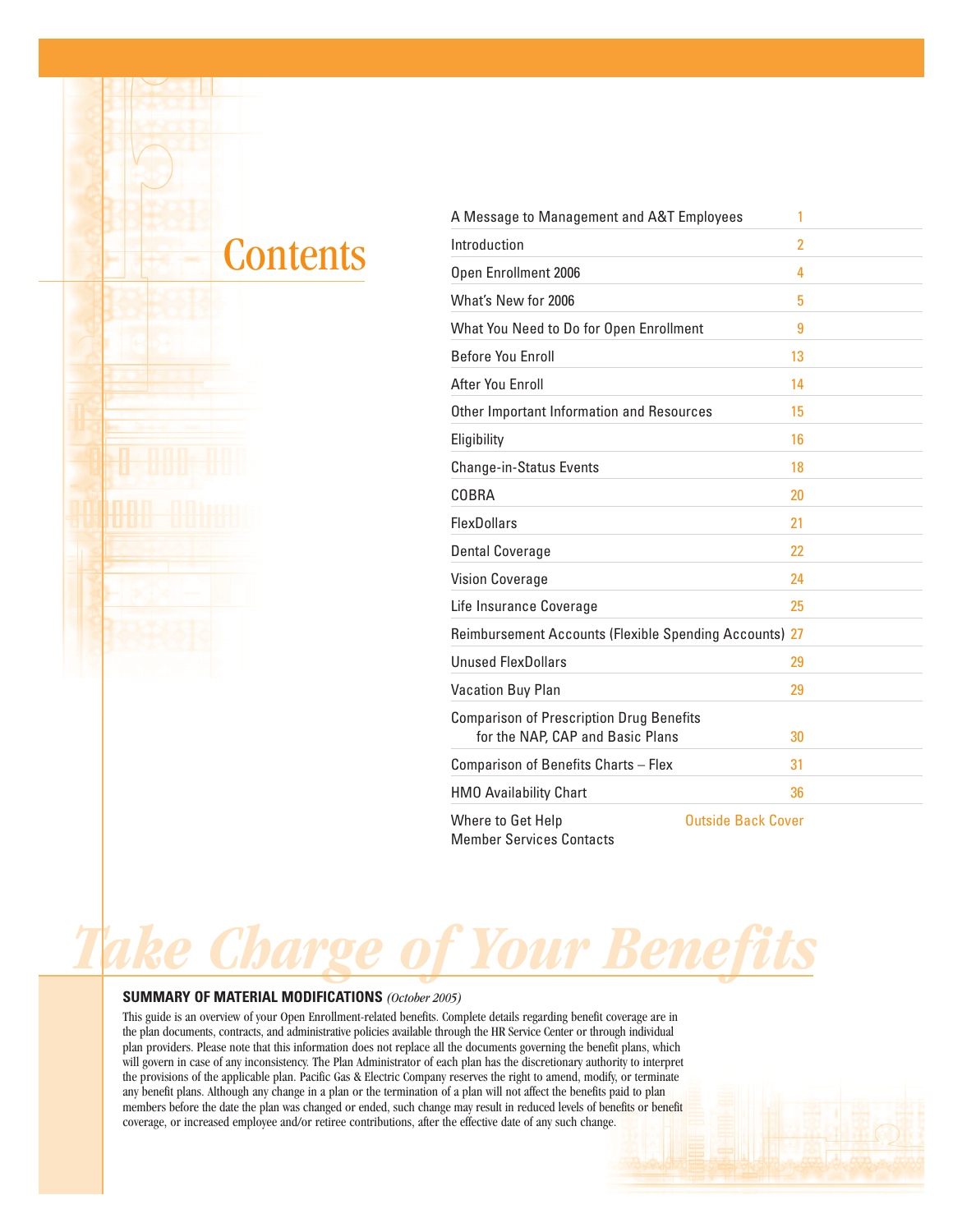# *Management and A&T Employees* A Message to





#### On behalf of PG&E, I'm pleased to welcome you to Open Enrollment 2006.

This year's benefits enrollment period kicks off as PG&E celebrates its 100-year anniversary. While we celebrate the company's history, we are also looking forward to the future and positioning PG&E for the next 100 years.

The company offers a comprehensive benefits packet, but it's up to you to take an active role in understanding your benefits and making choices that maximize the value for your personal situation. We've mailed an enrollment packet — including this enrollment guide — to your home to help you make these important decisions and better prepare you for enrollment.

In this enrollment guide, you will find detailed information about the enrollment process and benefits changes for 2006, as well as tips on how you can save money on your health care-related expenses. Be on the lookout for the "Hot Tip" boxes found throughout the guide.

You have important decisions to make and a variety of options from which to choose. And we're here to help. If you have any questions about your benefit plan options or how they work, please feel free to contact PG&E's HR Service Center at **hrbenefitsquestions@pge.com**, or by calling company extension 8-223-2363, 415-973-2363 or 800-788-2363.

Sincerely,

T MAD

*Russ Jackson Senior Vice President, Human Resources PG&E Corporation and Pacific Gas and Electric Company*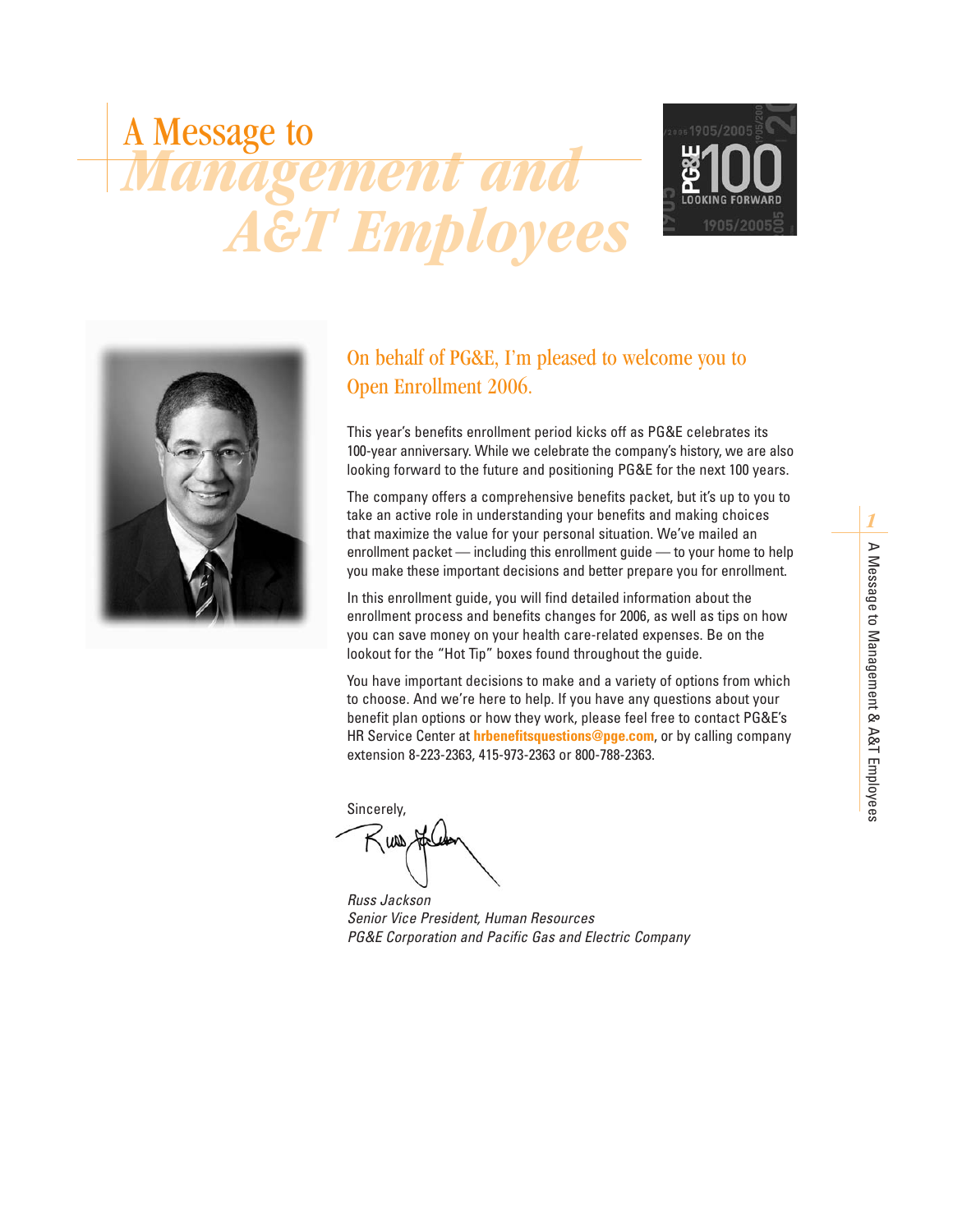#### Health Care Costs Continue to Rise

As you know, health care costs have risen dramatically in the past decade, far outpacing other costs and rates of inflation. Among the many reasons for this trend are huge prescription drug cost increases, broader access to new and often more expensive treatments, an aging population that uses benefits more frequently, and medical care facility mergers. Experts predict that the average cost increase to employers will be 11 to 14 percent for health care coverage in 2006.

Fortunately, as a PG&E Corporation or utility employee, you can choose from a variety of medical coverage options and select the one that best suits your individual needs. Along with this coverage, PG&E provides you with several tools that can help you reduce your medical costs and get the most out of your medical plan.

#### PG&E Makes Cost-Saving Changes

In addition to giving you a variety of medical plan options from which to choose, PG&E is implementing two significant changes that will help you manage your medical costs. The first change affects both employees and retirees; the second change will benefit you when you retire and/or become eligible for Medicare.

First, the company is switching the administration of the self-funded medical plans (NAP, CAP and Basic Plan) from UnitedHealthcare to Blue Cross of California. This change will result in lower premium increases for these three plans in 2006. In addition, PG&E is passing along all of the company's net Medicare Part D savings to our Medicare members in the form of lower premium contributions.

Be sure to read about these changes and others in the "What's New for 2006" section of this guide.





### Take Charge of Your Health Care Decisions

While PG&E is working hard to help keep your health care costs as low as possible, the company needs your help. One of the most important things that you can do can do to maximize the value of your health care benefits — and the dollars you spend on related services — is to take an active role in making smart health care decisions. Because your situation and needs may change from year to year, you should carefully review the medical plan options available to you to make sure you are selecting the best option each year.

Here are some questions you might want to ask yourself when looking at your medical plan options:

#### **What are my estimated out-of-pocket costs for 2006?**

Consider deductibles and copayments for:

- primary care doctor, specialist, inpatient and outpatient hospital and emergency room visits for you and your covered dependent; **remember, the HMO options have no deductibles or hospital copayments**
- prescription drugs
- $\blacksquare$  chiropractic, acupuncture, physical therapy or other non-routine care (some plans have limited or no coverage for these services)
- $\blacksquare$  X-rays, lab services and durable medical equipment; unlike the Blue Cross-administered plans, there typically are no charges for these expenses with the HMOs
- $\blacksquare$  outpatient physical therapy visits
- mental health and substance abuse treatment.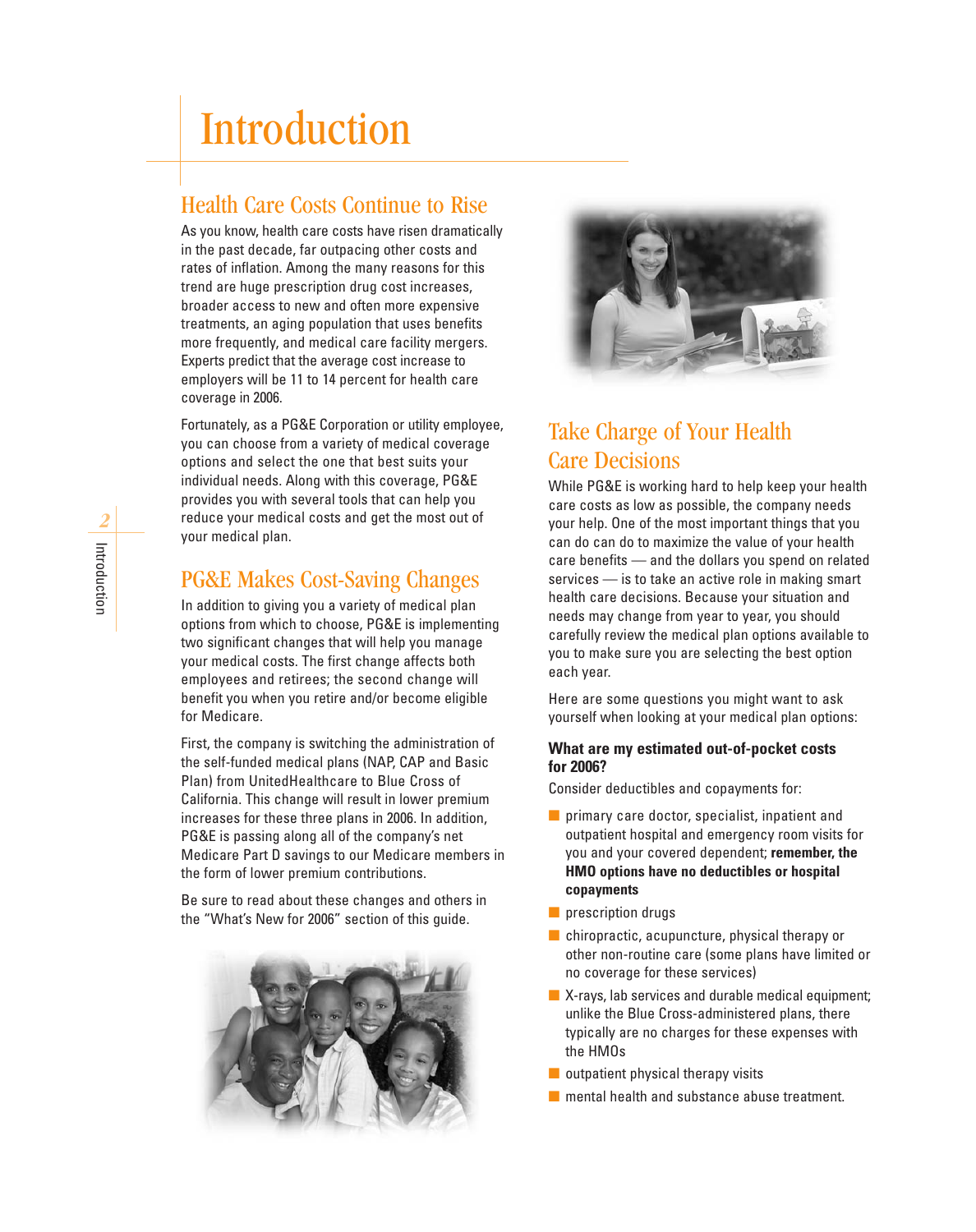#### **Am I taking advantage of available tax breaks?**

Health care is expensive — as is dependent care, so PG&E provides you with two ways to save. The Health Care and Dependent Care Reimbursement Accounts can be used to decrease your taxable income by the amount you pay for many common expenses which, in turn, lowers your taxes and increases your spendable income. Please read more about the Reimbursement Accounts on pages 27 and 28 of this guide.

#### **Are my routine medications covered by the plan I'm considering?**

If your medications are not covered by the plan, you may have to pay full cost. Call the plan's member services number to find out. Also, remember that generic drugs are usually significantly less expensive than brand-name equivalents.

#### **What is the cost for each plan I'm considering?**

The annual FlexDollar cost for each plan available to you is shown on your 2006 Enrollment Worksheet. HMO costs are generally less expensive than those for the Blue Cross-administered plans (formerly administered by UnitedHealthcare), so your portion of the cost for these plans will generally be less, too. Therefore, if your doctors participate in an HMO, it may be beneficial to enroll in that plan.

#### **Does my doctor belong to the provider network of the plan I'm considering?**

Call the medical plan's member services number or visit its Web site to find out if your doctor is a participating physician (see outside back cover for plan contacts).





#### **What resources are available to me?**

Each plan offers a variety of disease management programs and wellness services, such as nurse helplines, surgery decision tools, nutrition guides, personal health records, health risk assessment tools and other features. Be sure to visit each health plan's Web site to see what is offered.

In addition, the Comparison of Benefits Charts found in this guide show what the various medical plans cover for different types of services. By plotting out your anticipated needs throughout the year and then weighing them against your estimated monthly premium, copayment and deductible costs for each option, you will have a clearer picture of which plan may be best for you.

Also, be sure to look for the "Hot Tips" featured throughout this guide. They provide important bits of advice that can help you reduce your health care expenses, improve your health or simply get the most out of your medical plan.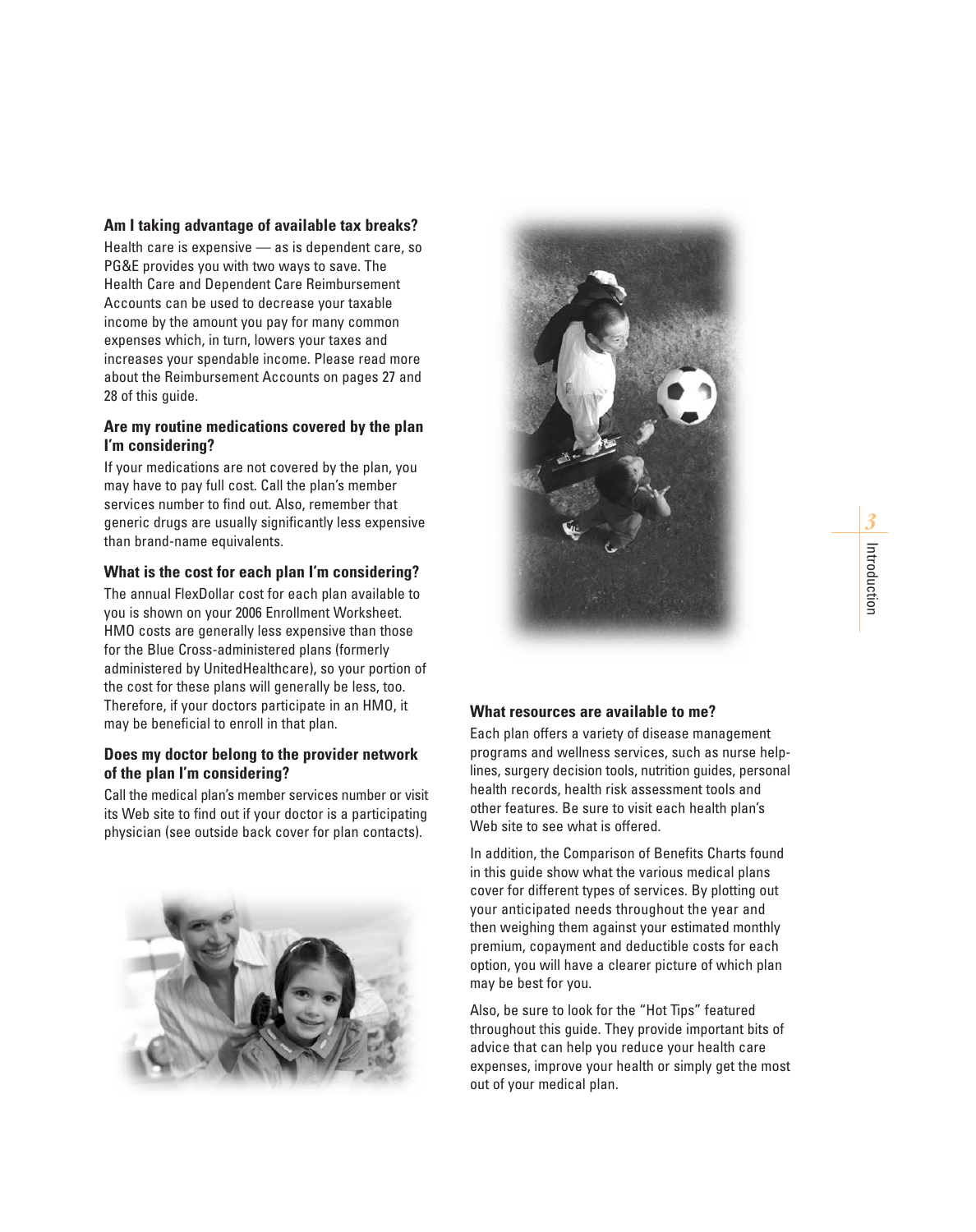# *2006* Open Enrollment

 $\perp$  his year's Open Enrollment period begins on Friday, October 28, 2005, and ends on Thursday, November 10, 2005. During this time, you'll have the opportunity to make changes to your PG&E benefits and select the best options for your individual needs. On October 28, you'll receive an email with enrollment information and a link to the online enrollment system. You will be able to make your enrollment elections online or via the automated phone enrollment system. **Please note:** PG&E Corporation employees can only enroll online, and Corporation employees on leave of absence must enroll using a paper enrollment form.

This guide provides you with updates on plan changes for 2006, as well as comprehensive information aimed at helping you maximize the value of your PG&E-sponsored Flex Benefits.

#### **Who Needs to Enroll?**

If you plan to make any changes to your Flex Benefits coverage, contribute to either of the Reimbursement Accounts, or purchase extra vacation days in 2006, you need to go through the enrollment process. Otherwise, you don't need to enroll and you will automatically receive the "Default Flex Coverage" described on page 10. Just be sure to review the following:

- Your current medical plan's availability and annual Flex cost for 2006, as shown on your Enrollment Worksheet
- Your dependents' eligibility (see pages 16 and 17)
- "What's New for 2006" (see pages 5-8)
- Plan changes (indicated in bold on the Comparison of Benefits charts that begin on page 30).

Taking these easy steps will help you decide whether your current Flex Benefits coverage, or different coverage, is best for you.

### **IMPORTANT**

Open Enrollment begins on **Friday, October 28, 2005,** and ends on **Thursday, November 10, 2005.**

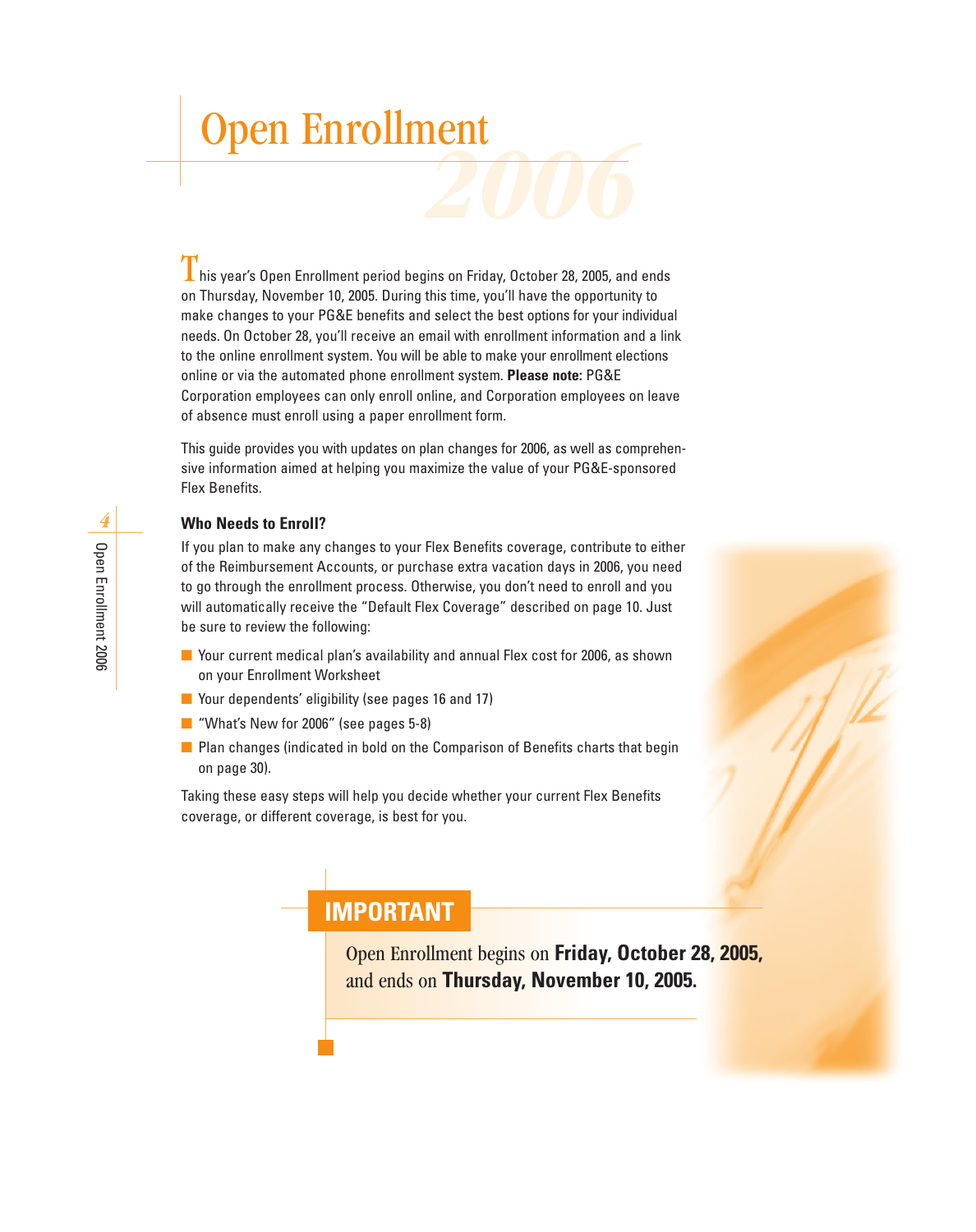# **2006**

## Notice of Creditable Coverage (NOCC)

The Notice of Creditable Coverage (NOCC), enclosed in your enrollment packet, is intended for members who are eligible, or will be eligible, for Medicare in 2006. The NOCC attests that the prescription drug coverage provided by PG&E's medical plans is at least as good as, or better than, the new Medicare Part D basic benefit. It also contains information that may be important to members on Medicare, or members who will be eligible, for Medicare in 2006.

If you or your dependents will be eligible for Medicare in 2006, you should retain the NOCC for your records. If not, this document won't apply to you.

## Blue Cross Replaces UnitedHealthcare

As recently announced in various PG&E communications, Blue Cross of California will be replacing UnitedHealthcare as the plan administrator for PG&E's self-funded medical plans — including the Network Access Plan (NAP), the Comprehensive Access Plan (CAP) and the Basic Plan.

#### **Why PG&E Is Making the Change**

Lower costs and better service — that's what PG&E believes will result by changing to Blue Cross of California. While this doesn't mean the rates will be lower than last year, it does mean that the 2006 rate increases will be smaller. In addition, Blue Cross has a track record of providing great service. For PG&E members, this should translate to faster and more accurate claims processing and better overall customer service. Blue Cross members also benefit by having access to one of the largest provider networks in

California. In fact, more than 95 percent of providers in the UnitedHealthcare network are also in the Blue Cross network. So, it's very likely that your current physicians are in the new network. What's more, many providers not currently available through UnitedHealthcare may now be available through Blue Cross.

Given Blue Cross of California's reputation for quality and customer service, this should be a positive change for both employees and the company.

#### **Plan Benefits to Remain the Same**

The change to Blue Cross of California should not significantly affect the majority of employees currently enrolled in the UnitedHealthcare plans. All of the existing covered services, copayments, coinsurance and deductibles for the NAP, CAP and Basic Plan will remain the same. None of the plan provisions are changing. In addition, the plan administrators for mental health/substance abuse benefits and prescription drug benefits will continue to be ValueOptions for the mental health/substance abuse program and Medco Health for prescription drugs.

#### **Largest Provider Network in California**

Blue Cross' California network includes more than 45,000 physicians and 400-plus hospitals participating in its Blue Cross PPO (Prudent Buyer) network. For members who live or travel outside of California, the "BlueCard" program is available, providing nationwide access to all of the Blue Cross/Blue Shield PPO networks of doctors and hospitals (except the Blue Shield of California network).

## **IMPORTANT**

The new Blue Cross-administered plans should not be confused with the Blue Shield HMO plan, which PG&E introduced to its members beginning in 2005. They are separate and distinct medical plan options.

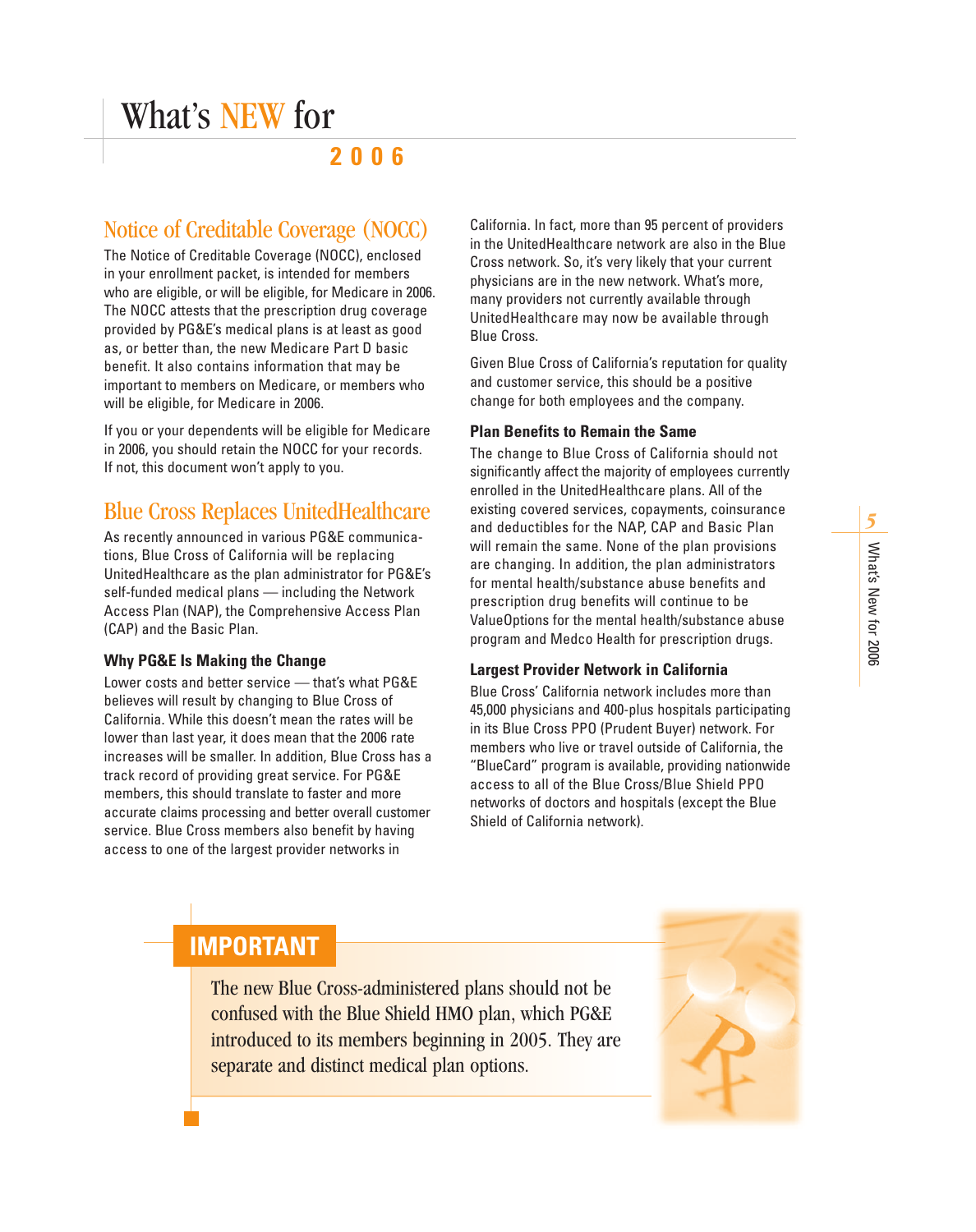To find out if your doctors are part of the Blue Cross PPO (Prudent Buyer) or BlueCard networks, review Blue Cross' provider directories at **http://www.bluecrossca.com/clients/pge**, or call Blue Cross at 800-964-0530. If, by chance, your physicians are not included in either of the networks, you do not necessarily have to change doctors. Instead, you can do one of the following:

**1.** Nominate your doctor(s) for participation in either network by completing the appropriate provider nomination form (PPO Network Provider Nomination Form or BlueCard Provider Nomination Form). Both forms can be obtained on Blue Cross' Web site, or by calling Blue Cross. Please keep in mind that the nomination/application process usually takes about four to six months, and it cannot be guaranteed that a contracting arrangement between your doctor and Blue Cross will result.

- or -

**2.** Continue to see your current doctor. If you are enrolled in the Network Access Plan (NAP), eligible expenses will be covered at a lower reimbursement rate under the NAP Non-Network benefit provisions. As always, members of the Comprehensive Access Plan (CAP) and the Basic Plan can use any doctor they want, although members may be "balancebilled" for charges above those that are considered "reasonable and customary" when seeing nonnetwork doctors.



In early 2006, Blue Cross will send its PG&E members a welcome package with important information about claims procedures, medical management and disease management services.

#### **What You Need to Do**

If you're currently enrolled in a plan administered by UnitedHealthcare (NAP, CAP or Basic Plan), you will automatically remain in the same plan — to be administered by Blue Cross — in 2006, unless you select a different plan during the Open Enrollment period. You will receive a new Blue Cross identification card in early January.

If you don't want to stay in your current plan and if PG&E offers other medical plans in your area (as determined by your home ZIP code), you must actively enroll during Open Enrollment to select a different plan.

#### **Transition of Care Benefits**

Blue Cross has a "Transition Assistance Program" that will allow for continuity of care for UnitedHealthcare members who have ongoing treatment needs at the time of the switch to Blue Cross. If you or any eligible dependents are pregnant or undergoing an active course of treatment for an acute or serious chronic condition that will extend beyond January 1, 2006, you may qualify for transition assistance. Applications for this program will be available December 1, 2005, and can be obtained by calling Blue Cross customer service or via Blue Cross' custom PG&E Web site. As administrator, Blue Cross will make all determinations of eligibility for this program.

#### **For More Information on Blue Cross**

- Visit Blue Cross' custom Web site for PG&E members at **www.bluecrossca.com/clients/pge**.
- Call Blue Cross' new toll-free number, reserved exclusively for PG&E members at 800-964-0530.
- Visit PG&E's Benefits Web site at **wwwhr/Benefits**.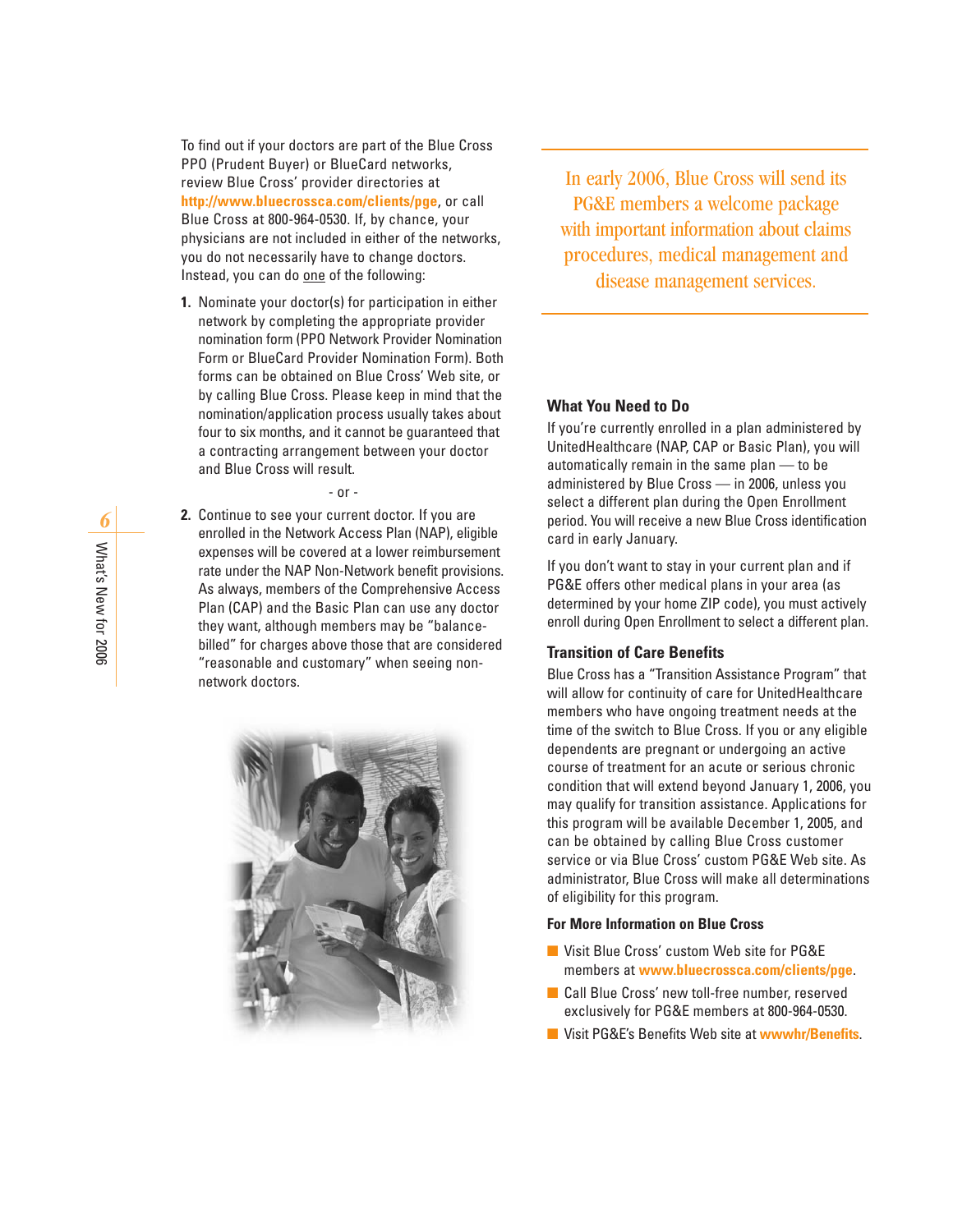# *7*What's New for 2006 What's New for 2006

#### HMO Changes

#### **PacifiCare Acquired by UnitedHealthcare**

You may have heard that UnitedHealthcare is purchasing the PacifiCare HMO. PG&E has been informed that there will not be any operational changes to PacifiCare for 2006 as a result of UnitedHealthcare's acquisition, and that the HMO's network and benefits will continue with uninterrupted service. For additional information about PacifiCare, please call the HMO directly at the telephone number listed on the back cover of this guide.

#### **Other HMO Changes**

Some of the HMOs are making changes to their service territories and primary care provider networks in 2006. The information provided in this guide is current as of October 2005. However, because of the ongoing nature of these changes, we recommend that you verify the service area and provider availability directly with each HMO. Phone numbers for each plan are listed on the outside back cover of this guide.

#### No Wait to Join Dental 2

In 2006, the one-year waiting period that is currently required to switch from the Dental 1 plan to the Dental 2 plan is being eliminated. Flex employees enrolled in Dental 1 will now be able to switch directly to Dental 2 for the upcoming plan year, instead of having to enroll in the Transition Plan for one year before being allowed to make the switch.

If you are currently enrolled in the Transition Plan, you'll need to actively enroll to select which dental plan you want for 2006 — Dental 1 or Dental 2. If you don't enroll, your dental coverage for 2006 will automatically default to Dental 1, with your covered dependents remaining the same as in 2005.



#### Life Insurance Rate Reduction Ending

The Flex life insurance rate reduction that went into effect in 2004 will end on December 31, 2005. As a result, life insurance rates will return to the same levels that were previously in effect prior to the rate reduction.

The two-year rate reduction was a result of demutualization proceeds paid to the company by Metropolitan Life Insurance Company when it became a publicly traded company. The proceeds paid to the company were used to provide Flex employees with a temporary 5.5 percent premium reduction for the 2004 and 2005 plan years.

The Flex life insurance rates for 2006 can be found on page 25.

#### FlexDays Replaced by New Vacation Buy Plan

In 2006, the FlexDay option is being replaced with a new, more flexible vacation purchase option — the Vacation Buy Plan. Instead of electing FlexDays through the Flex Plan, the utility's Management and Administrative and Technical (A&T) employees will now be eligible to use pre-tax salary dollars to purchase up to five additional vacation days called "Vacation Buy Days" — during Open Enrollment. Although the option to purchase Vacation Buy (VB) Days will appear on your Flex enrollment worksheet, it will not be part of the Flex Plan. Accordingly, employees may not use FlexDollars to fund the purchase of VB Days; VB Days may only be purchased with pre-tax salary dollars. Unused FlexDollars will continue to be paid out to you at the end of the year if your FlexDollar allotment exceeds the cost of your Flex elections.

Like FlexDays, the cost of a VB Day is based on your basic salary for an eight-hour workday as of September 30 of the current year. The cost of a VB Day will not change even if you receive a salary increase during the period between Open Enrollment and your actual usage of the VB Day. VB Days must be purchased in eight-hour increments. The purchase cost will be spread out over 12 months with an equal pre-tax salary deduction taken each month. Deductions for A&T employees will be taken from the second paycheck of each month.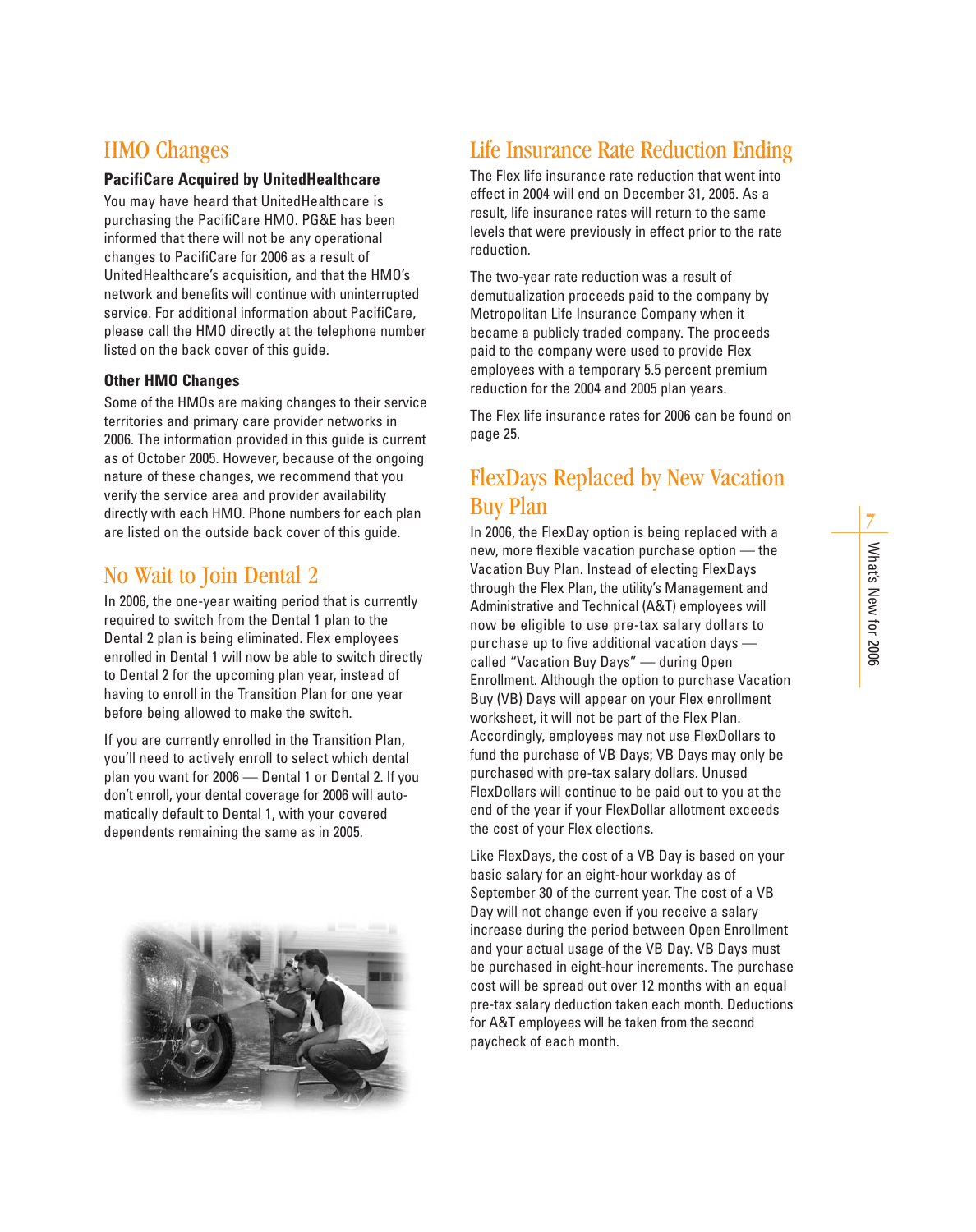Like FlexDays, VB Days must be used in the upcoming calendar year. However, unlike FlexDays, you will not have to use up any current, deferred or service anniversary vacation prior to using VB Days. VB Days can be used at any time, as long as the necessary supervisory approvals are obtained and all the regular guidelines for time off are observed. VB Days must be used in increments of four hours. Any unused VB Days at the end of the year will be automatically paid out in January of the next year. VB Days will be paid out at the same rate at which they were purchased.

If you terminate employment, retire, transfer to a bargaining unit position mid-year or otherwise cease to be in a Flex-eligible position, and you have used VB Days that have not been fully funded, you will be VB Days. If payment is not made in accordance with PG&E's billing practice, the balance owed will be sent to collections. responsible for paying the value of those unpaid

### New Administrator for Flexible Spending Accounts (HCRA and DCRA)

Effective January 1, 2006, Ceridian will replace UnitedHealthcare as plan administrator for the Flexible Spending Accounts — the Health Care Reimbursement Account (HCRA) and the Dependent Care Reimbursement Account (DCRA). Ceridian will continue to offer direct deposit as well as automatic reimbursement of out-of-pocket expenditures for Blue Cross and Medco prescription claims. In addition, dental and vision out-of-pocket expenses will be eligible for the automatic reimbursement feature.

Employees who enroll in an HCRA or DCRA during Open Enrollment will receive confirmation letters from Ceridian in early January 2006. The Web site for new participants will be available on January 1, 2006.

## Special HIPAA Enrollment Rights for Mid-Year Changes

Effective January 1, 2006, if you get married or have a newborn or newly adopted child, or if your spouse or another dependent loses health care coverage, you may enroll yourself and any eligible dependents in PG&E's health care plans. If you are already enrolled in a PG&E-sponsored medical plan, you will not only be able to add eligible dependents, but you will also be able to change medical plans mid-year if you experience one of these specific events. For more information about making mid-year changes, please refer to Change-in-Status Events on page 18.

#### PG&E Domestic Partnership Registry Changes

Effective August 1, 2005, PG&E closed its internal domestic partner registry. If your partnership is currently registered with PG&E, you will need to reregister with an outside municipality and then contact the HR Service Center to let the company know that you have appropriately registered your partnership. If you fail to to do so before the end of the year, your domestic partner benefits coverage will be terminated effective January 1, 2006. For a list of municipalities that currently offer a domestic partner registry, please visit the company's HR intranet site at **wwhr/Benefits/Domestic Partners**, or contact the HR Service Center to request a listing.

Г.



Use your Health Care Reimbursement Account (HCRA) to lower the cost of your deductibles! Deductibles are an expense you can easily predict each year, so take advantage of the tax savings the HCRA can provide. You can also use the HCRA to help reduce the financial impact of copayments and other eligible health care expenses.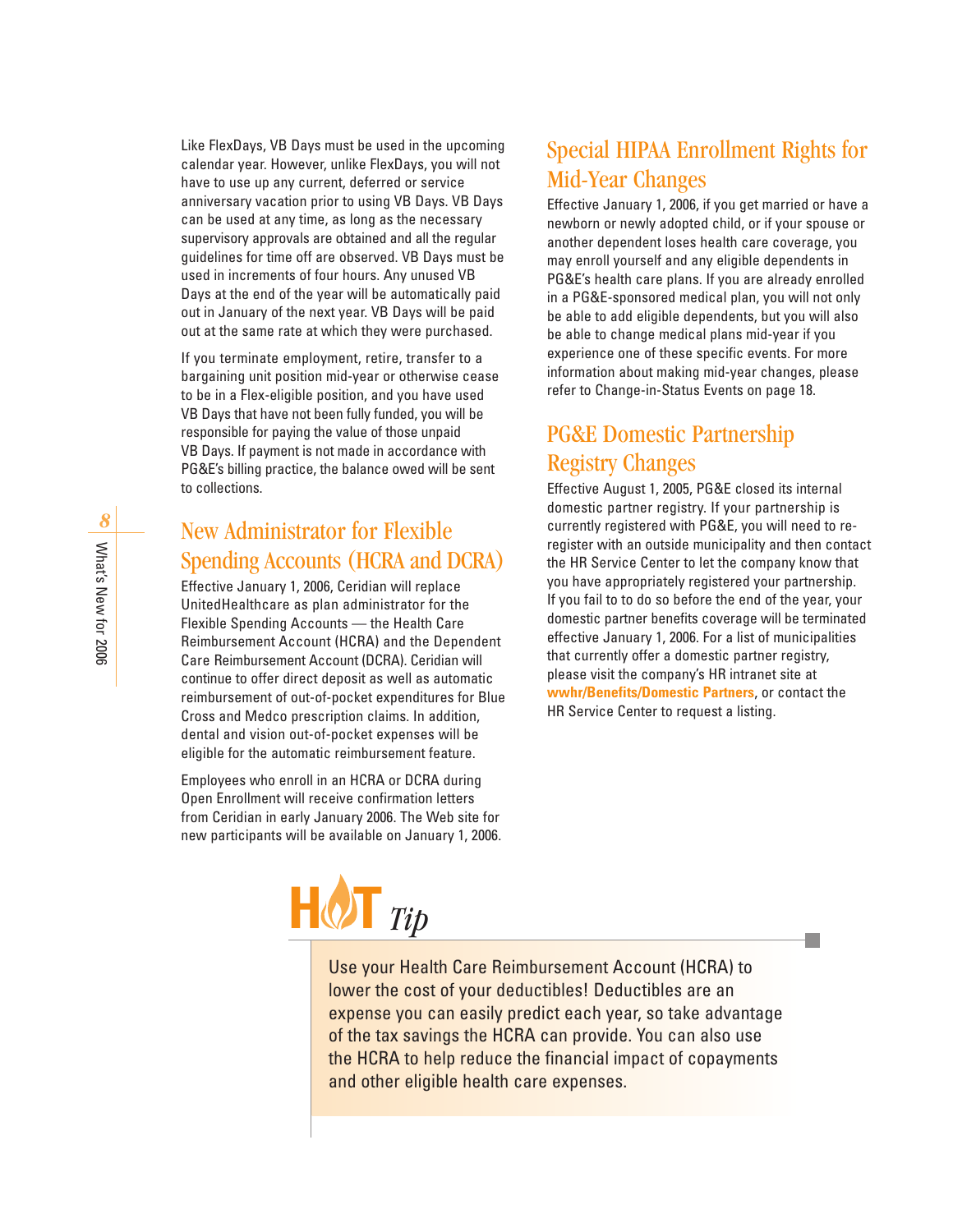## **OPEN ENROLLMENT**

## Five Easy Steps

**Review your enrollment options** on your personalized 2006 Enrollment Worksheet enclosed in your enrollment packet. The worksheet shows the Flex Plan options available to you for next year and the 2006 Flex cost for each option. 1

**Review your dependents' eligibility** (see pages 16 and 17 for eligibility rules). If you have a dependent who is no longer eligible for coverage, be sure to remove the dependent from your health care coverage. If your dependent is about to lose eligibility, be sure to contact the HR Service Center to request a "Notice of a COBRA Qualifying Event Notification." This form must be completed and returned to the HR Service Center within 60 days of the date on which your dependent loses coverage. 2

**Review the information in this Enrollment Guide**, including the "What's New for 2006" section and the Comparison of Benefits Charts. 3

#### **Decide whether you need to enroll:**

You **must enroll** if you want to:

4

- $\bullet$  make plan changes  $-$  e.g., if your current medical plan is no longer available in your area and you do not want to be automatically switched to the Blue Cross-administered plan (NAP or CAP) offered in your area
- add or delete dependents
- contribute to either of the Reimbursement Accounts — Health Care Reimbursement Account (HCRA) or Dependent Care Reimbursement Account (DCRA) — in 2006. Remember, any current HCRA or DCRA elections you have will not be carried over automatically into 2006, so think carefully before passing up these valuable benefits **or**
- purchase Vacation Buy Days (formerly called "FlexDays") for 2006.

See "Before You Enroll" on page 13 for important things to consider prior to enrolling.

#### You **do not need to enroll** if:

- you want to keep all your current health care and life insurance benefit elections and you have verified that your current medical plan is still available in your area OR you want to keep all your current health care and life insurance benefit elections, but your current medical plan will no longer be offered in 2006 and you want to be automatically switched to the Blue Crossadministered plan (NAP or CAP), shown on your Enrollment Worksheet
- you do not need to add or delete any dependents
- you do not want to contribute to the HCRA or DCRA in 2006 **and**
- you do not want to purchase Vacation Buy Days for 2006.

If you don't enroll, your current coverage will automatically default as described under "Default Flex Coverage" on page 10.

5 To enroll, log on to the new online enrollment system using the link that will be emailed to you on October 28, or call the HR Service Center's automated phone system. See page 11 for details on how to enroll.

Within 10 days, you will receive a confirmation statement verifying your choices, which will be effective January 1, 2006.

See "After You Enroll" on page 14 for additional information.

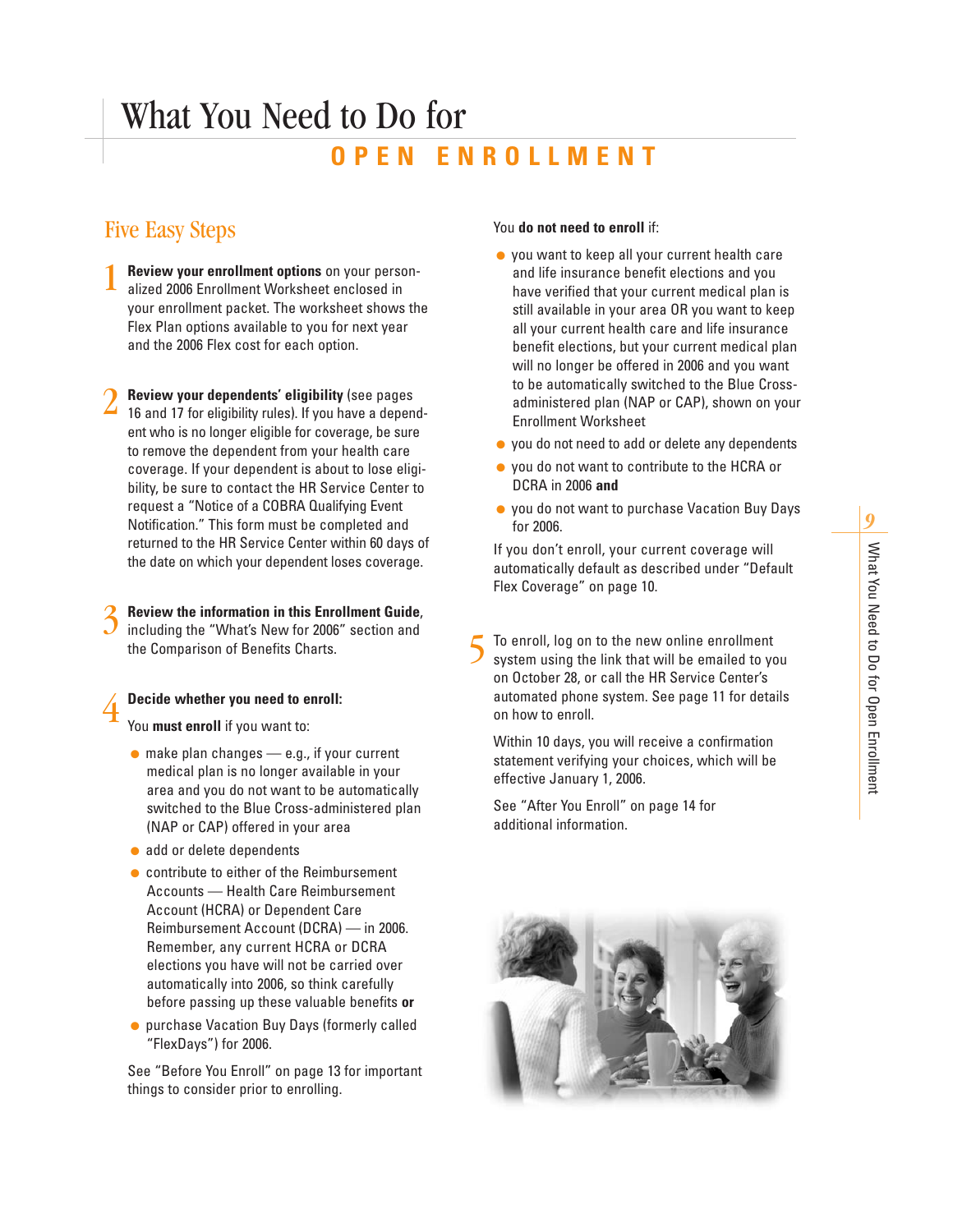

# $H \circ T$ *Tip*

You can't participate in the Reimbursement Accounts for 2006 (HCRA and DCRA) unless you enroll, so think carefully before passing up on these valuable benefits.

#### **DEFAULT FLEX COVERAGE**

- Your current 2005 medical coverage\*, if your plan is still available in 2006 where you live. However, if your current medical plan is not available — for example, if you recently moved — you will be switched to the appropriate Blue Cross plan (NAP or CAP) available in your area, based upon your home ZIP Code
- Your current 2005 dental coverage (except Transition Plan will default to Dental  $1)$ <sup>\*</sup>
- Your current 2005 vision coverage\*
- Your current 2005 life insurance coverage<sup>\*</sup>
- No reimbursement account contributions
- Unused FlexDollars (if any) will be paid to you in cash as taxable income (see page 29).
- No Vacation Buy Days

*\* For you and your covered dependents, as listed on your 2006 Enrollment Worksheet.*

## **IMPORTANT**

**Once you enroll, the plan coverage you choose stays in effect for the entire calendar year.** You may not make changes before the next Open Enrollment period unless you have an eligible change-in-status event before then (see page 18).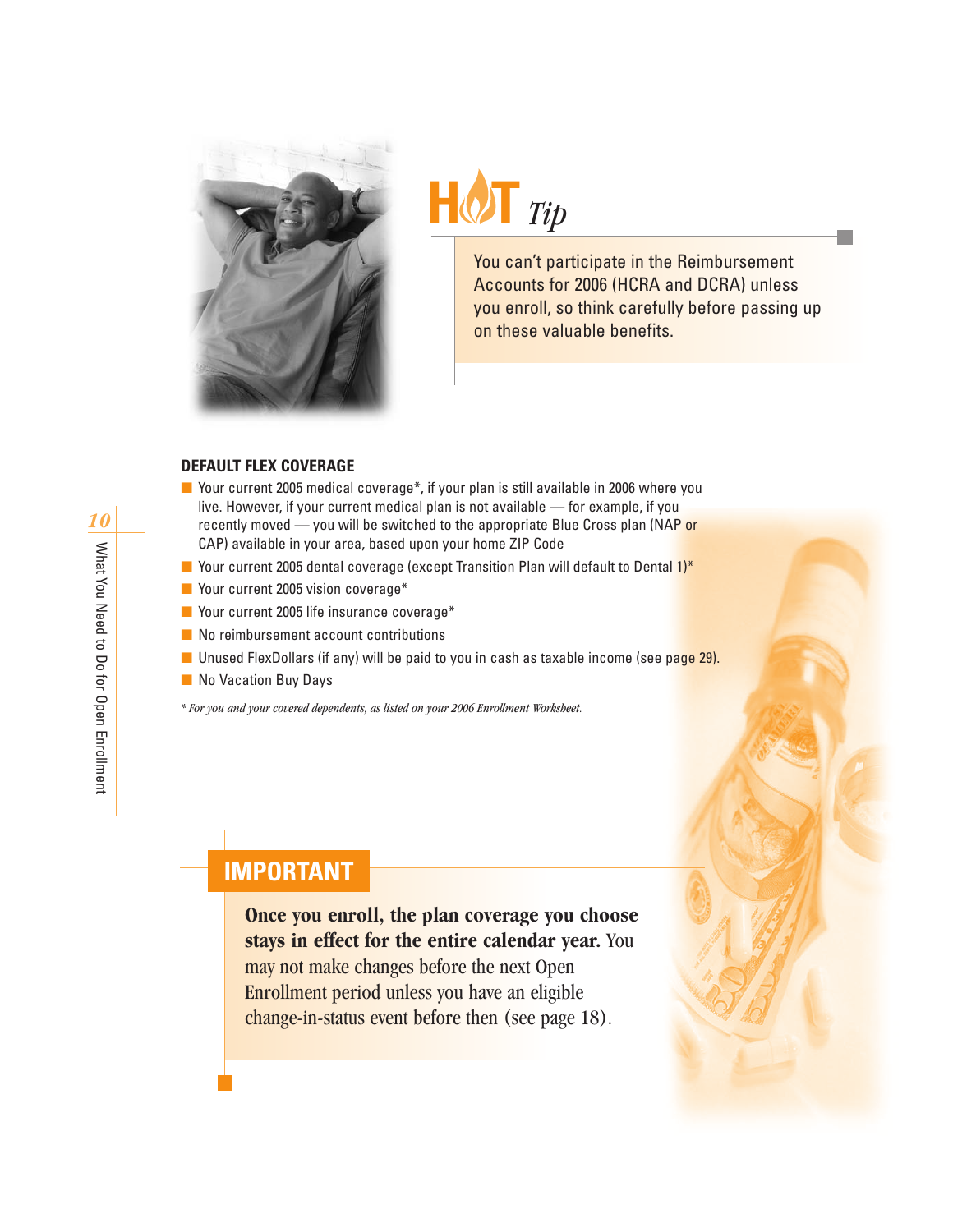#### How to Enroll

Enroll using either of the following two methods during the Open Enrollment period:

#### **Online Enrollment**

If you have a PG&E LAN ID and computer access, you can enroll online using the link that will be emailed to you on October 28. The online enrollment system is available 24 hours every day on any company computer or from home using your PG&E Citrix account during the October 28-November 10 Open Enrollment period.

- or -

#### **Automated Phone System Enrollment (Available to Utility Employees Only)**

#### **Company extension 8-223-2363, 415-973-2363 or 800-788-2363**

Enroll over the phone using the HR Service Center's automated phone system. The system is available 24 hours a day during Open Enrollment. If you need to speak to an HR Service Center representative, they are available by phone Monday through Friday from 7:30 a.m. to 5:30 p.m. during the Open Enrollment period.

Please use the company extension whenever possible. The "415" and "800" numbers are intended for employees to use only when a company line is not available. When an outside phone number is dialed from a company phone, the call ties up two phone lines (an external and an internal line).

Whether you enroll online or over the phone, you will be sent a Confirmation Statement by company email within 10 working days, unless you are not actively at work. In this case, your Confirmation Statement will be mailed to your home.



Do not use portable, cellular or speaker phones to enroll. **Also, be sure to go all the way through the call to confirm your selections. If you hang up before you confirm your selections, they will not be recorded.**

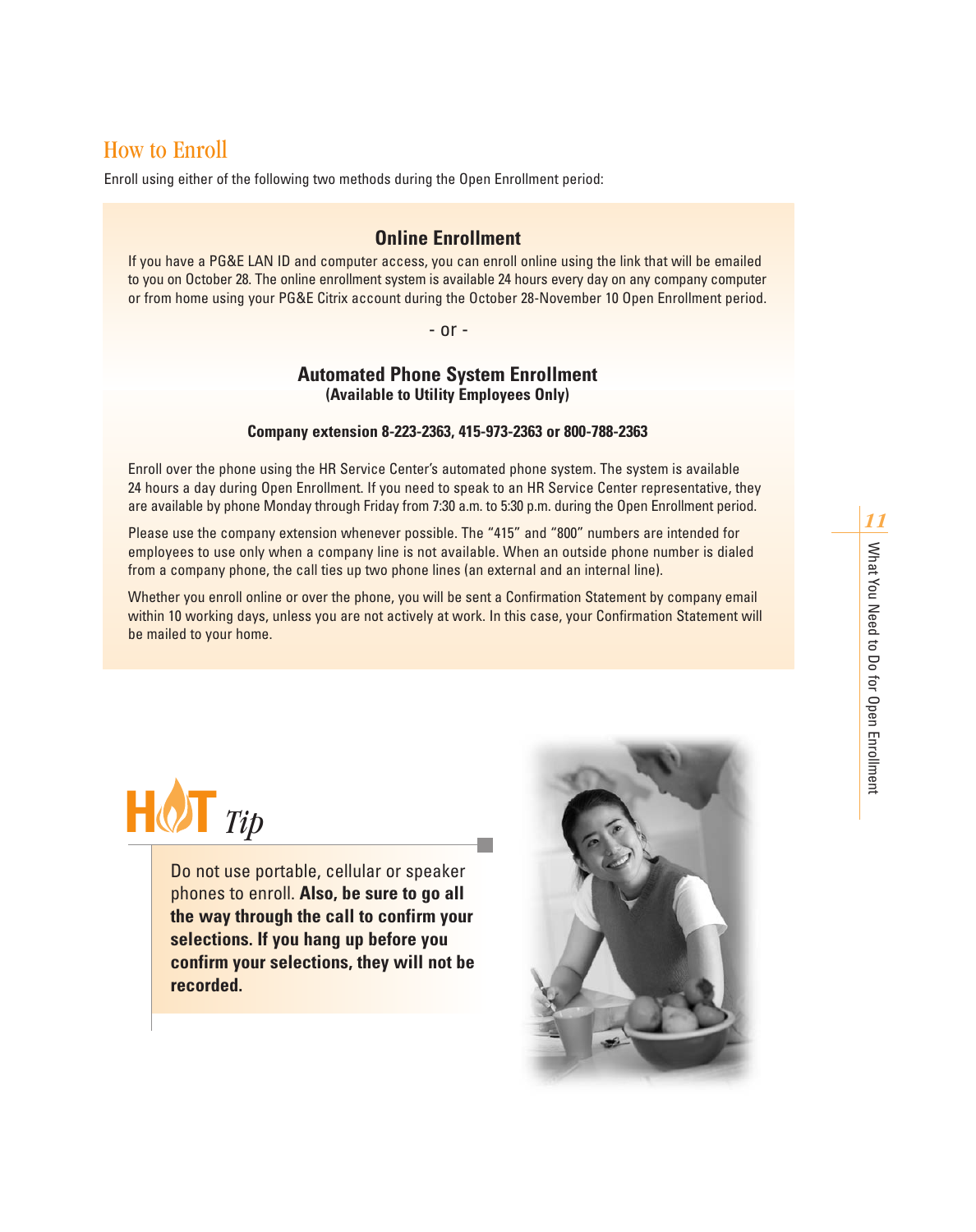#### **IMPORTANT**

Any changes you make during Open Enrollment will be effective January 1, 2006. Changes cannot be made after the Open Enrollment period ends on Thursday, November 10, 2005. Enroll online or over the HR Service Center's automated phone system between Friday, October 28th and Thursday, November 10th.

#### **YOUR AUTHORIZATION — PLEASE READ!**

By participating in any of the benefit plans sponsored by Pacific Gas and Electric Company, you:

- acknowledge that you are responsible for reading the 2006 Flex Enrollment Guide and reviewing your Confirmation Statement
- acknowledge that you have received the Notice of Creditable Coverage included in your Open Enrollment package
- authorize the company to release Social Security numbers for you and your dependents to third-party administrators and insurers, as required, for purposes of plan administration
- authorize the company to deduct any required contributions from your paycheck
- acknowledge that you will not be able to change medical plans during 2006, even if your desired physician, hospital, medical group, or Independent Physician Association (IPA) does not participate in or terminates its relationship with your medical plan's network
- acknowledge that any current HCRA/DCRA and Vacation Buy Day elections cannot automatically roll forward into 2006 and that you must actively re-enroll to make new HCRA/DCRA and Vacation Buy Day elections for 2006
- agree to reimburse the company for the value of any Vacation Buy Days taken, but not paid for, should you terminate employment during 2006
- acknowledge that the company and the health plan administrators and insurers do not provide medical services or make treatment decisions; all treatment decisions are between you and your physician regardless of the benefits covered under the plan
- agree to follow the appeal process for your plan for any disputed benefit claims and
- agree call the HR Service Center to report any ineligible dependents within 31 days of a dependent's loss of eligibility.



### **IMPORTANT**

If you're on a leave of absence during Open Enrollment and your leave extends into 2006, your Open Enrollment elections will take effect on January 1, 2006. You will also be given the opportunity to re-enroll upon your return to work if you notify the HR Service Center within 31 days of your return.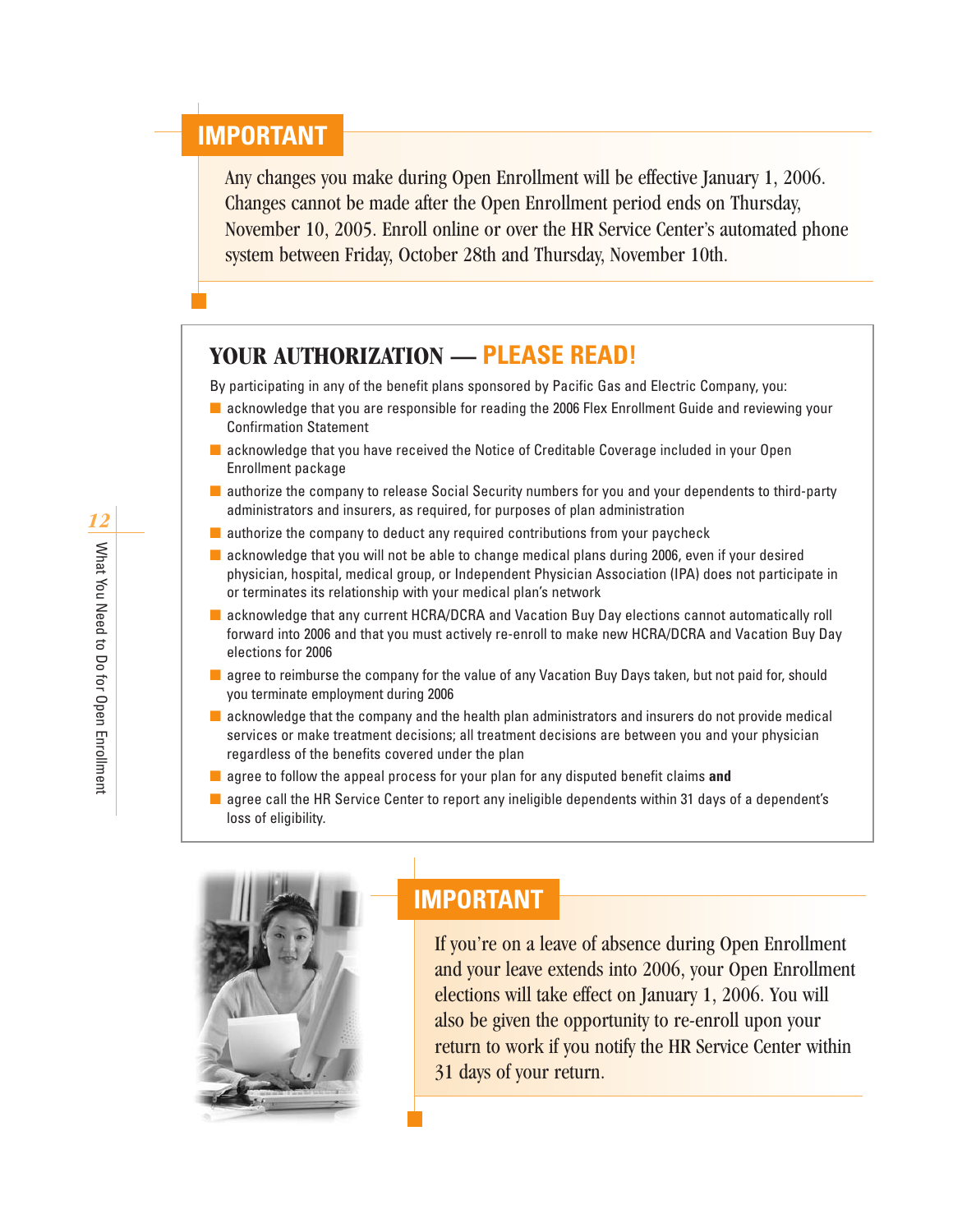# **YOU ENROLL**

### Considering Changing Medical Plans?

In most cases, you'll want to make sure your doctors participate in the network of the plan you're considering. If there are any prescription medications you take on a regular basis, you'll probably want to make sure these drugs are covered by the new plan, since covered drugs vary from plan to plan. It's also a good idea to verify the coverage offered for specific types of services that you and your family tend to use regularly, such as chiropractic services or urgent care visits.

### Selecting Primary Care Physicians

You are not required to select a primary care physician (PCP) if you enroll in the NAP, CAP or Basic Plan. However, all of the HMOs, except Kaiser, require that you and your covered dependents each select a PCP from the plan's network of doctors. When you first enroll in one of these plans, the HMO will automatically assign a primary care physician to you and any dependents you enroll. You may select a different PCP upon receipt of your membership ID card(s) in January. Call your plan as soon as possible after you receive your ID card(s) and request that your physician selection(s) be made retroactive to January 1, 2006. Each plan has its own policy and timeframe for changing primary care physicians retroactively.

For a directory of PCPs, call the member services number of the medical plan you're considering, or visit its Web site. Phone numbers and Web site addresses for the medical plans are listed on the outside back cover of this guide.

## Adding Eligible Dependents

You must have the following information for each dependent you wish to add:

- Name
- Date of birth
- Sex
- Social Security number

#### Adding Domestic Partners

If you wish to add a domestic partner and/or a domestic partner's child(ren) to your plan, your partnership must be registered with a governmental agency that maintains a domestic partner registry. PG&E no longer maintains an internal registry, as described under "What's New for 2006" on page 8. In addition, there may be tax implications for you. For further information regarding domestic partner registration and benefits, call the HR Service Center to obtain a copy of *"Your Guide to Domestic Partner Benefits at Pacific Gas and Electric Company,"* or access the guide on PG&E's HR intranet (from the PG&E @Work Today home page, select Human Resources/Benefits/Domestic Partnerships).



# **IMPORTANT**

During Open Enrollment, if you adding a newborn or adopted child to your health coverage for the upcoming year, make sure you also add the child to your health plans for the **current** year. You'll need to call the HR Service Center **within 60 days of the child's birth or adoption** to do this. If you don't, your child's coverage will not be effective until January 1, 2006. See pages 18 and 19 for more information.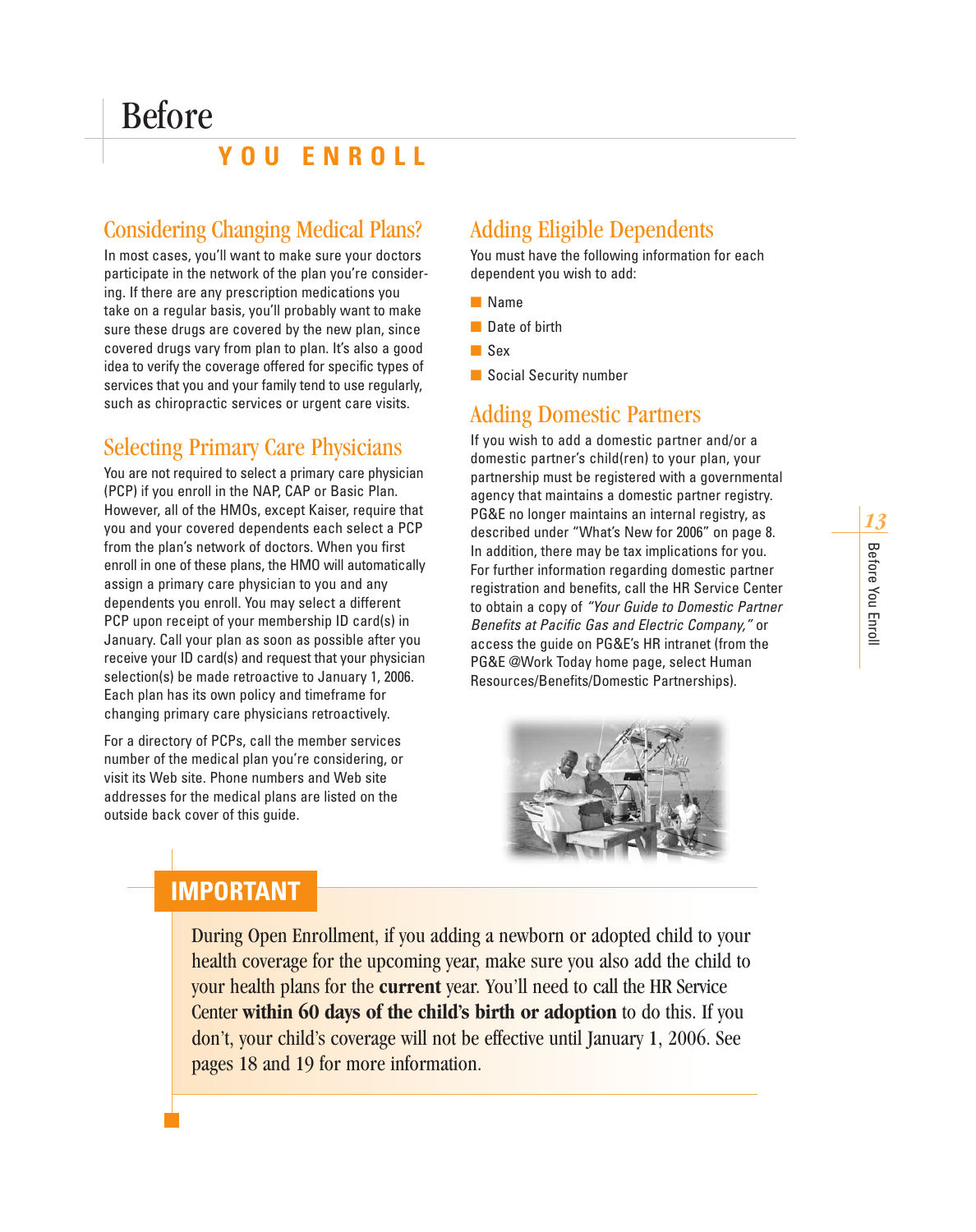**YOU ENROLL**

#### Making Changes After Open Enrollment

After

After the annual Open Enrollment period ends, you cannot make any changes to your plan coverage until a subsequent Open Enrollment period, unless one of the following events occurs:

- You have an eligible change-in-status event (see pages 18 and 19 for detailed information)
- You move out of your HMO's service territory or
- You retire.

**PLEASE NOTE!** If any of your primary care physicians, specialists, medical groups, Independent Practice Associations (IPAs), hospitals or other providers withdraw from your medical plan during the year, you will not be able to change medical plans mid-year. Instead, you will need to obtain services from a new provider within your plan's network for the remainder of the year. The withdrawal of a provider from your plan is not an eligible change-in-status event.

#### Confirmation Statements

- No matter which way you enroll online or over the phone (phone system not available to PG&E Corporation employees) — you will receive your confirmation statement by email within 10 working days.
- If you don't make any changes during Open Enrollment, you will receive a confirmation statement via company email by December 31, 2005, verifying your Flex coverage for 2006.
- $\blacksquare$  Employees who are not actively at work will receive their confirmation statement at home via U.S. mail.

#### Membership Identification Cards

If you change medical plans or add dependents, you'll receive your new medical plan identification card(s) in January. In addition, all members enrolled in a Blue Cross-administered plan for 2006 will receive a new medical plan ID card.

If you don't receive your new ID card(s) by the end of January, call your medical plan directly. If you or a dependent needs to see a doctor before your identification card arrives, you can use your confirmation statement as proof of coverage. Members of the Blue Cross plans also have the option of printing a copy of their ID cards off of Blue Cross' custom Web site for PG&E members at **www.bluecrossca.com/clients/pge**.



# **IMPORTANT**

**Whether or not you make any changes to your coverage, you should review your confirmation statement carefully to ensure it is accurate.** If there is an error, call PG&E's HR Service Center immediately at company extension 8-223-2363, 415-973-2363 or 800-788-2363.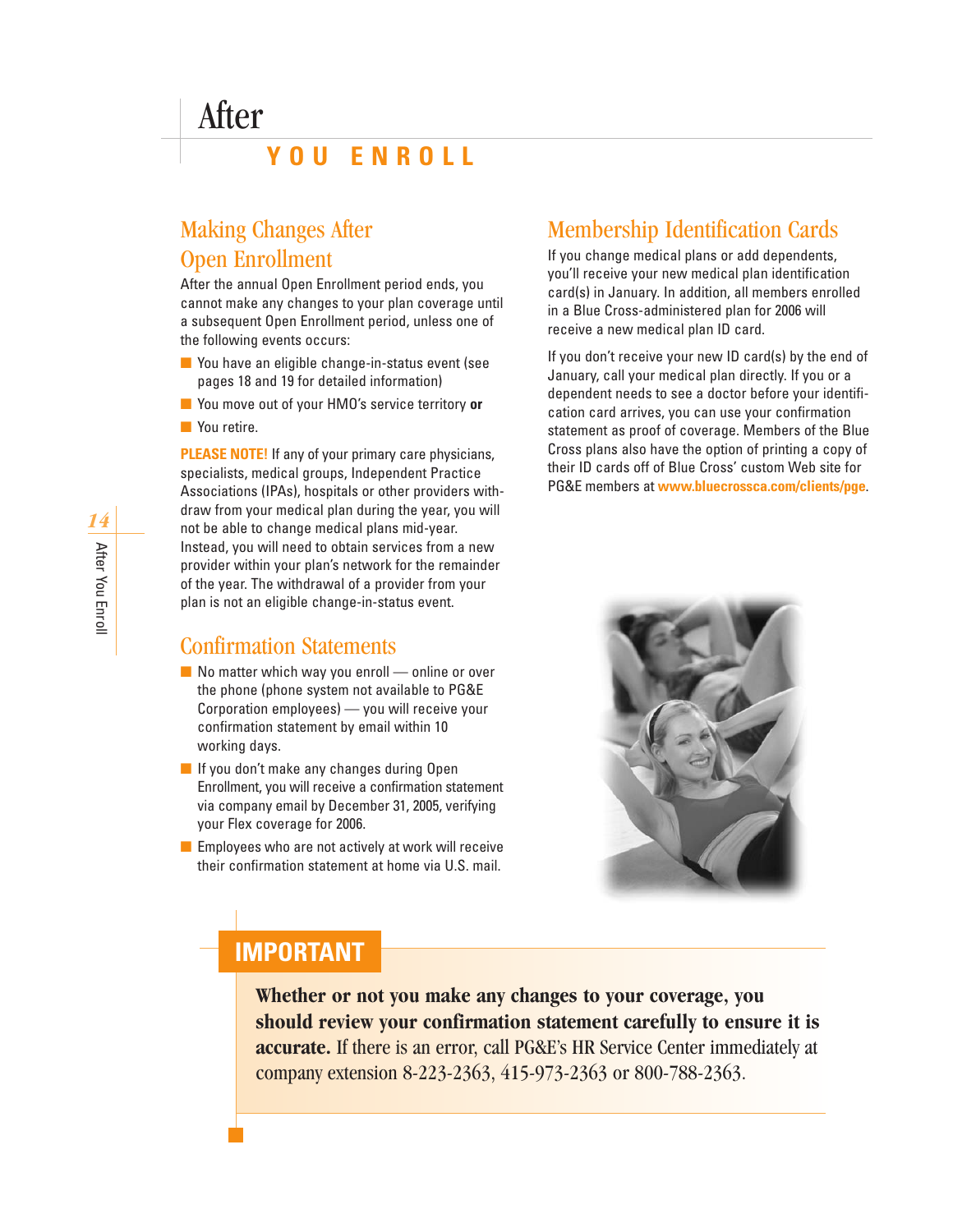# Other Important **INFORMATION AND RESOURCES**

## Health Plans Cover Mastectomy-Related Services

Effective January 1, 1999, the Women's Health and Cancer Rights Act of 1998 mandated that group health plans covering mastectomies pay for certain reconstructive and related services following a mastectomy. For a member who is receiving benefits under a plan in connection with a mastectomy and who elects breast reconstruction, the coverage will be provided in a manner determined in consultation with the attending physician and the patient for:

- reconstruction of the breast on which the mastectomy was performed
- surgery and reconstruction of the other breast to produce a symmetrical appearance **and**
- prostheses and treatment of physical complications at all stages of the mastectomy, including lymphedemas.

Coverage of breast reconstruction will be subject to the deductibles and coinsurance limitations consistent with those established for other benefits under your plan. For more information, contact your medical plan directly.

#### Find Valuable Information About Your Benefits On the Internet

Take advantage of our benefit plan providers' Internet Web sites to access information about your personal benefit plans. Plan Web site addresses are listed on the outside back cover of this booklet.

Some Web sites allow you to:

- confirm eligibility for yourself and your dependents
- request new or replacement ID cards
- $\blacksquare$  check the status of your claims online
- $\blacksquare$  search for providers and/or switch primary care physicians
- check drug formulary information or order drug refills **and**
- learn about health and wellness topics, such as fitness and nutrition, pre-natal care, and disease management.



### **Employee Assistance Program (EAP)**

PG&E's Employee Assistance Program (EAP) is another valuable company-sponsored benefit, provided at no charge to you and your family members. The EAP is available 24 hours per day, is completely confidential and offers counseling, education and referral services to help you address a wide array of of personal and work/life issues, including the following:

- Marital and Family Problems Alcohol and/or Drug Problems Balancing Work and Family
	-
- 
- 
- Depression Interpersonal Difficulties Stress/Anxiety
- Workplace Concerns Childcare/Eldercare Referrals Legal Concerns
- 
- -

*15*

Contact the EAP at 888-445-4436, or visit **www.achievesolutions.net/pge**.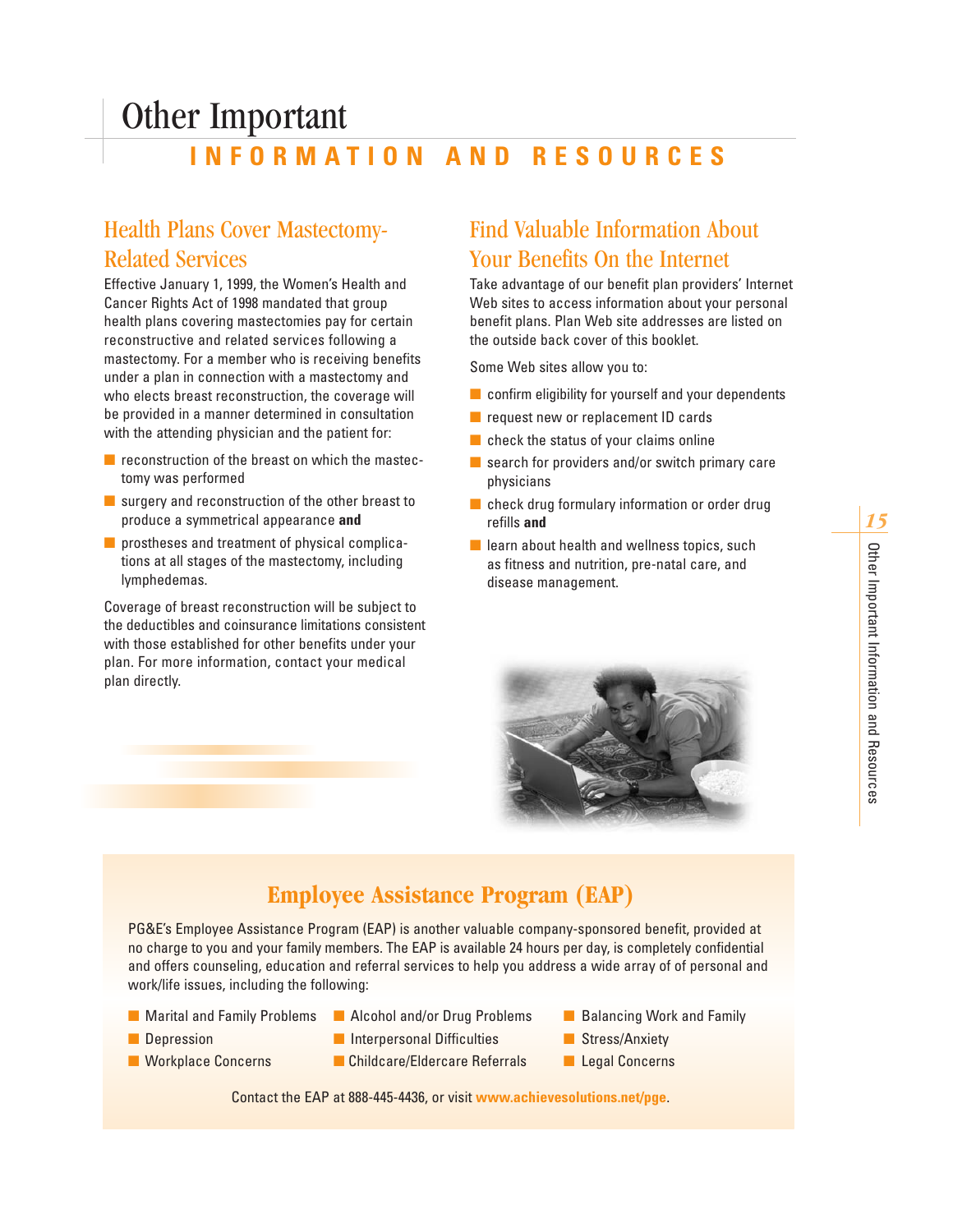#### Who Is Eligible?

You are eligible to enroll in Flex Benefits if you are a Management or Administrative & Technical employee. You may also enroll your eligible dependents in the medical, dental and vision plans.

If you have any questions about whether or not a dependent is eligible for coverage, please call the HR Service Center or refer to your *Summary of Benefits Handbook*.

#### Eligible Dependents

Eligible dependents include:

- Your legally married spouse or registered domestic partner (see page 8 for updated information on the registry process for domestic partnerships)
- Your unmarried, dependent children who are under age 19, including step-children, children born during a domestic partner union, foster children, legally adopted children and children for whom you have been permanently appointed legal guardianship by a court (does not include the legal wards of your spouse)
- The unmarried, dependent children of your registered domestic partner who are under age 19, including legally adopted children (a domestic partner's legal guardianship of a child is not included)
- Your unmarried, dependent children or those of your spouse/registered domestic partner who are age 19 through 23 and meet the IRS definition of an eligible dependent, whether or not you claim them as dependents on your income tax returns **or**
- Your disabled dependent children or those of your spouse/registered domestic partner who are age 19 or older, who are certified as disabled by a Doctor of Medicine (M.D.) or Doctor of Osteopathy (D.O.) and who have been approved by the company for continued coverage (see "Disabled Dependents" in your *Summary of Benefits Handbook* for more information).

#### Dependent Certification

If you have a child who is between the ages of 19 and 23, please be aware that you may be asked to re-certify your child's status as an IRS-eligible dependent each year. Dependents who lose eligibility during the year must be dropped within 31 days of the dependent's loss of eligibility. Call the HR Service Center at company extension 8-223-2363, 415-973-2363 or 800-788-2363 to drop any ineligible dependents.

#### Domestic Partner Tax Certification

If your enrolled domestic partner and/or his or her enrolled child(ren) are tax dependents, you must re-certify their tax dependency each year. If you don't receive a "Certification of Tax Dependency for Domestic Partnerships" form for the upcoming tax year, please call the HR Service Center to request a form. Forms received after the end of the year will not be processed for 2006.

#### National Medical Support Notices

If the company receives a court-ordered judgment or decree requiring you to cover an eligible dependent child, the child will be automatically enrolled in your health care plans, pursuant to the court order or judgment. Coverage for the child will be effective the first of the month following enrollment by the company, and your FlexDollar cost will be adjusted to reflect the coverage of the child, if applicable.

#### **Domestic Partner Dependents**

The State of California now considers a child born or adopted during the course of a registered domestic partnership to be a natural-born child to both partners — regardless of who is the child's biological birth-parent — and, consequently, such a child will continue to be considered an eligible tax dependent for purposes of health plan coverage in the event the domestic partnership is terminated. However, any child born to or adopted by your domestic partner **prior** to the establishment of your domestic partner union must be dropped from your PG&E health plans within 31 days should your registered domestic partnership legally come to an end.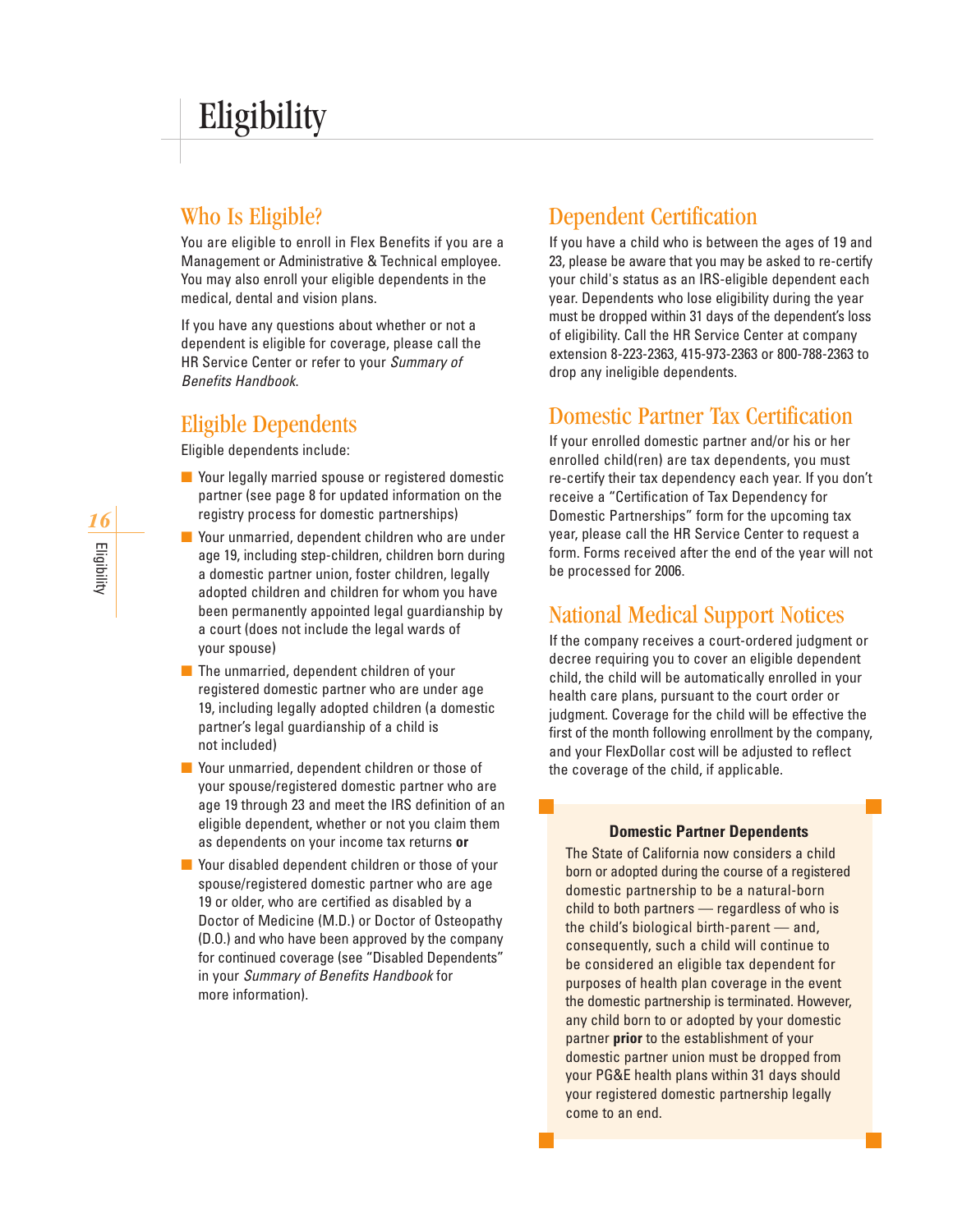#### Ineligible Dependents

Ineligible dependents include, but are not limited to:

- A divorced, legally separated, or common-law spouse, even if a court orders you to provide health care coverage
- A domestic partner if your domestic partnership has not been formally registered with a valid registry, or a former domestic partner (see page 8 for updated information on the registry process for domestic partnerships)
- Parents, step-parents, parents-in-law, grandparents and step-grandparents.



- Former step-children or your step-children from a former domestic partner, unless they were born or adopted during the course of the domestic partnership or you have been appointed permanent legal guardianship for them by a court
- Children age 19 through 23 who do not meet the current IRS definition of an eligible dependent
- Children age 24 and over, unless they have been approved for continued coverage under the disabled dependent provision
- Your disabled dependents if they have not been certified as disabled by a physician before they would otherwise cease to qualify as a dependent or if they have not been approved by the company for continued coverage
- Married children or children who have entered the military (regardless of age or disability status)
- Children covered as dependents under the plan of another PG&E utility/PG&E Corporation employee or retiree
- Grandchildren, nieces, nephews, or other family members unless you have legally adopted them or have been appointed permanent legal guardianship for them by a court **or**
- A family member or domestic partner who is a PG&E utility or PG&E Corporation employee/retiree who has his or her own health coverage through PG&E or is eligible for Flex Benefits.

### **IMPORTANT**

#### **There are Penalties for Covering Ineligible Dependents!**

Remember, it is your responsibility to be sure all the dependents you enroll for coverage are eligible. Dependents who lose eligibility during the year must be dropped within 31 days of the dependent's loss of eligibility. Employees who cover ineligible dependents will be required to make restitution to the company for health care coverage up to \$7,500 and may be subject to disciplinary action.

To drop ineligible dependents, call the HR Service Center at company extension 8-223-2363, 415-973-2363 or 800-788-2363.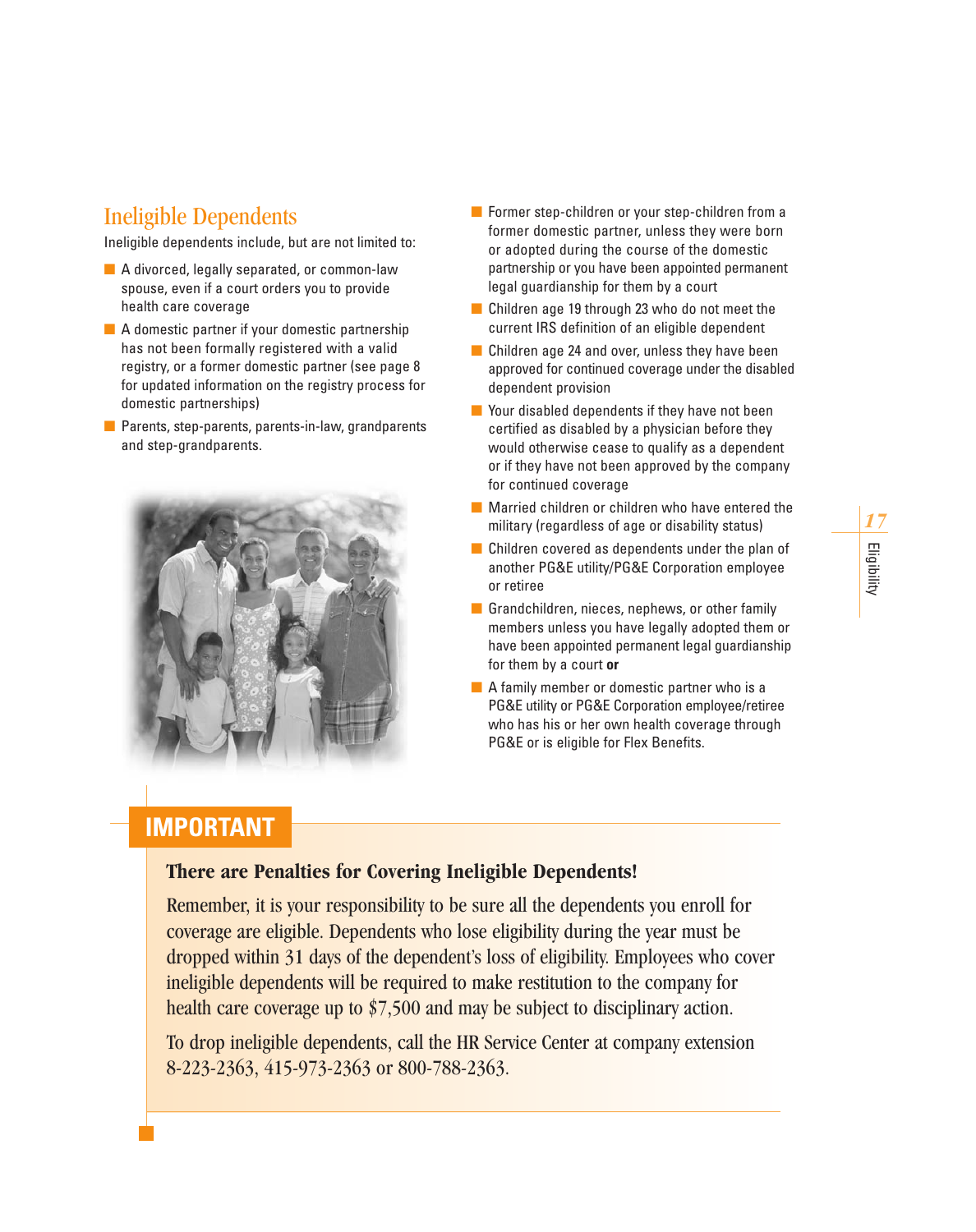# Change-In-Status

#### **EVENTS**

#### What's a Change-in-Status Event?

A change-in-status event is a life event that allows for changes in benefits elections after the plan year has begun. Only certain changes in status are permitted, due to restrictions imposed by federal registration governing the administration of pre-tax benefit plans like those offered at PG&E (see page 17 for eligible events).

Once you enroll, the options you choose stay in effect for the entire calendar year. You may not make changes before the next Open Enrollment period unless:

- you have an eligible change-in-status event or
- you retire.

Any changes that you request typically must be consistent with your change-in-status event. For example, if a dependent child regains eligibility, you may add the child to your coverage; however, you cannot change plans. Accordingly, if you move out of your HMO's service territory, you may change plans, but you cannot add new dependents. The only exception is when you experience one of the events that trigger the new HIPAA Special Enrollment Rights, as described on page 8. Effective January 1, 2006, if you get married or have a newborn or newly adopted

child, or if your spouse or another dependent loses health care coverage, you may enroll yourself and any eligible dependents in PG&E's health care plans, and you may also change medical plans.

**PLEASE NOTE!** The withdrawal of a provider, e.g., a doctor, medical group, hospital, etc., from your plan's network — or the fact that you want to use a particular provider who is not part of the network is not an eligible change-in-status event. If any of your providers withdraw from or do not contract with your medical plan's network, you must obtain services from a different provider within your plan's network for the rest of the year. You cannot change medical plans during the year if your desired provider does not contract with your plan.



# **IMPORTANT**

Call the HR Service Center within 31 days of any eligible change-in-status event (60 days for births and adoptions) that may affect your benefits! Otherwise, you may not be able to add any dependents or change the amount you contribute to your Health Care Reimbursement Account or Dependent Care Reimbursement Account until the next Open Enrollment period.

**PG&E's HR Service Center Company extension 8-223-2363, 415-973-2363 or 800-788-2363**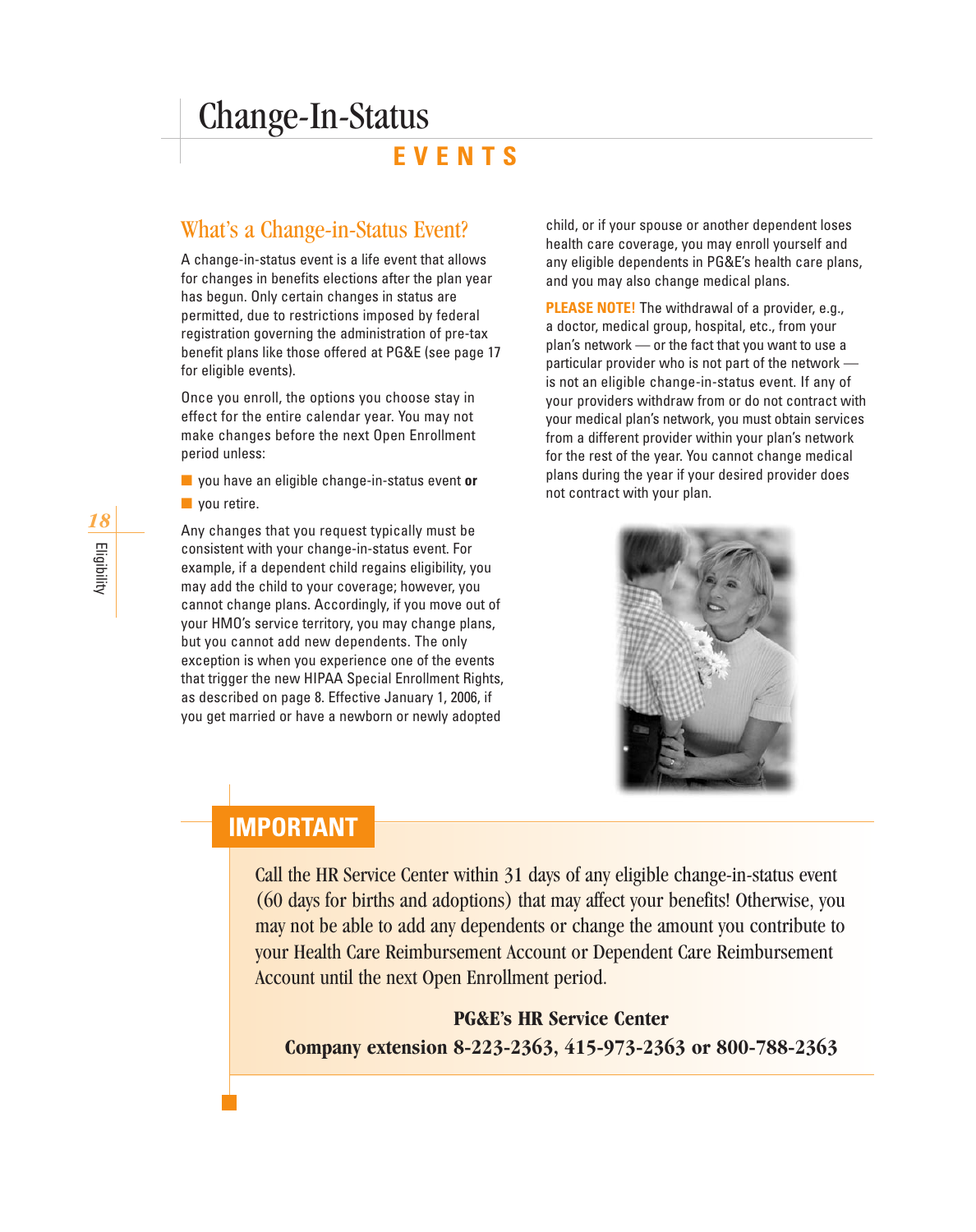#### Eligible Change-in-Status Events

Qualifying change-in-status events include the following:

- Marriage or the establishment of a registered domestic partnership
- Dissolution of marriage (including final divorce or annulment), legal separation, or termination of a domestic partnership; please note that you cannot cover your ex-spouse on your company-sponsored health care plans, even if a court orders you to provide coverage
- The birth or adoption of a child, or your courtordered appointment of legal guardianship for a child
- A change in your spouse's/registered domestic partner's or dependent's employment that results in a gain or loss of health care coverage
- A change to or from full-time or part-time employment by you or your spouse/registered domestic partner or dependents, if health plan eligibility is affected
- An unpaid leave of absence taken by you or your spouse/registered domestic partner that significantly impacts the cost of your health care coverage
- The death of your spouse/registered domestic partner or a dependent child
- $\blacksquare$  Your dependent child reaching the plan's age limit, getting married, or entering the military
- Your dependent child regaining eligibility
- A change of caregivers, or a change in the cost for the services of a caregiver who is not a relative (for DCRA purposes only)
- A move out of your HMO's service territory (applies to change of medical plan only).



#### Move Out of HMO Service Area

If you move out of your HMO's service territory, you must call the HR Service Center within 31 days to select a new medical plan. If you don't, medical services you receive may not be covered. For more details, refer to your *Summary of Benefits Handbook*.



#### **Important Information About Adding Newborn or Adopted Children**

To ensure that your child has continuous health coverage from birth or adoption, you must **call the HR Service Center within 60 days of your child's birth or adoption** to add the child to your health plan(s). If you don't call within 60 days, your child's coverage will be cancelled and you won't be able to add the child until the next Open Enrollment period. Please note that if you add your child during Open Enrollment only, the child's coverage will not be effective until January and you may have a gap in coverage. In all cases, please call the HR Service Center promptly to add new children.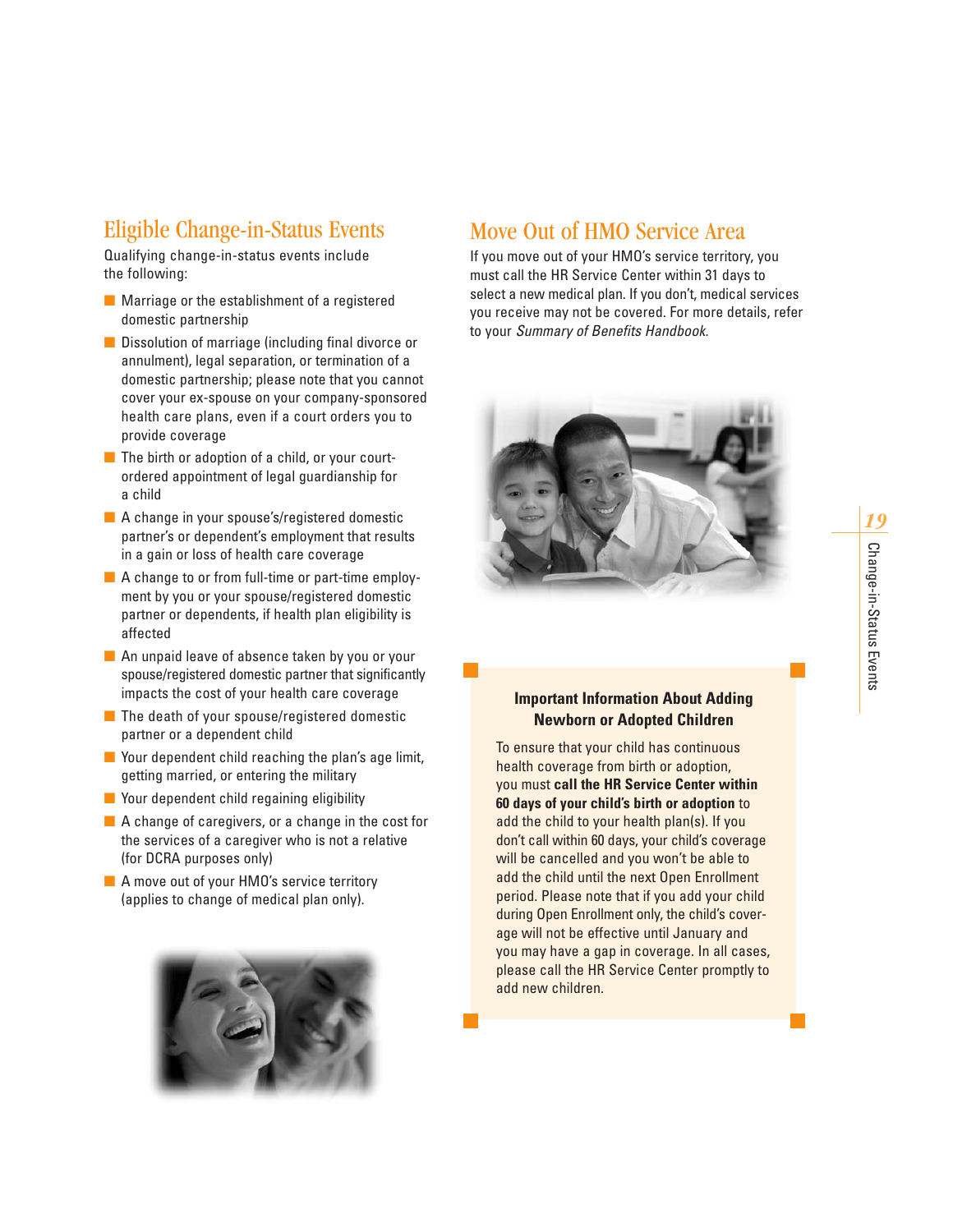# COBRA

#### When You, Your Spouse or Your Other Dependents Lose Coverage

The Consolidated Omnibus Budget Reconciliation Act (COBRA) allows you or your covered dependents to continue participation in the company's group health plans beyond the normal period if coverage is lost due to a "qualifying event," as defined by COBRA. Obtaining coverage through COBRA is at your own cost and may continue for a period of up to either 18 or 36 months, depending on the event.

#### COBRA-Qualifying Events

- Your termination of employment (for any reason other than gross misconduct)
- Loss of your company-sponsored group health coverage due to a reduction in work hours
- A change in your employment status from full-time to part-time
- Your death while covered as a plan participant
- Divorce or legal separation from your spouse
- Loss of eligibility by your dependent child

The company extends the same type of coverage rights to registered domestic partners and their children that it would extend to qualified beneficiaries under COBRA. Qualifying events to obtain this COBRA-like coverage are the same as those for spouses, including the dissolution of a registered domestic partnership.

# **IMPORTANT**

To request continued coverage through COBRA, you must notify the company within 60 days of losing coverage and submit a "Notice of Qualifying Event" form to the HR Service Center.

Qualified dependents must be covered under your plan prior to the actual qualifying event. Dependents who are taken off your coverage before the event may have their right to continued health care coverage through COBRA jeopardized. You may be held financially responsible for providing health coverage for dependents dropped prematurely.

Dependents who are dropped during the Open Enrollment process may not qualify for continued coverage under COBRA, since these rights are only triggered by certain qualifying events and specific notification to the company. If you are dropping a dependent during the Open Enrollment period and are not sure whether or not your dependent is eligible for COBRA due to a qualifying event, please contact the HR Service Center. To request continued coverage through COBRA, you must submit a "Notice of Qualifying Event" form to the HR Service Center within 60 days of loss of coverage.

For complete information on COBRA eligibility and qualifying events, please refer to your *Summary of Benefits Handbook* or your *2005 Summary of Material Modifications*.

#### If Your HMO Coverage Through COBRA Ends

For those qualified individuals who, on or after January 1, 2003, had a COBRA qualifying event that allowed for 18 months of continuation coverage under federal law, California law (Cal-COBRA) allows an additional 18 months of continuation coverage through your HMO upon the exhaustion of your federal COBRA coverage. Additionally, Cal-COBRA allows those who exhaust their 36 months of COBRA continuation coverage to apply for a HIPAA Guaranteed Issue individual plan. To obtain these extended coverages through Cal-COBRA, you must send a written request to your HMO within the HMO's specified timeframe. For application materials, cost or additional information, contact your HMO at least 60 days before your current COBRA coverage terminates.

Please note that Cal-COBRA's Senior COBRA continuation coverage is no longer available. Participants who are already receiving continuation coverage through Senior COBRA or those participants who qualified for Senior COBRA prior to January 1, 2005, will not be affected by this change.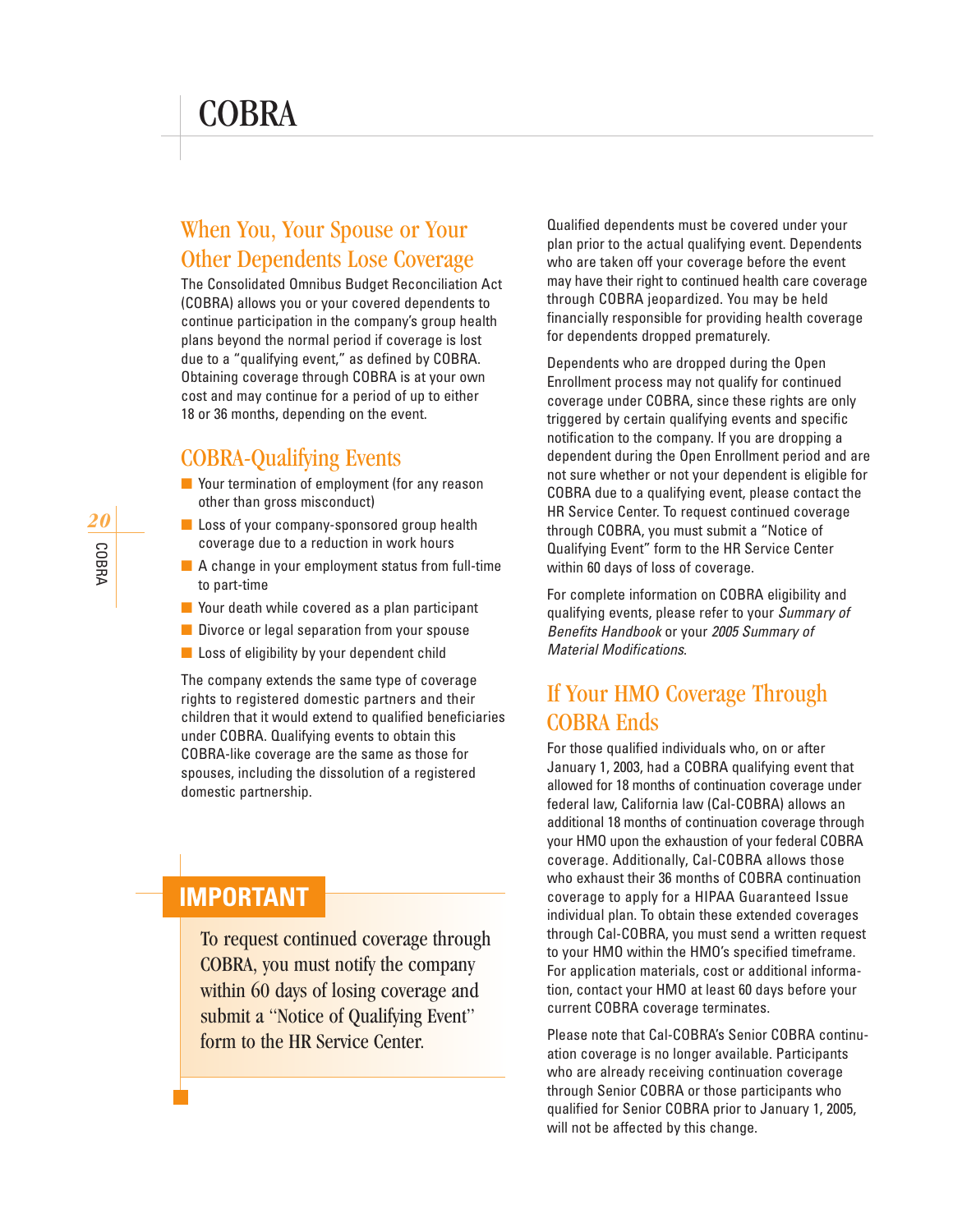For the 2006 Flex Plan year, your base allotment of \$1699 FlexDollars and \$250 in FlexDay Dollars has been combined into one base allotment of \$1949 FlexDollars. You may also receive Sick Leave Usage Award bonus FlexDollars if you used fewer than 32 hours of sick leave between October 1, 2004, and September 30, 2005. In addition, if eligible, you may receive transitional life insurance bonus FlexDollars. **Please note:** PG&E Corporation employees are not eligible for the sick leave bonus.

Your 2006 Flex Enrollment Worksheet shows you the total amount of your FlexDollars for 2006. If you are a part-time employee, your FlexDollars will be prorated, as explained below.

Please remember that the Flex price for each option on your worksheet does not reflect the actual cost of coverage under the plan.

## How are FlexDollars calculated for part-time employees?

If you were a part-time employee as of September 30, 2005, you will receive a percentage of the total FlexDollar allotment, as indicated below, based on the number of straight-time hours you worked during the 12 months between October 1, 2004, and September 30, 2005.

If you change to full-time status between October 1, 2005, and the end of the year and you will remain full-time throughout 2006, call the HR Service Center to request full FlexDollars.

| Hours worked $10/01/04 - 9/30/05$ | <b>Percentage of total FlexDollars you'll receive</b> |
|-----------------------------------|-------------------------------------------------------|
| $0 - 415$ hours                   | $0\%$                                                 |
| $416 - 831$ hours                 | 25%                                                   |
| $832 - 1,247$ hours               | 50%                                                   |
| $1,248 - 1,663$ hours             | 75%                                                   |
| $1,664 - 2,080$ hours             | 100%                                                  |

#### How are bonus FlexDollars for the Sick Leave Usage Award calculated?

If you used 32 or fewer sick hours during the 12 months between October 1, 2004, and September 30, 2005, you'll receive additional FlexDollars, as indicated below.

Absences from work for less than four hours are not included in this Flex calculation.

The Flex Sick Leave Usage Award is prorated for part-time employees.

| If you used:        | You will receive additional FlexDollars equal to: |
|---------------------|---------------------------------------------------|
| 0-16 sick hours     | 0.45% of your annual pay ( = 1.2 day's pay*)      |
| Up to 24 sick hours | 0.30% of your annual pay ( = .8 day's pay*)       |
| Up to 32 sick hours | 0.15% of your annual pay ( = .4 day's pay*)       |

*\* A day's pay is based on an eight-hour workday.*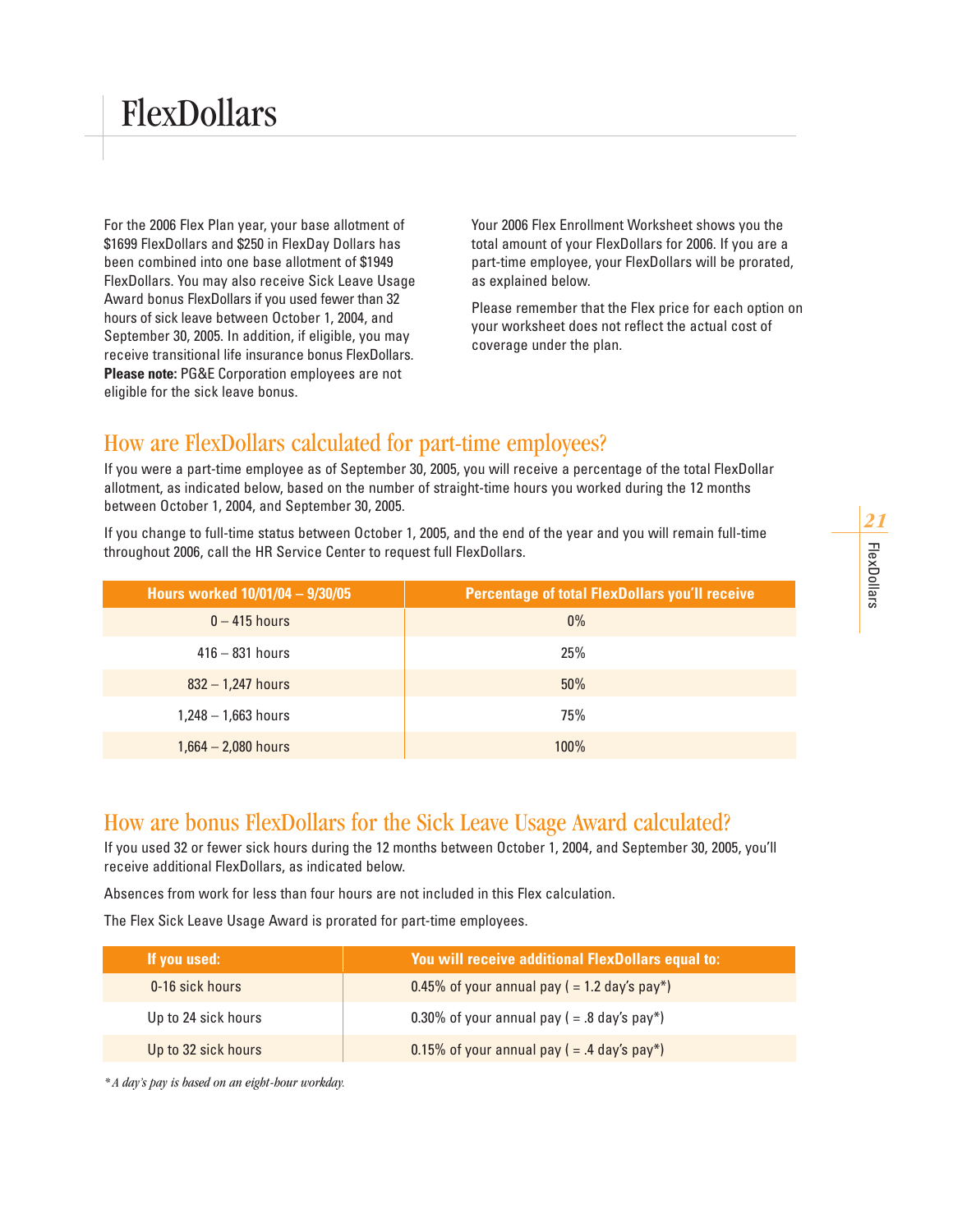# Dental **COVERAGE**

Flex offers two levels of dental coverage: the Dental 1 plan and the Dental 2 plan. Both plans are administered by Delta Dental and have different Flex prices. You may also decline dental coverage.

As described on page 7 under" What's New for 2006," there is no longer a one-year waiting period for Dental 1 members who want to switch to Dental 2. The Transition Plan is being eliminated in 2006. If you are currently enrolled in the Transition Plan, you'll need to actively enroll to select which dental plan you want for 2006 — Dental 1 or Dental 2. If you don't enroll, your dental coverage for 2006 will automatically default to Dental 1, with your covered dependents remaining the same as in 2005.

You generally will save money if you use a dentist that participates in the Delta Dental network. Delta typically uses a higher reimbursement rate for participating dentists. If you choose to use a nonparticipating dentist, Delta may base its payment on a much lower reimbursement rate. You will be responsible for the difference between the fees actually submitted by your dentist and the potentially lower reimbursement rate as determined by Delta, in addition to your deductible and coinsurance.

If your dentist (whether a participating dentist or not) recommends extensive dental work, such as a crown, root canal, or bridge, ask your dentist to file a "predetermination" in advance of receiving the services. Delta will provide a predetermination claim notice to both you and your dentist. This notice will let you know if the procedure will be covered and, if so, will provide an estimate of how much your share of the claim will be.

For a list of Delta's participating dentists, call Delta Dental at 888-217-5323 or check its Web site at **www.deltadentalca.org**. The differences between Dental 1 and Dental 2 plan benefits are summarized on the following page.



#### **IMPORTANT**

Remember, you can use the Health Care Reimbursement Account (HCRA) for anticipated dental expenses not covered by the plan, including deductibles, coinsurance, uncovered orthodontia costs, etc. Using the HCRA lowers your taxable income which, in turn, lowers your tax bill for the year.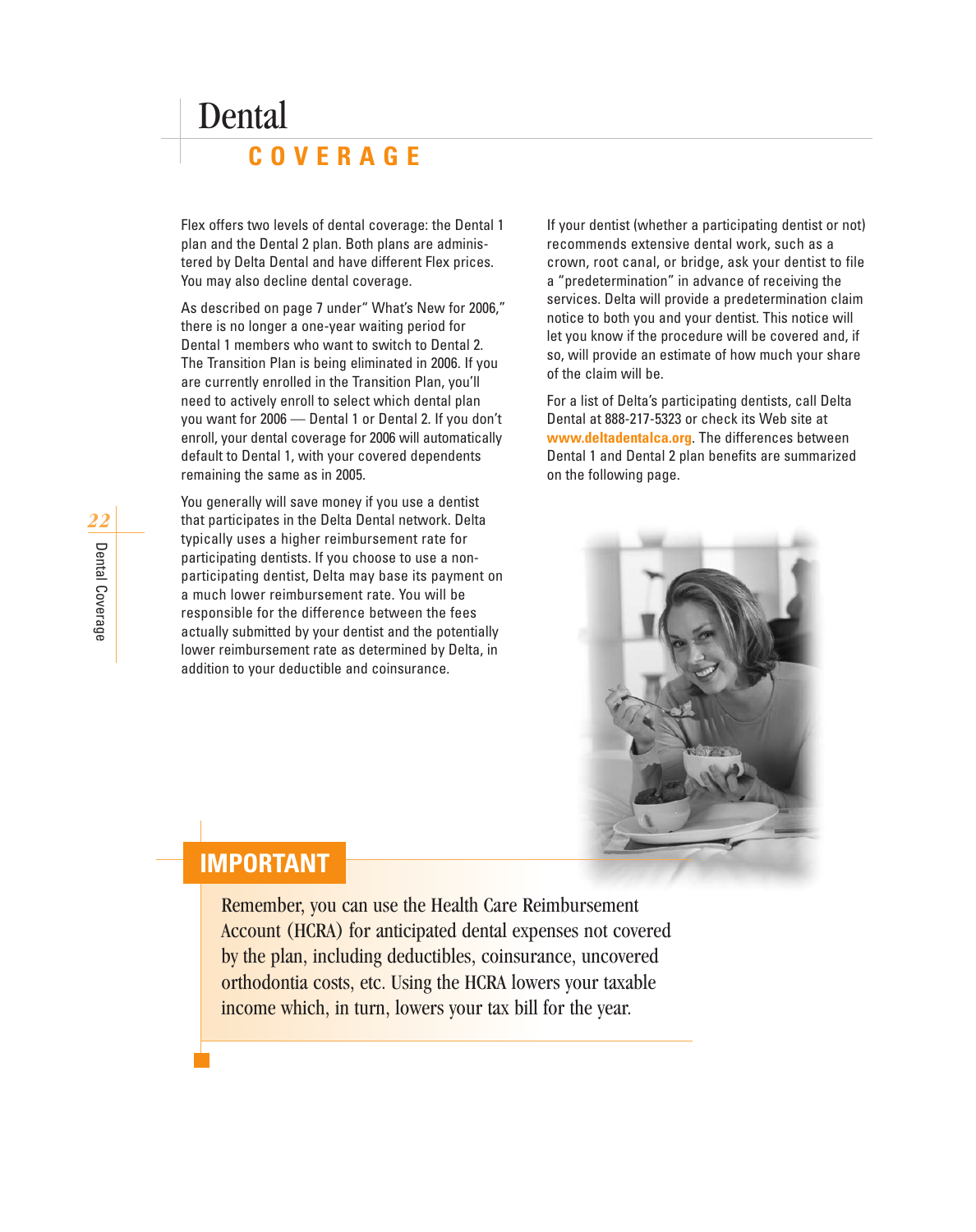## Delta Dental Benefits

| <b>Provision</b>                         | <b>Dental 1</b>                                                                                                                                                       | <b>Dental 2</b>                                                                                                                                                                           |
|------------------------------------------|-----------------------------------------------------------------------------------------------------------------------------------------------------------------------|-------------------------------------------------------------------------------------------------------------------------------------------------------------------------------------------|
| <b>Choice of dentist</b>                 | Any; for maximum benefits, use a<br><b>Delta Dentist</b>                                                                                                              | Any; for maximum benefits, use a<br><b>Delta Dentist</b>                                                                                                                                  |
| <b>Annual deductible</b>                 | \$50/individual and \$150/family for<br>all covered services other than<br>preventive & diagnostic                                                                    | \$50/individual and \$150/family for<br>all covered services                                                                                                                              |
| <b>Diagnostic and</b><br>preventive care | 100% of eligible preventive care;<br>includes exams, X-rays, cleanings,<br>fluoride treatments, and<br>space maintainers                                              | 85% of eligible preventive care;<br>includes exams, X-rays, cleanings,<br>fluoride treatments, and<br>space maintainers                                                                   |
| <b>Basic care</b>                        | 80% for fillings and root canals<br>50% for extractions, oral surgery<br>and treatment of the gums; also<br>includes sealants for eligible<br>dependents under age 16 | 85% of eligible basic care; includes<br>fillings, root canals, extractions,<br>oral surgery, and treatment of the<br>gums; also includes sealants for<br>eligible dependents under age 16 |
| <b>Major care</b>                        | 50% of eligible major care; includes<br>crowns, jackets, inlays, onlays,<br>cast restorations and bridges                                                             | 85% of eligible major care;<br>includes crowns, jackets, inlays,<br>onlays, cast restorations and<br>bridges                                                                              |
| <b>Annual maximum benefit</b>            | \$2,000 per individual (excludes<br>orthodontia treatment)                                                                                                            | \$2,000 per individual (excludes<br>orthodontia treatment)                                                                                                                                |
| <b>Orthodontia</b>                       | 50% up to a \$1,500 per individual<br>lifetime benefit                                                                                                                | 50% up to a \$1,500 per individual<br>lifetime benefit                                                                                                                                    |

Note: All Plan benefits are subject to Delta Dental's usual, customary and reasonable allowances.



Flex employees enrolled in Dental 1 can now switch directly to Dental 2 for 2006, instead of having to enroll in the Transition Plan for one year before being allowed to make the switch.

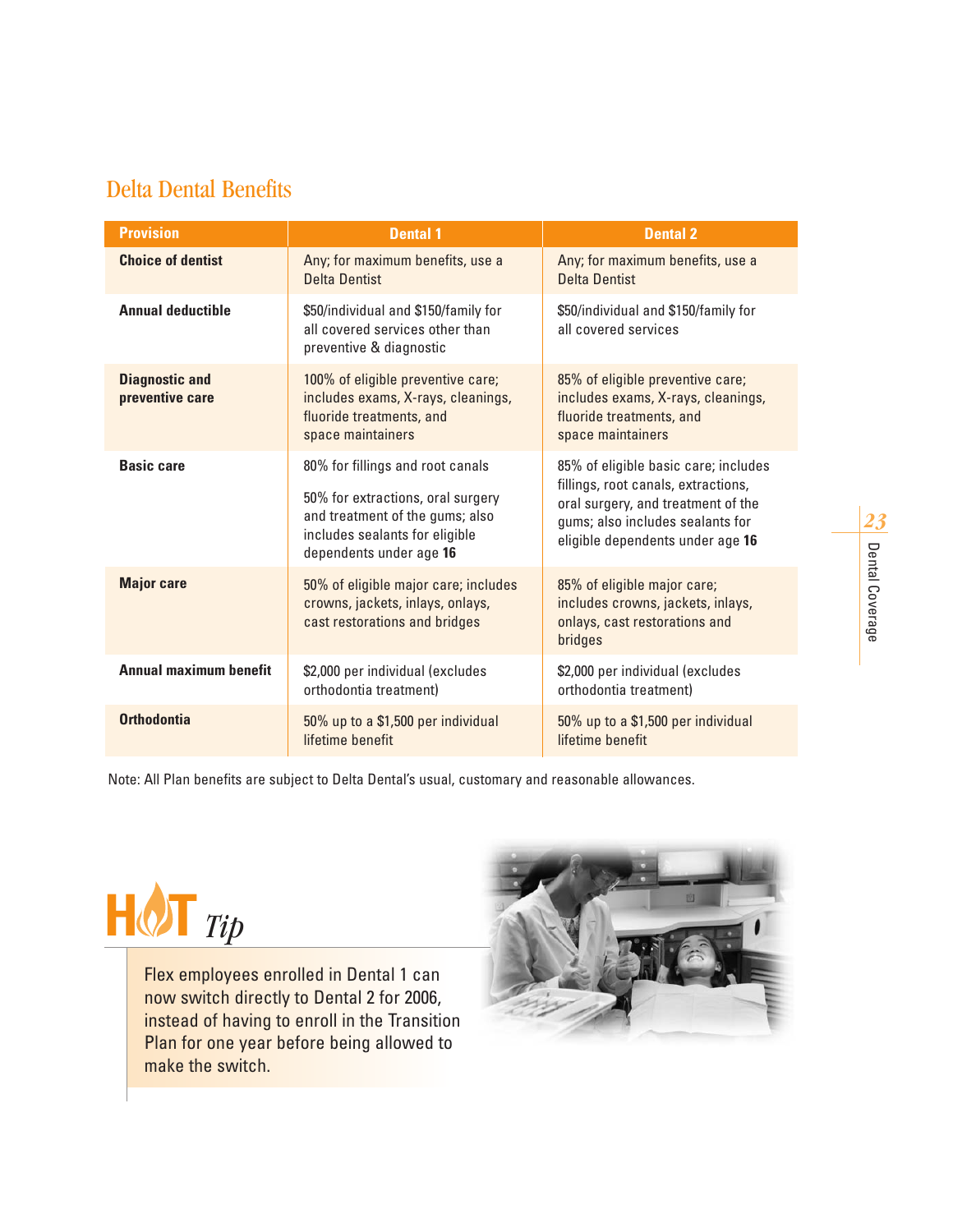# Vision **COVERAGE**

The vision plan is administered by Vision Service Plan (VSP). You have the option of using doctors in the VSP network or doctors of your own choice. You will generally pay less when you use a VSP provider. If you use a provider who is not in the VSP network, you pay the bill in full and VSP will reimburse you based on a schedule of benefits.

For a list of VSP providers, call VSP at 800-877-7195 or check its Web site at **www.vsp.com**. When making an appointment, be sure to identify yourself as a VSP member.

| <b>Vision Plan Benefits</b>                                              |                                                                                                                                                                                                                                                                                                                                                                                                                                                                                                                                                                                                                                                                                                                                                              |  |
|--------------------------------------------------------------------------|--------------------------------------------------------------------------------------------------------------------------------------------------------------------------------------------------------------------------------------------------------------------------------------------------------------------------------------------------------------------------------------------------------------------------------------------------------------------------------------------------------------------------------------------------------------------------------------------------------------------------------------------------------------------------------------------------------------------------------------------------------------|--|
| <b>Choice of doctor</b>                                                  | Any; for maximum benefits, use a VSP member doctor                                                                                                                                                                                                                                                                                                                                                                                                                                                                                                                                                                                                                                                                                                           |  |
| <b>Copayments with VSP doctor</b><br>(applicable to each covered person) | \$10 vision exam<br>\$25 materials (lenses and frames)*                                                                                                                                                                                                                                                                                                                                                                                                                                                                                                                                                                                                                                                                                                      |  |
| <b>Plan benefits with VSP doctor</b>                                     | <b>Vision Exams</b> $-$ Every 12 months<br><b>Eyeglass Lenses</b> - Every 12 months<br><b>Frames</b> – Every 24 months<br><b>Contact Lenses, Elective &amp; Visually Necessary</b> – Every 12 months<br>in lieu of all other lens and frame benefits; when contact lenses<br>are obtained, the covered person shall not be eligible for lenses<br>again for 12 months and frames for 24 months<br>$\bullet$ Elective – Covered up to \$75 towards purchase and exam;<br>if contact lenses are not obtained through prescribing doctor,<br>member may be required to pay contact lens evaluation and<br>fitting fee<br>$\bullet$ Visually Necessary – Covered in full only with prior authorization<br>from VSP and when obtained from a participating doctor |  |

*\* Member is responsible for charges in excess of the Plan's allowable expenses in addition to the cost of cosmetic extras not covered by the Plan, such as blended, tinted or oversized lenses, etc.*

# **IMPORTANT**

Remember, you can use the Health Care Reimbursement Account (HCRA) for anticipated vision care expenses not covered by the plan, including copayments, costs for materials that exceed the plan's benefits, elective surgery, etc. Using the HCRA lowers your taxable income which, in turn, lowers your tax bill for the year.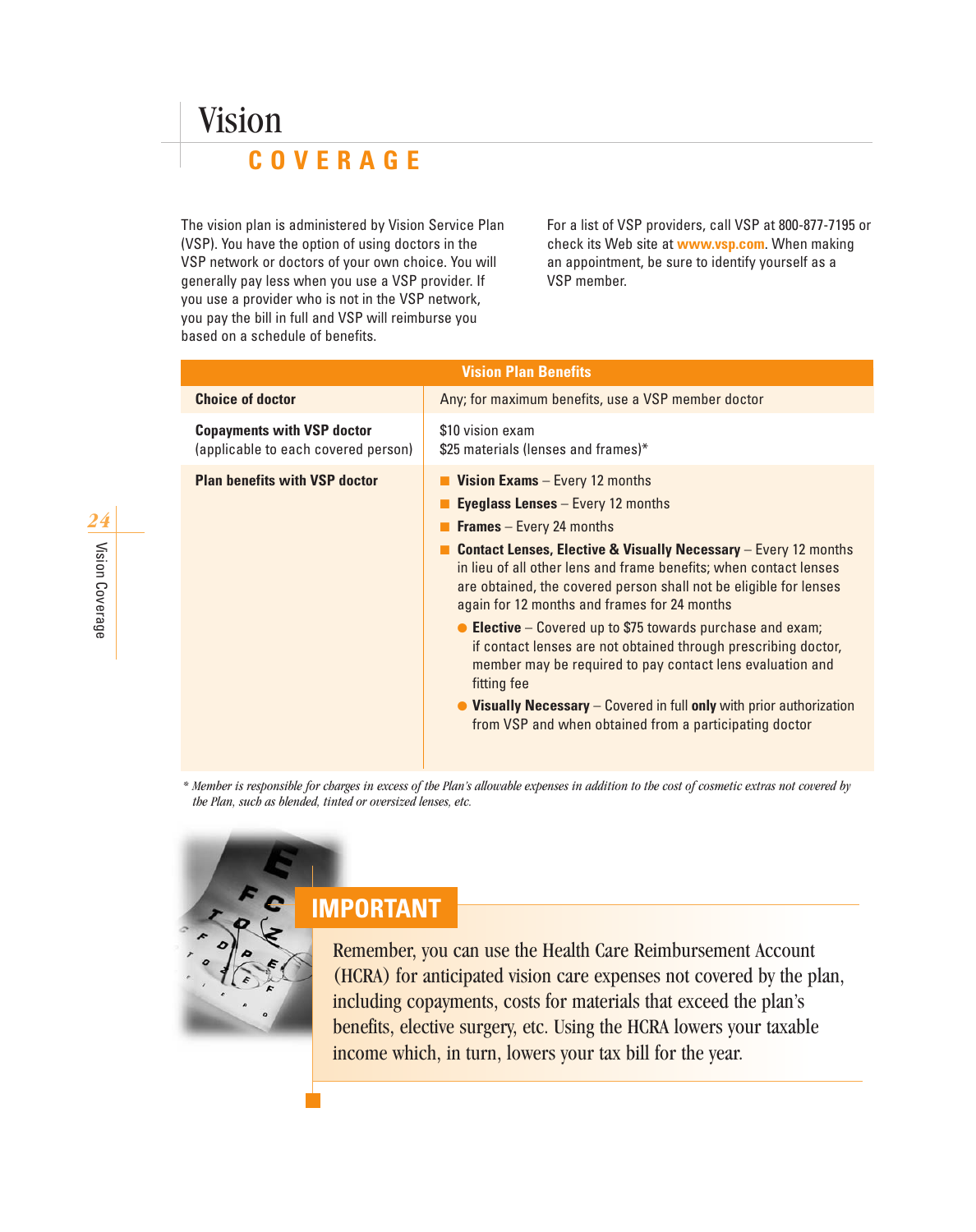# Life Insurance **COVERAGE**

Through the Flex Plan, you may select from six different levels of life insurance coverage. The company provides the first \$10,000 of coverage at no cost to

you. Refer to your 2006 Flex Enrollment Worksheet for the Flex cost of additional coverage options.

| Based on the Age You Turn on Your Birthday in 2006,<br>your annual cost for each \$1,000 in excess of \$10,000 coverage is: |               |                     |
|-----------------------------------------------------------------------------------------------------------------------------|---------------|---------------------|
| Age                                                                                                                         | <b>Smoker</b> | <b>Non-Smoker</b>   |
| Under 25                                                                                                                    | \$.66         | \$.53               |
| $25 - 29$                                                                                                                   | \$.78         | $\mathbb{S}$<br>.56 |
| 30-34                                                                                                                       | \$1.02        | \$.73               |
| 35-39                                                                                                                       | \$1.14        | \$.82               |
| $40 - 44$                                                                                                                   | \$1.38        | \$1.18              |
| 45-49                                                                                                                       | \$2.20        | \$1.86              |
| $50 - 54$                                                                                                                   | \$3.36        | \$2.76              |
| 55-59                                                                                                                       | \$5.62        | \$4.98              |
| 60-64                                                                                                                       | \$8.47        | \$7.38              |
| 65-69                                                                                                                       | \$15.30       | \$11.46             |
| 70 and older                                                                                                                | \$24.78       | \$17.12             |

The IRS requires that you pay taxes, called "imputed income taxes," on the value of your life insurance over \$50,000. The amount on which you must pay taxes is automatically calculated at rates determined by the IRS and added to your gross income.



## **IMPORTANT**

The temporary Flex life insurance rate reduction that went into effect in 2004 is ending on December 31, 2005.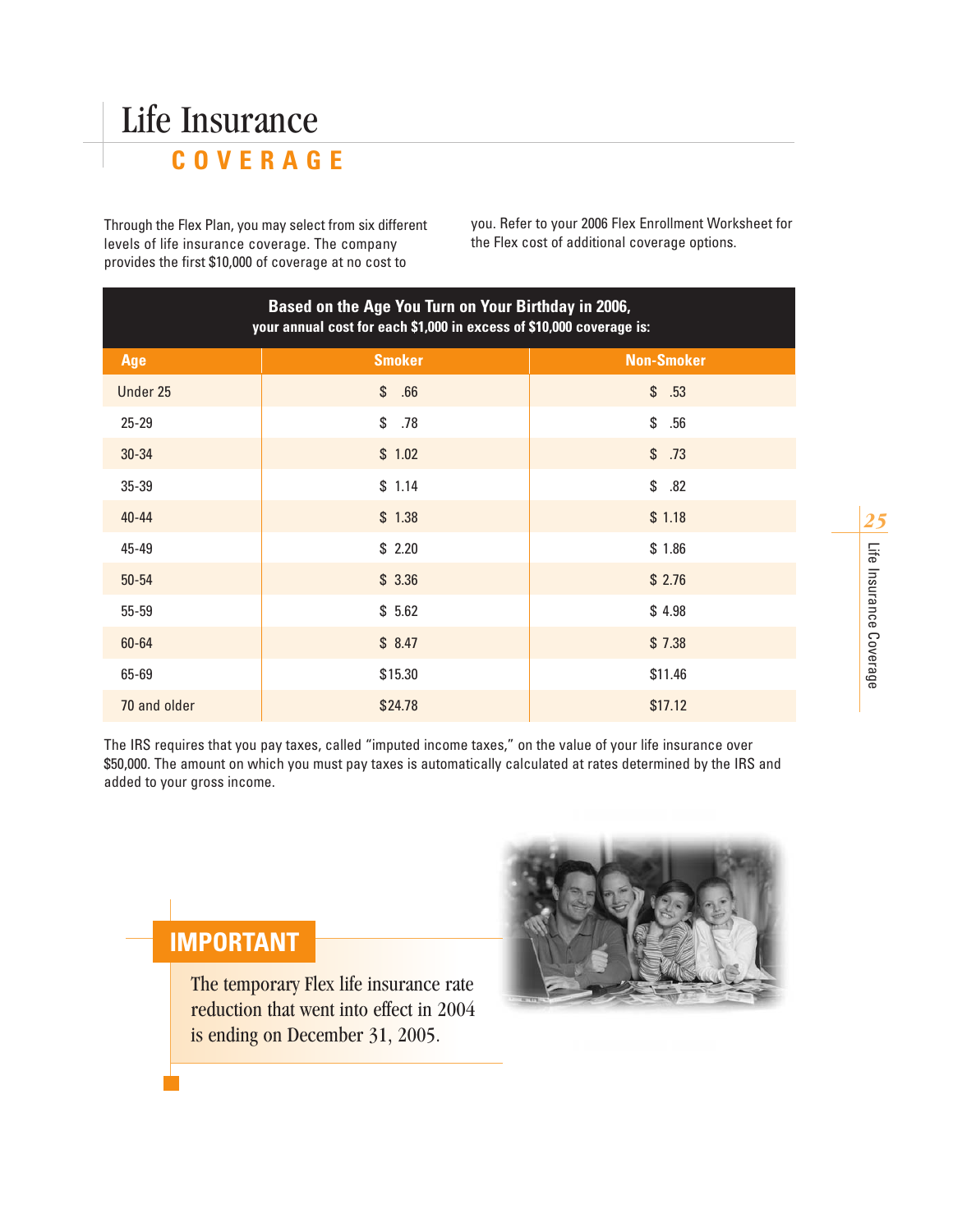#### Increasing Your Life Insurance Coverage

If you choose Basic Life (\$10,000) and you want to increase your coverage by one level in the future, you may choose Standard Life (\$50,000) or Life 1 (coverage equal to one times your annual pay). If you choose Standard Life and you want to increase your coverage by one level in the future, your next higher level of coverage will be Life 2.

If you want to increase your life insurance coverage by two or more levels, you must provide proof of good health to Metropolitan Life Insurance Company. Metropolitan will send you a Statement of Health form at the end of Open Enrollment, which you will need to complete and return. Your 2006 Flex enrollment will be initially processed with a one-level increase only, pending approval by Metropolitan Life before any further level increase(s) in your 2006 life insurance amount will be made.

After Metropolitan Life receives complete information from you and your doctor, you will receive notification of its decision to approve or deny your request. If Metropolitan Life approves your request, your life insurance amount will be immediately increased to the higher level you requested, with coverage effective on the date approved. Upon approval, your 2006 FlexDollars will be recalculated accordingly for the remaining months in the year to reflect the increased FlexDollar cost of the higher life insurance amount, and you will receive a revised Confirmation Statement to confirm the change. If your request is denied, your 2006 life insurance coverage will remain at the lower one-level increased amount for the rest of the year.

**Note: If you increase your life insurance for 2006, you must physically be at work for at least one day in 2006 to be covered at the higher amount.**

## **IMPORTANT**

If you want to increase your life insurance by two or more levels, you must provide proof of good health to Metropolitan Life.

#### Get FREE Help Preparing Your Will

PG&E employees who have elected more than \$10,000 of employee life insurance in 2006 may once again take advantage of the special program offered by Hyatt Legal Plans (a MetLife company) that provides free will preparation assistance. Eligible employees and spouses/registered domestic partners may consult with one of the plan's 9,000 attorneys (nationwide) for assistance in preparing or updating their will—free of charge. (Note: This benefit does not cover preparation of living trusts. Please consult with an attorney to determine whether a living trust or a will is more appropriate for you.)

To use this program, simply contact Hyatt Legal Plans at 800-821-6400. You will be asked to provide your PG&E life insurance Group Number (74301 for Management and A&T employees) and your Social Security number. Once your eligibility has been verified, the Hyatt Client Service Representative will provide you with a case number and help you locate a participating attorney in your area.

**PLEASE NOTE!** Having a will does not replace any designated beneficiary(ies) you have on file with PG&E for any of your company-provided benefits.

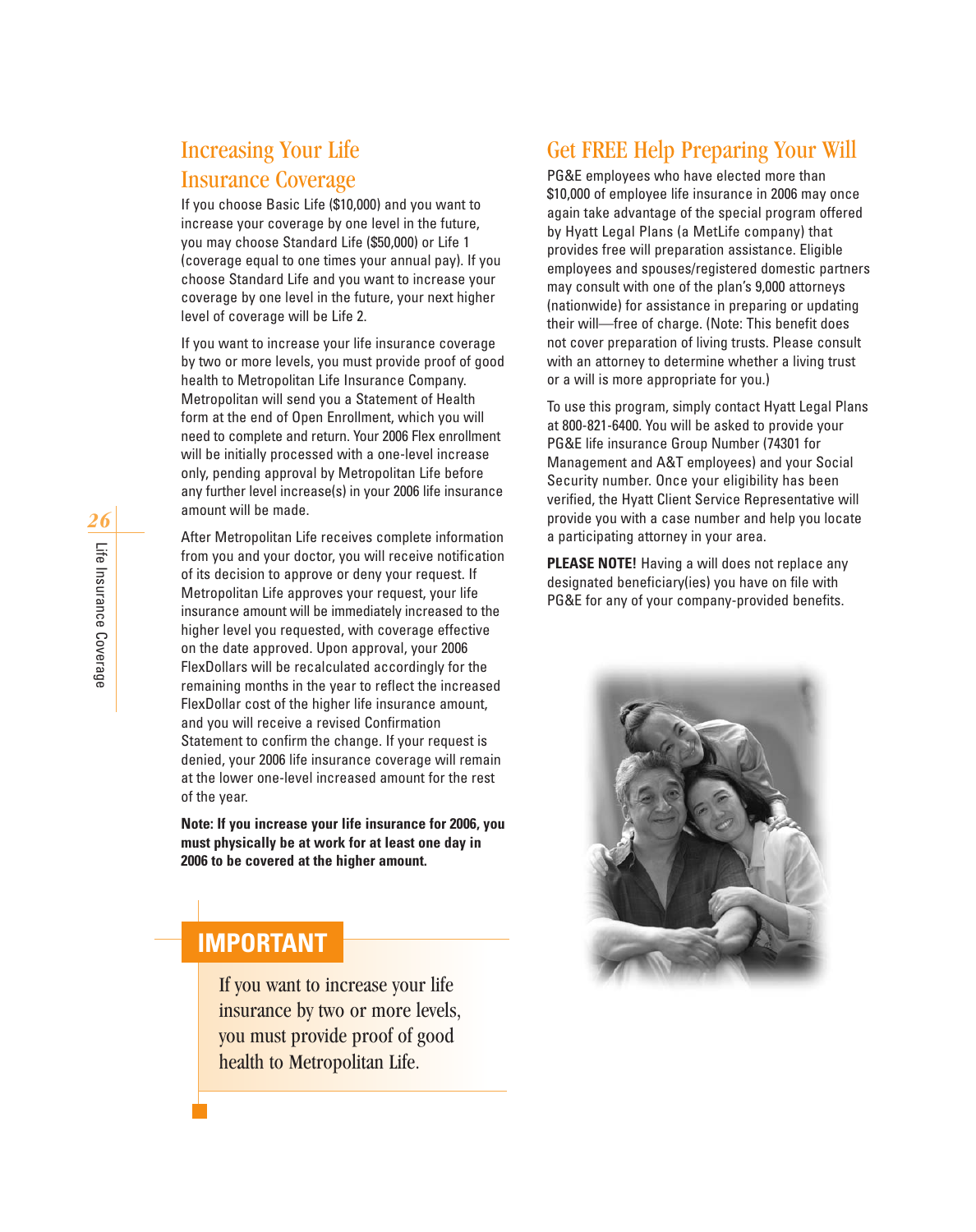# Reimbursement Accounts **(FLEXIBLE SPENDING ACCOUNTS)**

Among the many valuable benefits the company offers to you are **the Health Care Reimbursement Account (HCRA) and the Dependent Care Reimbursement Account (DCRA)**. These reimbursement accounts — also referred to as Flexible Spending Accounts, or "FSAs" — offer you a way to save on taxes for certain out-of-pocket health care and dependent care expenses. The HCRA and DCRA are separate; you may sign up for either or both. As described under "What's New for 2006," both accounts will be administered by Ceridian effective January 1, 2006.

You may contribute FlexDollars, pre-tax salary contributions, or a combination of both. Any salary contributions you make will reduce your taxable income. (Note: FlexDollar contributions do not reduce your taxable income.) During the plan year, when you incur an eligible expense, you pay the provider and then file a claim for reimbursement from your account — which reimburses you with pre-tax dollars. Reimbursement checks will be mailed to your home, or you may elect the convenient option of having your reimbursement checks directly deposited to the banking institution of your choice. An added feature for HCRA participants is the "Automatic Reimbursement" option which allows you to have your out-of-pocket medical, dental, vision and/or prescription drug expenses (copayments, coinsurance, deductibles, etc.) automatically forwarded to Ceridian for reimbursement, thereby eliminating the need to submit claim forms for many health care expenses.

If you do not use all of the funds in your reimbursement account(s) for the plan year, you will forfeit the remaining amount. Expenses must be incurred during the plan year in which you elect to contribute. You have until March 31 of the following year to submit claims for expenses incurred in the previous year.

If you want to begin participating in the HCRA or DCRA, or if you're currently participating in either type of account and want to continue contributing in 2006, you **must** enroll during Open Enrollment to indicate the *annual* amount you want to contribute.

### Health Care Reimbursement Account (HCRA)

Having an HCRA allows you to pay for certain out-ofpocket health care expenses (such as hearing aids or health plan deductibles and copayments) on a pre-tax basis. During Open Enrollment, you estimate what your total out-of-pocket expenses will be for the upcoming year for yourself and your IRS-eligible dependents — even if they are not enrolled in the company's health plans. You then authorize the company to deduct that amount (not to exceed \$5,000) using FlexDollars and/or pre-tax deductions from your paycheck.

Be sure to estimate your potential health care expenses carefully, since unused HCRA contributions will be forfeited.

Eligible expenses are generally the same as those approved by the IRS for tax deduction purposes, **except for salary and/or FlexDollar contributions that you pay towards your health care premiums, which are not eligible for reimbursement through the HCRA**. For a list of what the IRS allows as eligible expenses, refer to *IRS Publication 502, Medical and Dental Expenses*, available directly from the IRS by calling 800-829-3676 or on the IRS Web site at **www.irs.gov**. In addition, although the IRS does not allow overthe-counter (OTC) drug expenses for tax deduction purposes, some OTC drugs may be eligible for reimbursement through the HCRA. Please call Ceridian at 877-799-8820 or check PG&E's HR Web site for information on which OTC drugs may be eligible for reimbursement.

#### **IMPORTANT**

Your HCRA/DCRA elections for 2005 cannot be carried over automatically into 2006.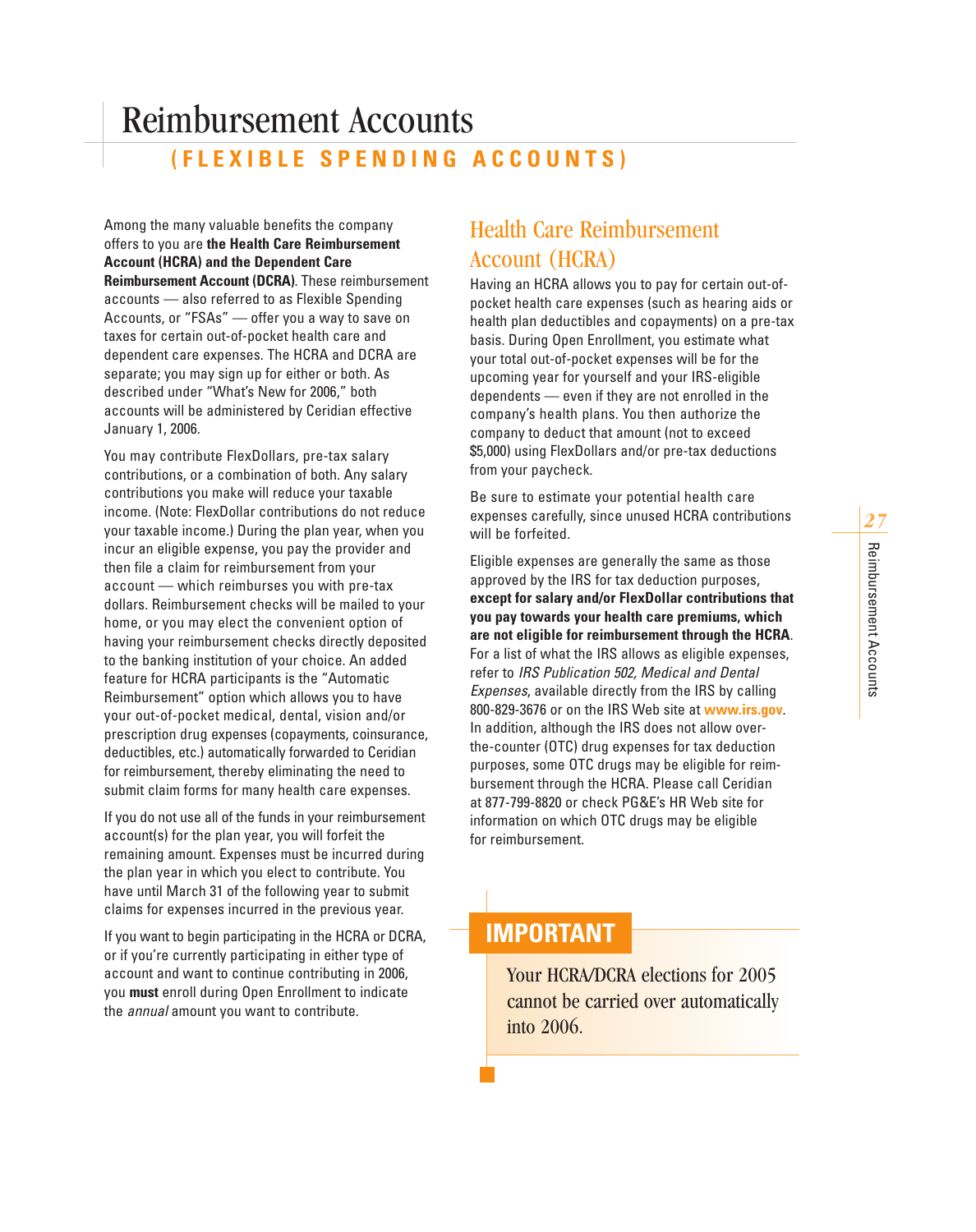#### Mid-Year Changes in HCRA Contributions

You may increase or decrease your HCRA annual contribution goal during the year only if you have certain eligible change-in-status events and your change in contribution is consistent with the status change. For example, if you get divorced and you no longer expect to pay health care expenses for your former spouse, you may decrease your HCRA, but you cannot increase it. Please note that a change in the *cost* of your health insurance coverage does not constitute a valid reason to make a mid-year change in the amount you contribute, *unless* such change in cost is triggered by a valid change-in-status event.

If you begin contributing mid-year after an eligible change-in-status event, expenses incurred before you began contributing are not eligible for reimbursement.

#### Dependent Care Reimbursement Account (DCRA)

Both the DCRA and the Federal Dependent Care Income Tax Credit can lower your taxes, but in different ways. If you have more than one child, under certain circumstances you may use both methods. Otherwise, you may only use one of the two methods. Your tax advisor can help you decide how to maximize your tax savings. If you are married, both spouses must be actively at work or attending school (unless one of you is disabled) for a DCRA expense to be valid.

If one spouse is at home (for example, on a maternity leave), expenses incurred for day care are not eligible for reimbursement. In addition, day care expenses must not exceed your salary or, if you are married, your spouse's salary. Refer to the *IRS Publication 503, Child and Dependent Care Expenses*, on the IRS Web site at **www.irs.gov**, or call the IRS at 800-829-3676 to obtain the publication.

#### Mid-Year Changes in DCRA **Contributions**

You may make a change in the annual amount you contribute only if you have an eligible change-in-status event (such as the birth or adoption of a child), and your change in contributions is consistent with the status change. You may also make a corresponding change to your DCRA if you replace one dependent care provider with another or if there is a change in the cost for the services of *a caregiver who is not a relative.* For example, if you want to change from using a day care center to employing an aunt to watch your child, an election change would be permitted even though the aunt is related to you. If, however, you decide to give your aunt a raise, you may not make a mid-year election change to reflect the raise. The IRS will not allow a mid-year change to your DCRA for a change in the fee charged by a relative.

If you begin contributing mid-year after an eligible change-in-status event, expenses incurred before you began contributing are not eligible for reimbursement.

| <b>How Much Can You Contribute Each Year?</b> |                                                                                                                                                                                                                                                                                                                                                                                                                                                                                                            |  |
|-----------------------------------------------|------------------------------------------------------------------------------------------------------------------------------------------------------------------------------------------------------------------------------------------------------------------------------------------------------------------------------------------------------------------------------------------------------------------------------------------------------------------------------------------------------------|--|
| <b>Reimbursement Account</b>                  | <b>Annual Contribution Amount</b>                                                                                                                                                                                                                                                                                                                                                                                                                                                                          |  |
| <b>Health Care</b>                            | \$5,000 maximum per individual                                                                                                                                                                                                                                                                                                                                                                                                                                                                             |  |
| <b>Dependent Care</b>                         | \$5,000 maximum per individual or married couple filing a joint tax<br>return (married individuals filing separate income tax returns may<br>each contribute up to \$2,500)<br>Your annual contributions to the dependent care account cannot<br>exceed your spouse's income. If your spouse is a full-time student or<br>is mentally or physically disabled, he or she is considered to have an<br>annual income of \$2,400 if you have one eligible child or \$4,800 if you<br>have more than one child. |  |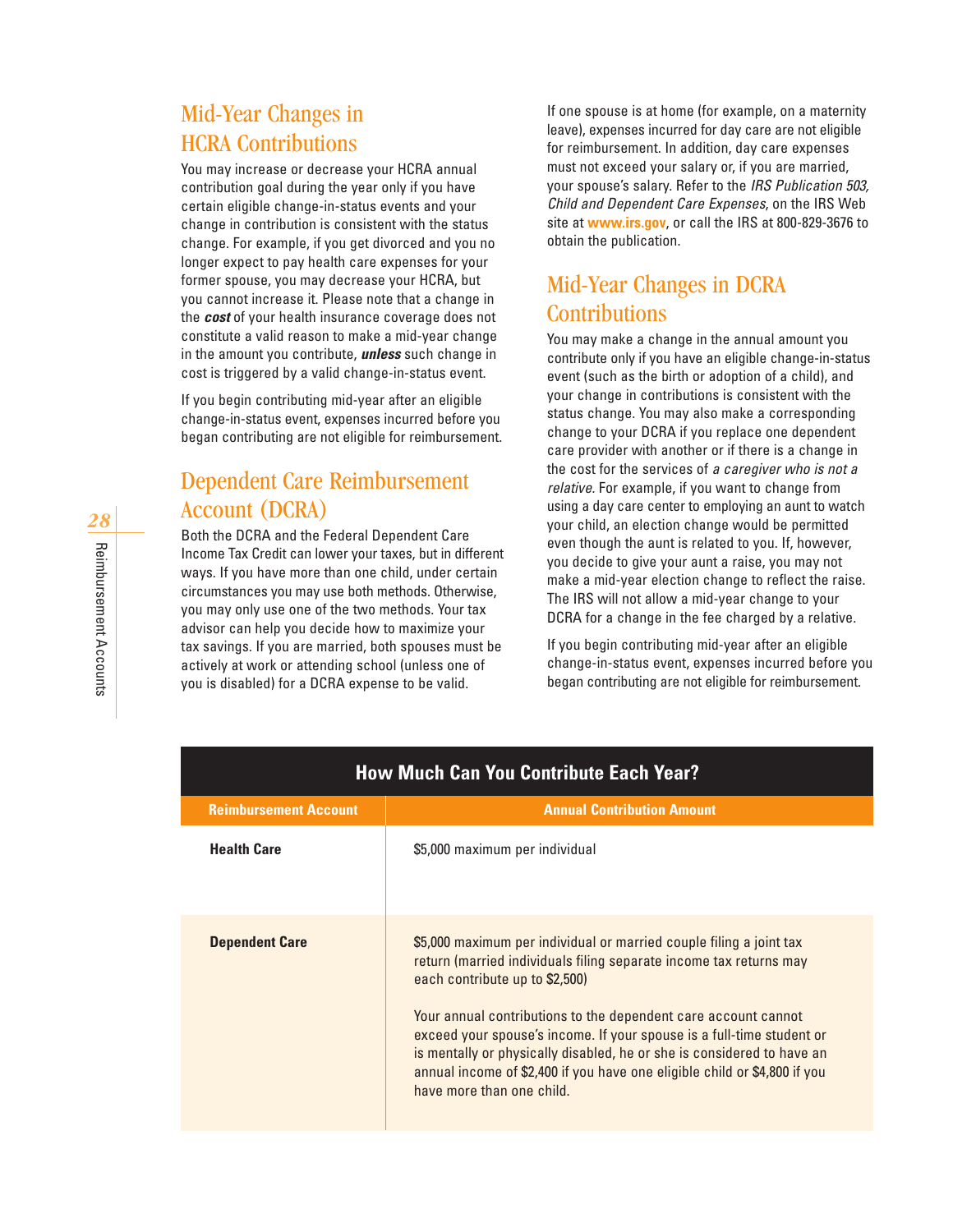# Unused FlexDollars

Any unused FlexDollars will be paid to you as taxable income. Employees will receive their unused FlexDollars as follows:

- **Management Employees** paid out in December 2006 paycheck
- **Administrative & Technical Employees** paid out in second paycheck in December 2006.

# Vacation Buy

## **PLAN**

As described under "What's New for 2006" on pages 7 and 8, the new Vacation Buy Plan is replacing the FlexDay option for utility employees. Unlike FlexDays, you may use the Vacation Buy (VB) Days you purchase at any time during the plan year without having to first use your current, deferred or service anniversary vacation. However, any VB Days purchased must be used by December 31, 2006. Any VB Days purchased but not used will automatically be cashed out as taxable income in your January paycheck (second biweekly check for A&T employees).

For employees who terminate employment before the end of the year, any Unused FlexDollars paid out will be prorated based on your date of termination.



VB Days purchased may be taken in increments of four hours. If you terminate employment, retire, transfer to a bargaining unit position mid-year or otherwise cease to be in a Flex-eligible position, and you have used VB Days that have not been fully funded, you will be responsible for paying the value of those VB Days.

The pre-tax price for each VB Day is calculated from your base salary for an eight-hour workday as of September 30, 2005.

| <b>To Buy:</b>      | <b>You Pay:</b>                               |
|---------------------|-----------------------------------------------|
| One VB Day          | .3845% of annual base pay (one day's pay*)    |
| Two VB Days         | .7690% of annual base pay (two days' pay*)    |
| Three VB Days       | 1.1535% of annual base pay (three days' pay*) |
| Four VB Days        | 1.5380% of annual base pay (four days' pay*)  |
| <b>Five VB Days</b> | 1.9225% of annual base pay (five days' pay*)  |

*\* A day's pay is based on an eight-hour workday.*

## **IMPORTANT**

Through Open Enrollment, you may buy up to five extra vacation days, called Vacation Buy (VB) Days each year. VB Days purchased can be used immediately without having to use any of your current, deferred or service anniversary vacation first.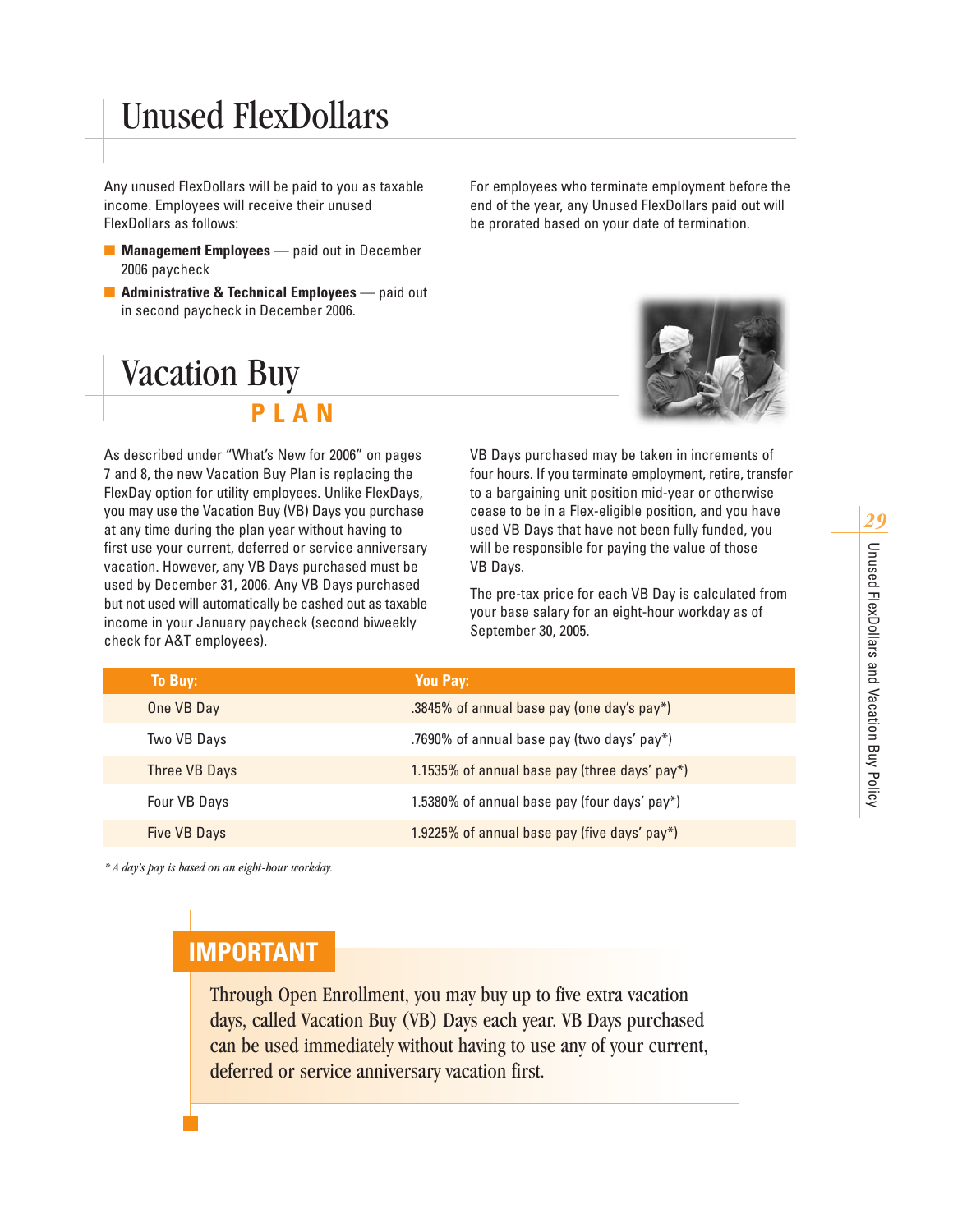# Comparison of Prescription Drug Benefits

#### **FOR THE NAP, CAP AND BASIC PLANS (DRUG BENEFITS ADMINISTERED BY MEDCO HEALTH)**

The following table summarizes the prescription drug benefits for members enrolled in the Blue Cross-administered plans. Plan benefits are administered by Medco Health. Please note that the Medco Health out-of-pocket maximum must be met separately from the Blue Cross out-of-pocket maximum. Also, some drugs may not be covered or may require special authorization from your plan. For specific information about a plan's prescription drug coverage, call the plan's member services department directly, or visit its Web site at the Internet address listed on the outside back cover.

For general information regarding the prescription drug coverage provided by each HMO, refer to Outpatient Prescription Drugs on the Comparison of Benefits Charts that follow. For more specific information about an HMO's drug coverage, call the HMO's member services department directly, or visit its Web site at the Internet address listed on the outside back cover.

| <b>Provisions</b>                                                                                                | <b>NAP, CAP, and Basic Plans</b>                                                                                                                                                                                                                                                                                                                                                        |
|------------------------------------------------------------------------------------------------------------------|-----------------------------------------------------------------------------------------------------------------------------------------------------------------------------------------------------------------------------------------------------------------------------------------------------------------------------------------------------------------------------------------|
| <b>Retail Drug Purchases</b>                                                                                     | First three 30-day supplies at a participating pharmacy: 85% for generics,<br>75% for brand names; Generic Incentive Provision applies (see below)                                                                                                                                                                                                                                      |
|                                                                                                                  | Refills beyond 90 days and coverage at non-participating pharmacies:<br>80% for generics and 70% for brand names; Generic Incentive Provision<br>applies (see below)                                                                                                                                                                                                                    |
| <b>Mail-Order Purchases</b>                                                                                      | 90% for generic drugs and 80% for brand-name drugs; Generic Incentive<br>Provision applies (see below)                                                                                                                                                                                                                                                                                  |
| <b>Generic Incentive Provision</b>                                                                               | Member is responsible for paying the difference between the price of a<br>generic drug and a brand-name drug, plus coinsurance, if purchasing a<br>brand-name drug when a generic version is available; please note that<br>any generic-brand price differential you pay is a non-covered expense<br>and, thus, does not count towards your annual out-of-pocket maximum<br>(see below) |
| <b>Deductible</b>                                                                                                | No deductible                                                                                                                                                                                                                                                                                                                                                                           |
| <b>Annual Out-of-Pocket</b><br><b>Maximum</b>                                                                    | \$500 per person; \$1,000 per family; out-of-pocket maximum coordinates<br>the retail drug benefit with the mail-order drug benefit, but does not<br>coordinate with medical plan; non-covered expenses, such as generic-<br>brand price differentials, are not eligible expenses and, thus, will not be<br>covered by the plan after your annual out-of-pocket maximum is met          |
| <b>Lifetime Maximum</b>                                                                                          | No lifetime maximum                                                                                                                                                                                                                                                                                                                                                                     |
| <b>Infertility, Sexual</b><br><b>Dysfunction, Memory</b><br><b>Enhancement and</b><br><b>Contraceptive Drugs</b> | 50% for both retail and mail-order plans, unless medically necessary;<br>medically necessary drugs are covered at standard reimbursement<br>rates. Generic Incentive Provision applies (see above)                                                                                                                                                                                      |

## Prescription Drug Benefits for Blue Cross-Administered Plans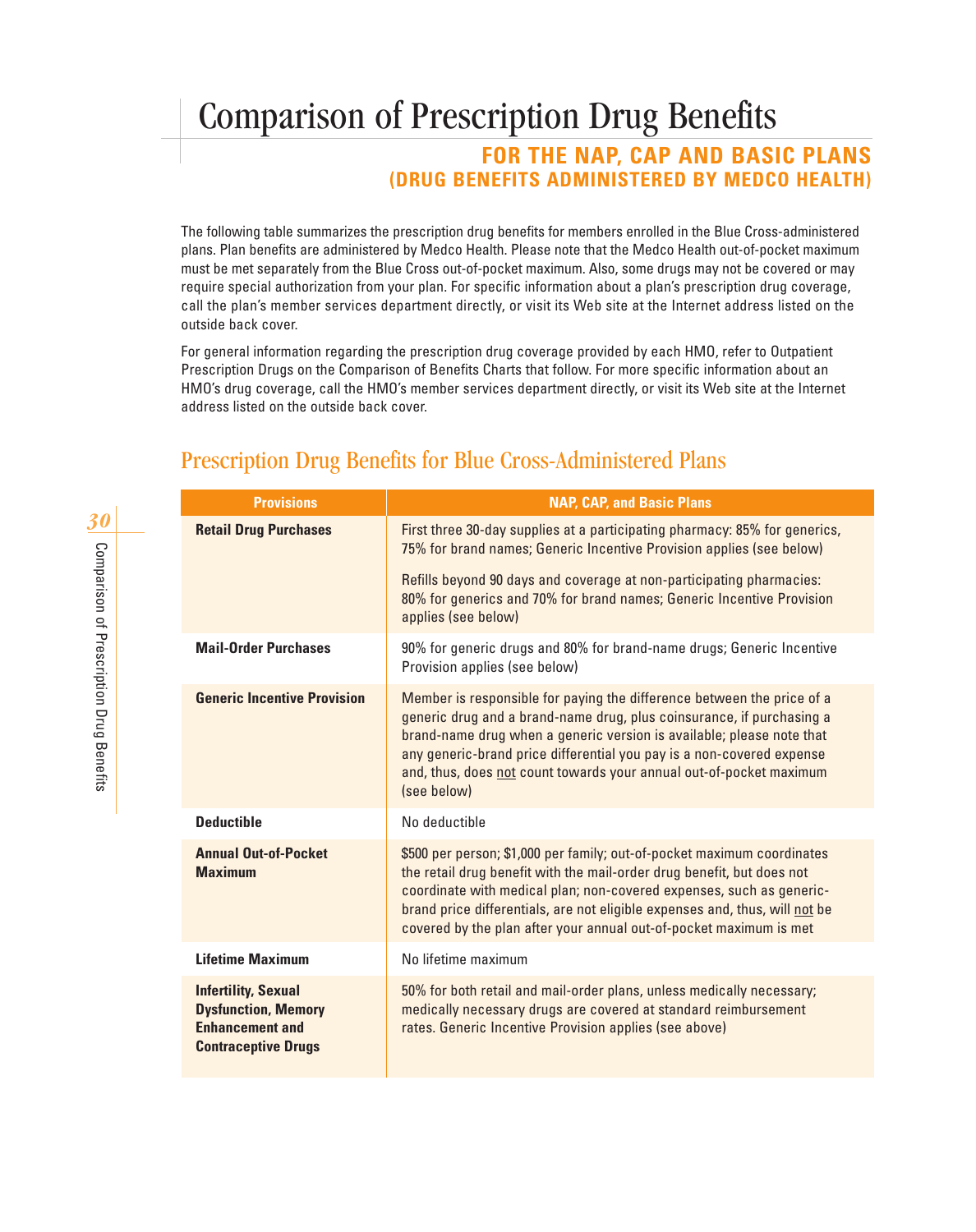# Comparison of Benefits Chart

#### **FLEX**

This benefit chart is a summary only. Refer to your health plan's Evidence of Coverage (EOC) for details. The EOC is the binding document between the health plan and its members. In case of conflict between the benefit chart and the EOC, the EOC will prevail.

| <b>Provisions</b>                                     | <b>Blue Shield HMO</b>                                                                                                                                                                                                                                                                               | <b>Health Net HMO</b>                                                                                                                                                                                                                                                                                   |
|-------------------------------------------------------|------------------------------------------------------------------------------------------------------------------------------------------------------------------------------------------------------------------------------------------------------------------------------------------------------|---------------------------------------------------------------------------------------------------------------------------------------------------------------------------------------------------------------------------------------------------------------------------------------------------------|
| General                                               | Members access the Blue Shield HMO network: no pre-existing<br>condition exclusions                                                                                                                                                                                                                  | Only providers affiliated with Health Net HMO; no pre-existing<br>condition exclusions.                                                                                                                                                                                                                 |
| <b>Hospital Stay</b>                                  | No charge                                                                                                                                                                                                                                                                                            | No charge; includes intensive and coronary care                                                                                                                                                                                                                                                         |
| <b>Skilled Nursing Facility</b>                       | No charge; 100-day limit                                                                                                                                                                                                                                                                             | No charge; 100-day limit                                                                                                                                                                                                                                                                                |
| <b>Emergency Room Care</b>                            | \$25/visit for emergencies (waived if admitted); member needs to<br>contact PCP within 24 hours of service                                                                                                                                                                                           | \$25/visit for emergencies (waived if admitted). Must notify<br><b>Health Net within 48 hours</b>                                                                                                                                                                                                       |
| <b>Outpatient Hospital Care</b>                       | \$10/visit                                                                                                                                                                                                                                                                                           | \$10/visit                                                                                                                                                                                                                                                                                              |
| <b>Maternity Care</b>                                 | No charge                                                                                                                                                                                                                                                                                            | No charge                                                                                                                                                                                                                                                                                               |
| <b>Well-Baby Care</b>                                 | \$10/visit                                                                                                                                                                                                                                                                                           | \$10/visit                                                                                                                                                                                                                                                                                              |
| <b>Office Visits</b>                                  | Office visit - \$10; \$30 without referral (Access+ Specialist) - must<br>be in the same Medical Group or IPA; home visit - \$10                                                                                                                                                                     | Office visit - \$10<br>Home visit $-$ \$10                                                                                                                                                                                                                                                              |
| <b>Urgent Care Visits</b>                             | \$10/visit                                                                                                                                                                                                                                                                                           | \$10/visit                                                                                                                                                                                                                                                                                              |
| <b>Routine Physical</b><br><b>Examinations</b>        | \$10/visit according to health plan schedule                                                                                                                                                                                                                                                         | \$10/visit for basic Periodic Health Evaluation                                                                                                                                                                                                                                                         |
| <b>Immunizations</b><br>and Injections                | Included in office visit; no charge for allergy injections if no visit<br>with physician                                                                                                                                                                                                             | Included in office visit; no charge for allergy injections if no<br>visit with physician                                                                                                                                                                                                                |
| <b>Eye Examinations</b>                               | \$10/visit for refraction                                                                                                                                                                                                                                                                            | \$10/visit                                                                                                                                                                                                                                                                                              |
| <b>X-rays and Lab Tests</b>                           | No charge                                                                                                                                                                                                                                                                                            | No charge                                                                                                                                                                                                                                                                                               |
| <b>Pre-Admission Testing</b>                          | No charge                                                                                                                                                                                                                                                                                            | No charge                                                                                                                                                                                                                                                                                               |
| <b>Home Health Care</b>                               | No charge                                                                                                                                                                                                                                                                                            | No charge                                                                                                                                                                                                                                                                                               |
| <b>Hospice Care</b>                                   | No charge                                                                                                                                                                                                                                                                                            | No charge                                                                                                                                                                                                                                                                                               |
| <b>Outpatient</b><br><b>Physical Therapy</b>          | \$10/visit; provided as long as continued treatment is medically<br>necessary pursuant to the treatment plan                                                                                                                                                                                         | \$10/visit; provided as long as significant improvement is<br>expected                                                                                                                                                                                                                                  |
| <b>Outpatient Prescription</b><br><b>Drugs</b>        | RETAIL (up to 30-day supply): \$5 copay for generic formulary,<br>\$15 copay for brand formulary, and \$35 copay for non-formulary;<br>some drugs require preauthorization; MAIL-ORDER (through<br>the plan): two times retail copay for up to a 90-day supply;<br>no annual maximum; open formulary | RETAIL (up to 30-day supply): \$5 copay for generic formulary,<br>\$15 copay for brand formulary, and \$35 copay for non-formulary;<br>some drugs require preauthorization; MAIL-ORDER (through<br>the plan); at two times retail copay for up to a 90-day supply;<br>no annual maximum; open formulary |
| <b>Mental Health*</b><br><b>Inpatient Care</b>        | Severe mental illness (same as parity diagnosis): no charge;<br>no day limit; other mental illnesses: no charge for up to<br>30 days/calendar year for crisis intervention                                                                                                                           | Severe mental illness (same as parity diagnosis): no charge;<br>no day limit; other mental illnesses: no charge for up to<br>30 days/calendar year for crisis intervention                                                                                                                              |
| <b>Outpatient Care</b>                                | Severe mental illness (same as parity diagnosis): \$10/visit; no visit<br>limit; other mental illnesses: \$20/visit; 20 visits per calendar year                                                                                                                                                     | Severe mental illness (same as parity diagnosis): \$10/visit; no visit<br>limit; other mental illnesses: \$20/visit; 20 visits per calendar year                                                                                                                                                        |
| <b>Alcohol and Drug Care</b><br><b>Inpatient Care</b> | Covered by separate Alcohol and Drug Care Program with refer-<br>ral by ValueOptions                                                                                                                                                                                                                 | Covered by separate Alcohol and Drug Care Program with<br>referral by ValueOptions                                                                                                                                                                                                                      |
| <b>Outpatient Care</b>                                | Covered by separate Alcohol and Drug Care Program with refer-<br>ral by ValueOptions                                                                                                                                                                                                                 | Covered by separate Alcohol and Drug Care Program with<br>referral by ValueOptions                                                                                                                                                                                                                      |
| <b>Durable Medical</b><br><b>Equipment</b>            | No charge; preauthorization required; see plan EOC for<br>limitations and exclusions                                                                                                                                                                                                                 | No charge; preauthorization required; see plan EOC for<br>limitations and exclusions                                                                                                                                                                                                                    |
| <b>Chiropractic Care</b>                              | Not covered                                                                                                                                                                                                                                                                                          | Not covered                                                                                                                                                                                                                                                                                             |
| <b>Acupuncture</b>                                    | Not covered                                                                                                                                                                                                                                                                                          | Not covered                                                                                                                                                                                                                                                                                             |
| <b>Other Benefits</b>                                 | Infertility treatment - 50% of covered services, including drugs<br>and laboratory; see plan EOC for detailed coverage                                                                                                                                                                               | Infertility treatment - 50% of covered services, including<br>drugs and laboratory; see plan EOC for detailed coverage                                                                                                                                                                                  |

*\* Coverage for mental health is provided through the HMO only, not ValueOptions*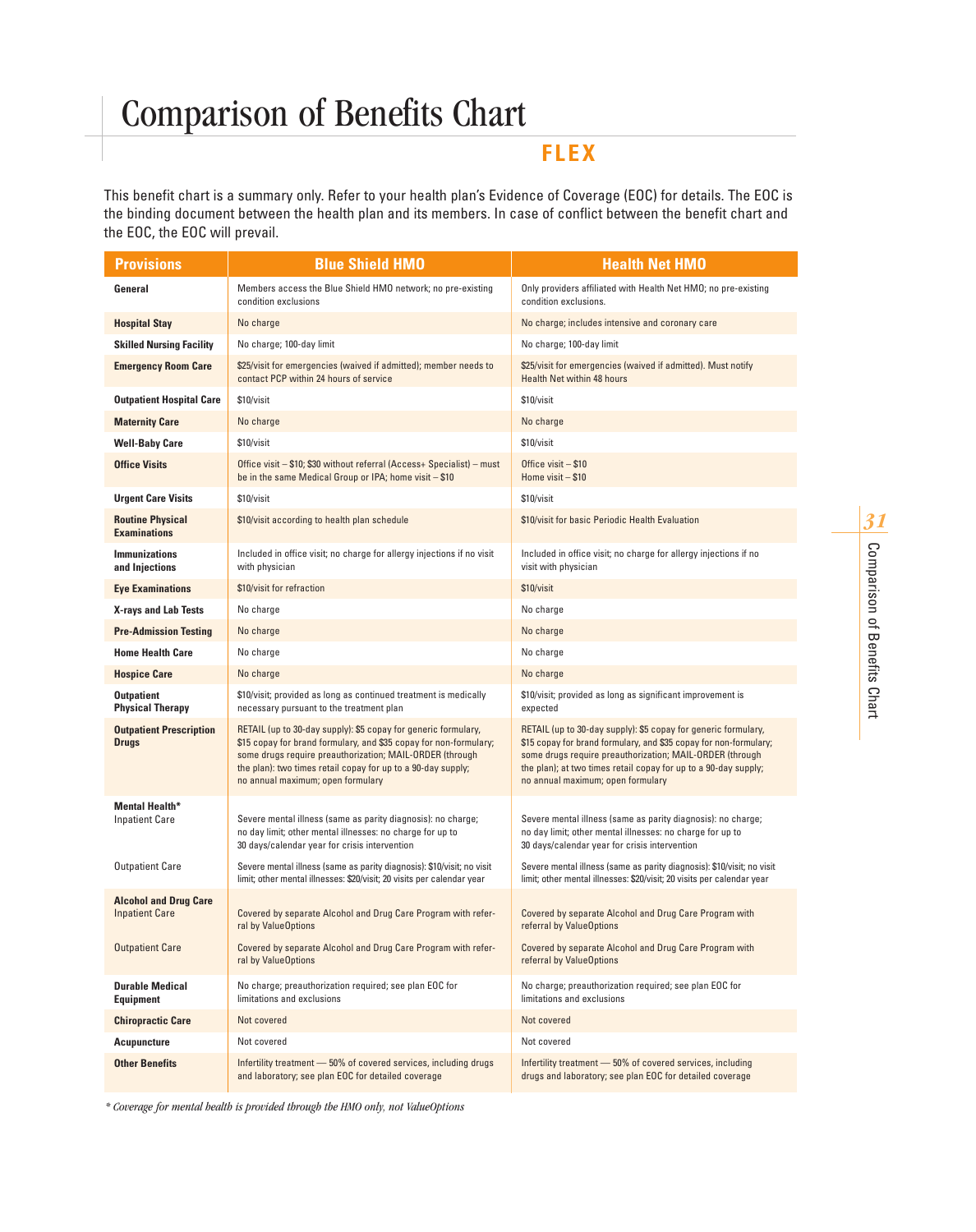#### **FLEX**

This benefit chart is a summary only. Refer to your health plan's Evidence of Coverage (EOC) for details. The EOC is the binding document between the health plan and its members; in case of conflict between the benefit chart and the EOC, the EOC will prevail.

| <b>Provisions</b>                                     | <b>Kaiser North HMO</b>                                                                                                                                                             | <b>Kaiser South HMO</b>                                                                                                                                                             |
|-------------------------------------------------------|-------------------------------------------------------------------------------------------------------------------------------------------------------------------------------------|-------------------------------------------------------------------------------------------------------------------------------------------------------------------------------------|
| General                                               | Services provided at Kaiser Permanente Hospitals and Offices by<br>Kaiser Permanente doctors; no pre-existing condition exclusions                                                  | Services provided at Kaiser Permanente Hospitals and Offices by<br>Kaiser Permanente doctors; no pre-existing condition exclusions                                                  |
| <b>Hospital Stay</b>                                  | No charge; includes intensive and coronary care                                                                                                                                     | No charge; includes intensive and coronary care                                                                                                                                     |
| <b>Skilled Nursing Facility</b>                       | No charge to members in service area for up to 100 days per<br>benefit period when prescribed by a plan physician; not covered<br>for members living outside of service area        | No charge to members in service area for up to 100 days per<br>benefit period when prescribed by a plan physician; not covered<br>for members living outside of service area        |
| <b>Emergency Room Care</b>                            | \$25/visit for emergencies (waived if admitted); must notify Kaiser<br>within 24 hours                                                                                              | \$25/visit for emergencies (waived if admitted); must notify Kaiser<br>within 24 hours                                                                                              |
| <b>Outpatient Hospital Care</b>                       | \$10 per procedure for outpatient surgery; \$10/visit for all other<br>outpatient services may apply                                                                                | \$10 per procedure for outpatient surgery. \$10/visit for all other<br>outpatient services may apply                                                                                |
| <b>Maternity Care</b>                                 | No charge                                                                                                                                                                           | No charge                                                                                                                                                                           |
| <b>Well-Baby Care</b>                                 | \$10/visit                                                                                                                                                                          | \$10/visit                                                                                                                                                                          |
| <b>Office Visits</b>                                  | Office visit - \$10<br>Home visit - No charge                                                                                                                                       | Office visit $-$ \$10<br>Home visit - No charge                                                                                                                                     |
| <b>Urgent Care Visits</b>                             | \$10/visit                                                                                                                                                                          | \$10/visit                                                                                                                                                                          |
| <b>Routine Physical</b><br><b>Examinations</b>        | \$10/visit                                                                                                                                                                          | \$10/visit                                                                                                                                                                          |
| <b>Immunizations</b><br>and Injections                | \$10/visit for immunizations & allergy testing if no office visit;<br>\$5/visit for allergy injections if no office visit                                                           | \$10/visit for immunizations & allergy testing if no office visit;<br>\$5/visit for allergy injections if no office visit                                                           |
| <b>Eye Examinations</b>                               | \$10/visit for screening/refraction; lenses and frames not covered                                                                                                                  | \$10/visit for screening/refraction; lenses and frames not covered                                                                                                                  |
| <b>X-rays and Lab Tests</b>                           | No charge                                                                                                                                                                           | No charge                                                                                                                                                                           |
| <b>Pre-Admission Testing</b>                          | No charge                                                                                                                                                                           | No charge                                                                                                                                                                           |
| <b>Home Health Care</b>                               | No charge to members in service area when prescribed by a plan<br>physician; not covered for members living outside of service area                                                 | No charge to members in service area when prescribed by a plan<br>physician; not covered for members living outside of service area                                                 |
| <b>Hospice Care</b>                                   | No charge to members in service area when prescribed by a plan<br>physician; not covered for members living outside of service area                                                 | No charge to members in service area when prescribed by a plan<br>physician; not covered for members living outside of service area                                                 |
| <b>Outpatient</b><br><b>Physical Therapy</b>          | \$10/visit; therapy is given if in the judgment of a plan physician<br>significant improvement is achievable                                                                        | \$10/visit; therapy is given if in the judgment of a plan physician<br>significant improvement is achievable                                                                        |
| <b>Outpatient Prescription</b><br><b>Drugs</b>        | \$10 copay for up to 100-day supply when obtained at a plan<br>pharmacy or through the plan's mail-order; no annual maximum;<br>closed formulary                                    | \$10 copay for up to 100-day supply when obtained at a plan<br>pharmacy or through the plan's mail-order; no annual maximum;<br>closed formulary                                    |
| <b>Mental Health*</b><br><b>Inpatient Care</b>        | No charge for up to 30 days per calendar year; no day limit for<br>mental health parity diagnoses                                                                                   | No charge for up to 30 days per calendar year; no day limit for<br>mental health parity diagnoses                                                                                   |
| <b>Outpatient Care</b>                                | \$10/visit (individual), \$5/visit (group) for up to 20 visits per calendar<br>year; no visit limit for mental health parity diagnoses                                              | \$10/visit (individual), \$5/visit (group) for up to 20 visits per calendar<br>year; no visit limit for mental health parity diagnoses                                              |
| <b>Alcohol and Drug Care</b><br><b>Inpatient Care</b> | No charge for detoxification. Also covered by separate Alcohol and<br>Drug Care Program with referral by ValueOptions (inpatient only)                                              | No charge for detoxification; also covered by separate Alcohol and<br>Drug Care Program with referral by ValueOptions (inpatient only)                                              |
| <b>Outpatient Care</b>                                | \$10/visit (individual); \$5/visit (group)                                                                                                                                          | \$10/visit (individual); \$5/visit (group)                                                                                                                                          |
| <b>Durable Medical</b><br>Equipment                   | No charge to members in service area when prescribed by<br>a plan physician; see plan EOC for limitations and exclusions.<br>Not covered for members living outside of service area | No charge to members in service area when prescribed by<br>a plan physician; see plan EOC for limitations and exclusions;<br>not covered for members living outside of service area |
| <b>Chiropractic Care</b>                              | Not covered                                                                                                                                                                         | Not covered                                                                                                                                                                         |
| <b>Acupuncture</b>                                    | Not covered                                                                                                                                                                         | Not covered                                                                                                                                                                         |
| <b>Other Benefits</b>                                 | Infertility treatment - 50% of covered services, including drugs<br>and laboratory; see plan EOC for detailed coverage                                                              | Infertility treatment - 50% of covered services, including drugs<br>and laboratory; see plan EOC for detailed coverage                                                              |

*\* Coverage for mental health is provided through the HMO only, not ValueOptions Changes for 2006 are in bold-faced type*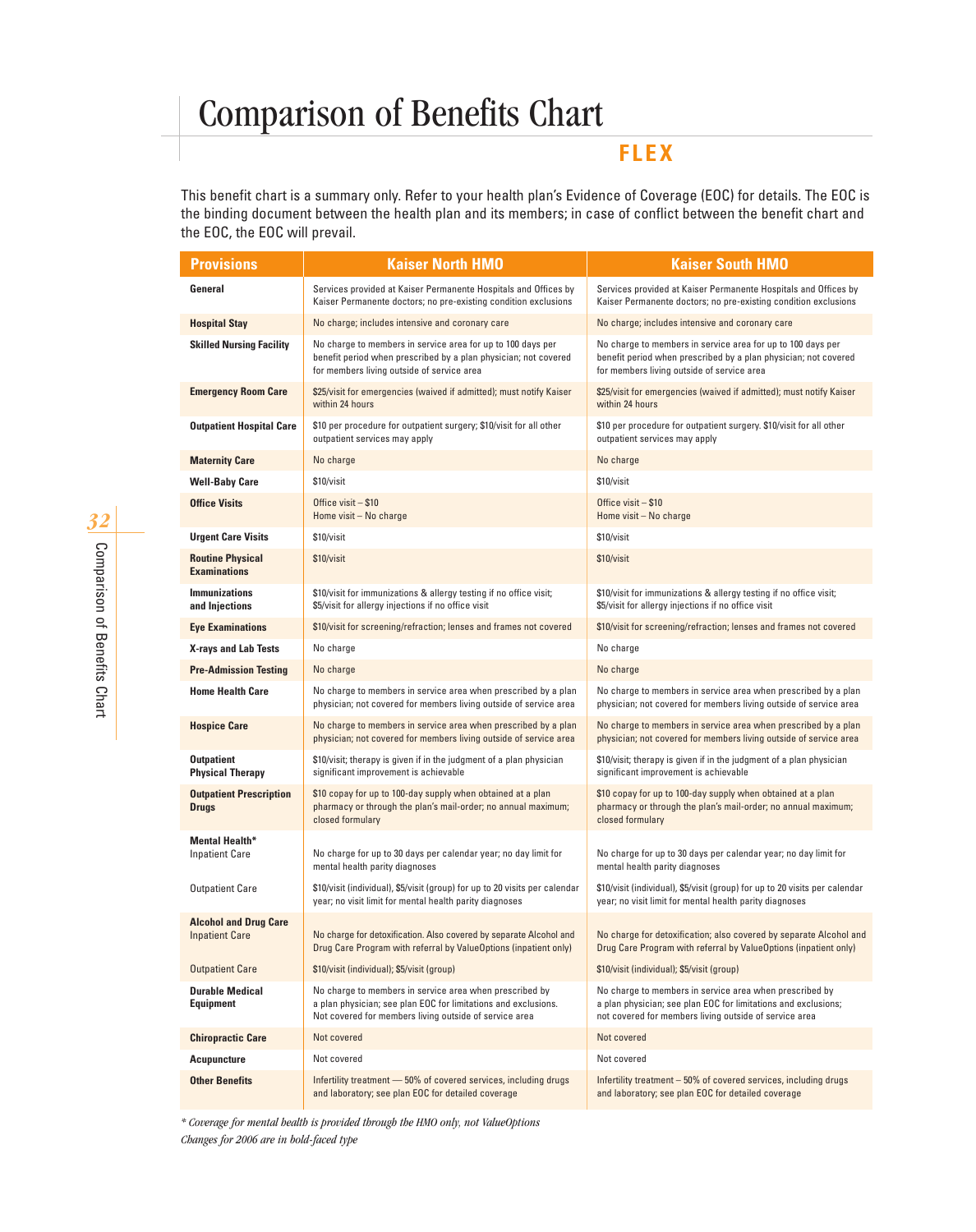# Comparison of Benefits Chart

#### **FLEX**

This benefit chart is a summary only. Refer to your health plan's Evidence of Coverage (EOC) for details. The EOC is the binding document between the health plan and its members. In case of conflict between the benefit chart and the EOC, the EOC will prevail.

| <b>Provisions</b>                                     | <b>PacifiCare HMO</b>                                                                                                                                                                                                                                                                |
|-------------------------------------------------------|--------------------------------------------------------------------------------------------------------------------------------------------------------------------------------------------------------------------------------------------------------------------------------------|
| General                                               | Only providers affiliated with PacifiCare HMO; no pre-existing condition exclusions                                                                                                                                                                                                  |
| <b>Hospital Stay</b>                                  | No charge for semi-private room; includes intensive and coronary care                                                                                                                                                                                                                |
| <b>Skilled Nursing Facility</b>                       | No charge; 100 days per calendar year from first treatment, per disability                                                                                                                                                                                                           |
| <b>Emergency Room Care</b>                            | \$25/visit for emergencies (waived if admitted as an inpatient); must notify PacifiCare within 24 hours                                                                                                                                                                              |
| <b>Outpatient Hospital Care</b>                       | \$50/visit                                                                                                                                                                                                                                                                           |
| <b>Maternity Care</b>                                 | No charge                                                                                                                                                                                                                                                                            |
| <b>Well-Baby Care</b>                                 | \$10/vist                                                                                                                                                                                                                                                                            |
| <b>Office Visits</b>                                  | Office visit - \$10<br>Home visit - \$10                                                                                                                                                                                                                                             |
| <b>Urgent Care Visits</b>                             | \$25/visit                                                                                                                                                                                                                                                                           |
| <b>Routine Physical</b><br><b>Examinations</b>        | \$10/visit                                                                                                                                                                                                                                                                           |
| <b>Immunizations</b><br>and Injections                | Included in office visit                                                                                                                                                                                                                                                             |
| <b>Eye Examinations</b>                               | \$10 copay for vision screening/refractions; lenses and frames not covered                                                                                                                                                                                                           |
| <b>X-rays and Lab Tests</b>                           | No charge                                                                                                                                                                                                                                                                            |
| <b>Pre-Admission Testing</b>                          | No charge                                                                                                                                                                                                                                                                            |
| <b>Home Health Care</b>                               | No charge, up to 100 visits per calendar year                                                                                                                                                                                                                                        |
| <b>Hospice Care</b>                                   | No charge up to 180 days per lifetime in a facility or on an outpatient basis                                                                                                                                                                                                        |
| <b>Outpatient</b><br><b>Physical Therapy</b>          | \$10/visit; unlimited visits                                                                                                                                                                                                                                                         |
| <b>Outpatient Prescription</b><br><b>Drugs</b>        | RETAIL (up to 30-day supply): \$5 copay for generic formulary, \$15 copay for brand formulary, and \$35 copay for<br>non-formulary; no annual maximum; open formulary. MAIL-ORDER (through the plan): two times retail copay for<br>90-day supply; no annual maximum; open formulary |
|                                                       | \$50 copay for 30-day supply of self-injectable medication                                                                                                                                                                                                                           |
| <b>Mental Health*</b><br><b>Inpatient Care</b>        | No charge up to 30 days per calendar year (unlimited days for parity diagnosis)                                                                                                                                                                                                      |
| <b>Outpatient Care</b>                                | \$20/visit up to 20 visits per calendar year for non-parity diagnoses;<br>severe mental illness (same as parity diagnosis): included with no visit limits for outpatient care at \$10                                                                                                |
| <b>Alcohol and Drug Care</b><br><b>Inpatient Care</b> | Covered by separate Alcohol and Drug Care Program with referral by ValueOptions                                                                                                                                                                                                      |
| <b>Outpatient Care</b>                                | Covered by separate Alcohol and Drug Care Program with referral by ValueOptions                                                                                                                                                                                                      |
| <b>Durable Medical</b><br><b>Equipment</b>            | No charge; preauthorization required. See plan EOC for limitations and exclusions;<br>\$5,000 annual maximum per calendar year                                                                                                                                                       |
| <b>Chiropractic Care</b>                              | Discounts available through "PERKS" program; contact PacifiCare for details                                                                                                                                                                                                          |
| <b>Acupuncture</b>                                    | Discounts available through "PERKS" program; contact PacifiCare for details                                                                                                                                                                                                          |
| <b>Other Benefits</b>                                 | Infertility Treatment - 50% of covered services, including drugs and laboratory; see plan EOC for detailed coverage                                                                                                                                                                  |

*\* Coverage for mental health is provided through the HMO only, not ValueOptions*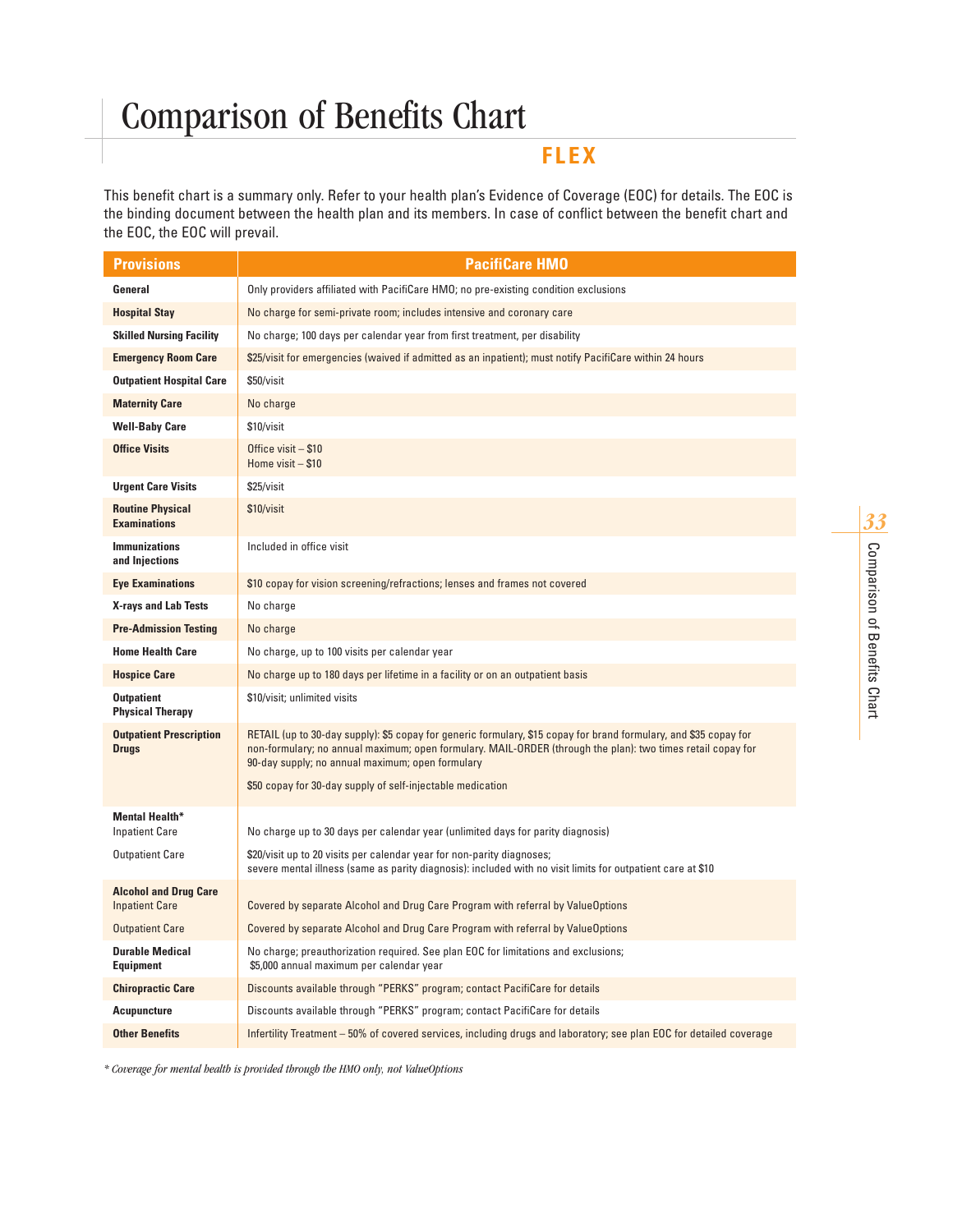#### **FLEX**

The information in this chart is intended as a summary only. The applicable legal documents will govern actual benefits.

| <b>Provisions</b>                                               | <b>Comprehensive Access Plan (CAP)</b>                                                                                                                                                                                                                             | <b>Basic Plan</b>                                                                                                                                                                                                                      |
|-----------------------------------------------------------------|--------------------------------------------------------------------------------------------------------------------------------------------------------------------------------------------------------------------------------------------------------------------|----------------------------------------------------------------------------------------------------------------------------------------------------------------------------------------------------------------------------------------|
|                                                                 | <b>Administered by Blue Cross</b>                                                                                                                                                                                                                                  | <b>Administered by Blue Cross</b>                                                                                                                                                                                                      |
| General                                                         | May use provider of choice or network providers; \$100 annual<br>deductible per individual, up to family maximum of \$300; annual<br>out-of-pocket maximum of \$750 per individual, up to family<br>maximum of \$1,500 (includes deductible); no lifetime maximum; | May use provider of choice; \$250 annual deductible per individual,<br>up to family maximum of \$750; \$2,500 annual out-of-pocket<br>maximum per individual, up to family maximum of \$5,000;<br>no pre-existing condition exclusions |
|                                                                 | no pre-existing condition exclusions<br>All plan benefits and out-of-pocket maximums are based on<br>Eligible Expenses only.*                                                                                                                                      | All plan benefits and out-of-pocket maximums are based on<br>Eligible Expenses only.*                                                                                                                                                  |
| <b>Hospital Stay</b>                                            | 100% after a \$100 copayment; preauthorization required for non-<br>emergency care, \$300 penalty if not obtained; covers semi-private<br>room (private if Medically Necessary); includes intensive care                                                           | 70% after deductible for semi-private room (private if Medically<br>Necessary); includes intensive care                                                                                                                                |
| <b>Skilled Nursing Facility</b>                                 | 90% for semi-private room after 3 days in hospital; preauthorization<br>required, \$300 penalty if not obtained; excludes custodial care                                                                                                                           | 70% after deductible only after 3 days in hospital; covers<br>semi-private room; excludes custodial care                                                                                                                               |
| <b>Outpatient Hospital and</b><br><b>Emergency Room Care</b>    | 100% after \$35 copay for medical emergency or outpatient surgery;<br>waived if admitted                                                                                                                                                                           | 70% after deductible                                                                                                                                                                                                                   |
| <b>Maternity Care</b>                                           | Covered as any other condition; preauthorization required for<br>delivery stays beyond 48 hours for normal delivery and 96 hours<br>for cesarean section; \$300 penalty if not obtained                                                                            | Covered as any other condition                                                                                                                                                                                                         |
| <b>Well-Baby Care</b>                                           | Covered as any other condition                                                                                                                                                                                                                                     | Not covered                                                                                                                                                                                                                            |
| <b>Office Visits</b>                                            | Primary care - 100% after \$10 copay; specialist (including<br>0B/GYN) - 100% after \$20 copay                                                                                                                                                                     | 70% after deductible for office and home visits                                                                                                                                                                                        |
| <b>Urgent Care Visits</b>                                       | Primary care - 100% after \$10 copay; specialist (including<br>0B/GYN) - 100% after \$20 copay                                                                                                                                                                     | 70% after deductible                                                                                                                                                                                                                   |
| <b>Routine Physical</b><br><b>Examinations</b>                  | Primary care - 100% after \$10 copay; specialist - 100% after \$20<br>copay; lab/X-ray covered separately                                                                                                                                                          | Not covered, except for Pap smears and mammogram test fees                                                                                                                                                                             |
| <b>Immunizations</b><br>and Injections                          | 95%                                                                                                                                                                                                                                                                | 70% after deductible                                                                                                                                                                                                                   |
| <b>Eye Examinations</b>                                         | Not covered                                                                                                                                                                                                                                                        | Not covered                                                                                                                                                                                                                            |
| <b>X-rays and Lab Tests</b>                                     | 90%                                                                                                                                                                                                                                                                | 70% after deductible                                                                                                                                                                                                                   |
| <b>Pre-Admission Testing</b>                                    | 95%                                                                                                                                                                                                                                                                | 70% after deductible                                                                                                                                                                                                                   |
| <b>Home Health Care</b>                                         | 90%; requires prior authorization; \$300 penalty if not obtained;<br>excludes custodial care                                                                                                                                                                       | 100% after deductible; requires prior authorization;<br>excludes custodial care                                                                                                                                                        |
| <b>Hospice Care</b>                                             | 90%; requires prior authorization, \$300 penalty if not obtained;<br>excludes custodial care                                                                                                                                                                       | 100% after deductible; requires prior authorization;<br>excludes custodial care                                                                                                                                                        |
| <b>Outpatient</b><br><b>Physical Therapy</b>                    | 80%                                                                                                                                                                                                                                                                | 70% after deductible                                                                                                                                                                                                                   |
| <b>Outpatient Prescription</b><br><b>Drugs</b>                  | Covered by separate drug plan administered by Medco Health;<br>see page 30 for details                                                                                                                                                                             | Covered by separate prescription drug plan administered by<br>Medco Health; see page 30 for details                                                                                                                                    |
| <b>Mental Health</b>                                            | Covered by separate Mental Health Program:                                                                                                                                                                                                                         | Covered by separate Mental Health Program                                                                                                                                                                                              |
| <b>Inpatient Care</b>                                           | 100% with referral by ValueOptions; 50% without referral                                                                                                                                                                                                           | 100% with referral by ValueOptions; 50% without referral                                                                                                                                                                               |
| Outpatient Care                                                 | \$15/visit with referral by ValueOptions, no charge for initial visit<br>$\overline{\phantom{a}}$<br>to psychiatrist (M.D.) for medication evaluation; 50% without<br>referral, up to 30 visits per year                                                           | S15/visit with referral by ValueOptions, no charge for initial visit<br>to psychiatrist (M.D.) for medication evaluation; 50% without<br>referral, up to 30 visits per year                                                            |
| <b>Inpatient and Outpatient</b><br><b>Alcohol and Drug Care</b> | Covered by separate Alcohol and Drug Care Program with referral<br>by ValueOptions                                                                                                                                                                                 | Covered by separate Alcohol and Drug Care Program with referral<br>by ValueOptions                                                                                                                                                     |
| <b>Durable Medical</b><br><b>Equipment</b>                      | 80%; preauthorization required for purchase or cumulative rental<br>over \$1,000; \$300 penalty if not obtained                                                                                                                                                    | 70% after deductible                                                                                                                                                                                                                   |
| <b>Chiropractic Care</b>                                        | 80% for Medically Necessary care only; preauthorization by ASHN<br>required after initial visit                                                                                                                                                                    | Medically necessary care only; 70% after deductible; maintenance<br>not covered                                                                                                                                                        |
| <b>Acupuncture</b>                                              | 80% for up to 20 visits per year from licensed acupuncturist or M.D.                                                                                                                                                                                               | Not covered                                                                                                                                                                                                                            |
| <b>Other Benefits</b>                                           | Infertility – Paid according to type of benefit; \$7,000 lifetime<br>maximum; balances from prior plans carry forward                                                                                                                                              | Infertility - 70% after deductible; \$7,000 lifetime maximum                                                                                                                                                                           |

*\* "Eligible Expenses" are: (1) expenses for Covered Health Services that are covered by the plan; (2) those that Blue Cross considers "Medically Necessary" for the diagnosis or treatment of an illness or injury; and (3) those that do not exceed the "Reasonable and Customary" rate as determined by Blue Cross of California. Any costs not meeting this definition are the responsibility of the member. For additional information or questions, call Blue Cross Member Services.*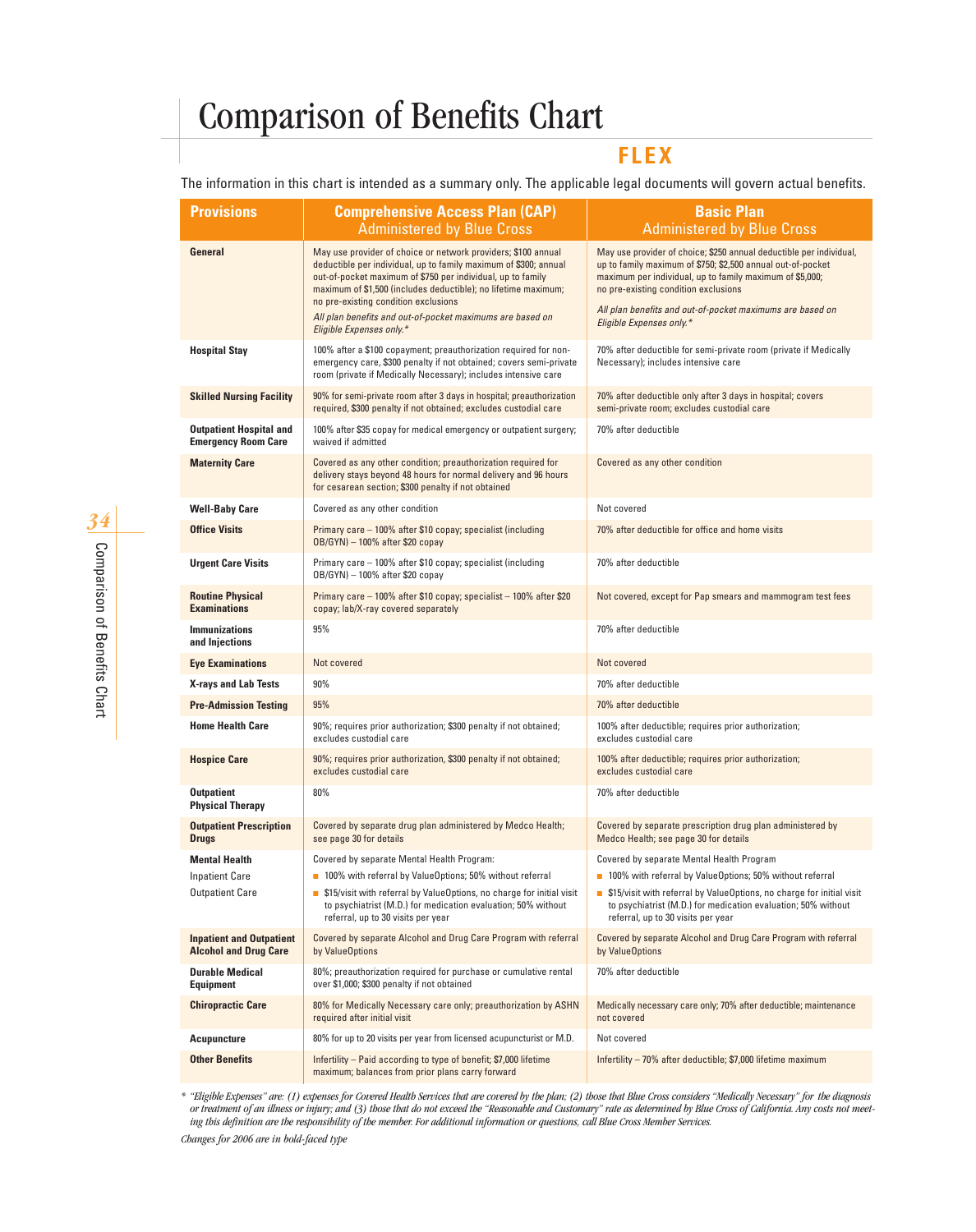#### **FLEX**

The information in this chart is intended as a summary only. The applicable legal documents will govern actual benefits.

| <b>Provisions</b>                                               | <b>Network Access Plan (NAP)</b>                                                                                                                                                                                                                                                                          |                                                                                                                                                                                                                                                                                                                                                                                                          |  |
|-----------------------------------------------------------------|-----------------------------------------------------------------------------------------------------------------------------------------------------------------------------------------------------------------------------------------------------------------------------------------------------------|----------------------------------------------------------------------------------------------------------------------------------------------------------------------------------------------------------------------------------------------------------------------------------------------------------------------------------------------------------------------------------------------------------|--|
|                                                                 | <b>Administered by Blue Cross</b>                                                                                                                                                                                                                                                                         |                                                                                                                                                                                                                                                                                                                                                                                                          |  |
|                                                                 | <b>Network</b>                                                                                                                                                                                                                                                                                            | <b>Non-Network</b>                                                                                                                                                                                                                                                                                                                                                                                       |  |
| <b>General</b>                                                  | Care provided by network providers. \$100 annual deductible per<br>individual, up to family maximum of \$300; annual out-of-pocket<br>maximum of \$750 per individual, up to family maximum of \$1,500<br>(includes deductible); no lifetime maximum on benefits;<br>no pre-existing condition exclusions | Care provided by non-network providers. \$200 annual deductible<br>per individual, up to family maximum of \$600; annual out-of-pocket<br>maximum of \$1,000 per individual, up to family maximum of \$2,000<br>(includes deductible); no lifetime maximum on benefits;<br>no pre-existing condition exclusions<br>All plan benefits and out-of-pocket maximums are based on<br>Eligible Expenses only.* |  |
| <b>Hospital Stay</b>                                            | 100% after \$100 copay; preauthorization required for non-<br>emergency care, \$300 penalty if not obtained; covers semi-private<br>room (private if Medically Necessary); includes intensive care                                                                                                        | 70%; preauthorization required for non-emergency care, \$300<br>penalty if not obtained; covers semi-private room (private if<br>Medically Necessary); includes intensive care                                                                                                                                                                                                                           |  |
| <b>Skilled Nursing Facility</b>                                 | 70% for semi-private room after 3 days in hospital; preauthorization<br>90% for semi-private room after 3 days in hospital; preauthorization<br>required, \$300 penalty if not obtained; excludes custodial care<br>required, \$300 penalty if not obtained; excludes custodial care                      |                                                                                                                                                                                                                                                                                                                                                                                                          |  |
| <b>Outpatient Hospital and</b><br><b>Emergency Room Care</b>    | 100% after \$35 copay for medical emergency or outpatient<br>surgery; waived if admitted                                                                                                                                                                                                                  | 100% after \$35 copay for medical emergency, waived if admitted;<br>70% for outpatient surgery                                                                                                                                                                                                                                                                                                           |  |
| <b>Maternity Care</b>                                           | Covered as any other condition; preauthorization required for<br>delivery stays beyond 48 hours for normal delivery or 96 hours for<br>cesarean section; \$300 penalty if not obtained                                                                                                                    | Covered as any other condition; preauthorization required for<br>delivery stays beyond 48 hours for normal delivery or 96 hours<br>for cesarean section; \$300 penalty if not obtained                                                                                                                                                                                                                   |  |
| <b>Well-Baby Care</b>                                           | Covered as any other condition                                                                                                                                                                                                                                                                            | Covered as any other condition                                                                                                                                                                                                                                                                                                                                                                           |  |
| <b>Office Visits</b>                                            | Primary care - 100% after \$10 copay; Specialist (including<br>0B/GYN) - 100% after \$20 copay                                                                                                                                                                                                            | 70%                                                                                                                                                                                                                                                                                                                                                                                                      |  |
| <b>Urgent Care Visits</b>                                       | Primary care - 100% after \$10 copay; Specialist (including<br>0B/GYN) - 100% after \$20 copay                                                                                                                                                                                                            | 70%                                                                                                                                                                                                                                                                                                                                                                                                      |  |
| <b>Routine Physical</b><br><b>Examinations</b>                  | Primary care - 100% after \$10 copay; Specialist - 100% after \$20<br>copay; lab/X-ray covered separately                                                                                                                                                                                                 | 70%                                                                                                                                                                                                                                                                                                                                                                                                      |  |
| <b>Immunizations and</b><br><b>Injections</b>                   | 95%                                                                                                                                                                                                                                                                                                       | 70%                                                                                                                                                                                                                                                                                                                                                                                                      |  |
| <b>Eye Examinations</b>                                         | Not covered                                                                                                                                                                                                                                                                                               | Not covered                                                                                                                                                                                                                                                                                                                                                                                              |  |
| <b>X-rays and Lab Tests</b>                                     | 90%                                                                                                                                                                                                                                                                                                       | 70%                                                                                                                                                                                                                                                                                                                                                                                                      |  |
| <b>Pre-Admission Testing</b>                                    | 95%                                                                                                                                                                                                                                                                                                       | 70%                                                                                                                                                                                                                                                                                                                                                                                                      |  |
| <b>Home Health Care</b>                                         | 90%; requires prior authorization, \$300 penalty if not obtained;<br>excludes custodial care                                                                                                                                                                                                              | 70%; requires prior authorization, \$300 penalty if not obtained;<br>excludes custodial care                                                                                                                                                                                                                                                                                                             |  |
| <b>Hospice Care</b>                                             | 90%; requires prior authorization, \$300 penalty if not obtained;<br>excludes custodial care                                                                                                                                                                                                              | 70%; requires prior authorization, \$300 penalty if not obtained;<br>excludes custodial care                                                                                                                                                                                                                                                                                                             |  |
| <b>Outpatient Physical</b><br><b>Therapy</b>                    | 80%                                                                                                                                                                                                                                                                                                       | 70%                                                                                                                                                                                                                                                                                                                                                                                                      |  |
| <b>Outpatient Prescription</b><br><b>Drugs</b>                  | Covered by separate drug plan administered by Medco Health;<br>see page 30 for details                                                                                                                                                                                                                    | Covered by separate drug plan administered by Medco Health; see<br>page 30 for details                                                                                                                                                                                                                                                                                                                   |  |
| <b>Mental Health</b>                                            | Covered by separate Mental Health Program                                                                                                                                                                                                                                                                 | Covered by separate Mental Health Program                                                                                                                                                                                                                                                                                                                                                                |  |
| <b>Inpatient Care</b>                                           | 100% with referral by ValueOptions; 50% without referral                                                                                                                                                                                                                                                  | 100% with referral by ValueOptions; 50% without referral                                                                                                                                                                                                                                                                                                                                                 |  |
| <b>Outpatient Care</b>                                          | Statistivity 15/visit with referral by ValueOptions, no charge for initial<br>visit to psychiatrist (M.D.) for medication evaluation;<br>50% without referral, up to 30 visits per year                                                                                                                   | States \$15/visit with referral by ValueOptions, no charge for initial<br>visit to psychiatrist (M.D) for medication evaluation;<br>50% without referral, up to 30 visits per year                                                                                                                                                                                                                       |  |
| <b>Inpatient and Outpatient</b><br><b>Alcohol and Drug Care</b> | Covered by separate Alcohol and Drug Care Program with<br>referral by ValueOptions                                                                                                                                                                                                                        | Covered by separate Alcohol and Drug Care Program with<br>referral by ValueOptions                                                                                                                                                                                                                                                                                                                       |  |
| <b>Durable Medical</b><br><b>Equipment</b>                      | 80%; preauthorization required for purchase or cumulative rental<br>over \$1,000; \$300 penalty if not obtained                                                                                                                                                                                           | 70%; preauthorization required for purchase or cumulative rental<br>over \$1,000; \$300 penalty if not obtained                                                                                                                                                                                                                                                                                          |  |
| <b>Chiropractic Care</b>                                        | 80% for care approved by ASHN using ASHN provider                                                                                                                                                                                                                                                         | 70% for up to 15 visits for Medically Necessary care                                                                                                                                                                                                                                                                                                                                                     |  |
| <b>Acupuncture</b>                                              | 80% for up to 20 visits per year from licensed acupuncturist or M.D.                                                                                                                                                                                                                                      | 70% for up to 15 visits per year from licensed acupuncturist or M.D.                                                                                                                                                                                                                                                                                                                                     |  |
| <b>Other Benefits</b>                                           | Infertility – Paid according to type of benefit; \$7,000 lifetime<br>maximum; balances from prior plans carry forward                                                                                                                                                                                     | Infertility – Paid according to type of benefit; \$7,000 lifetime<br>maximum; balances from prior plans carry forward                                                                                                                                                                                                                                                                                    |  |

*\* "Eligible Expenses" are: (1) expenses for Covered Health Services that are covered by the plan; (2) those that Blue Cross considers "Medically Necessary" for the diagnosis or treatment of an illness or injury; and (3) those that do not exceed the "Reasonable and Customary" rate as determined by Blue Cross of California. Any costs not meeting this definition are the responsibility of the member. For additional information or questions, call Blue Cross Member Services.*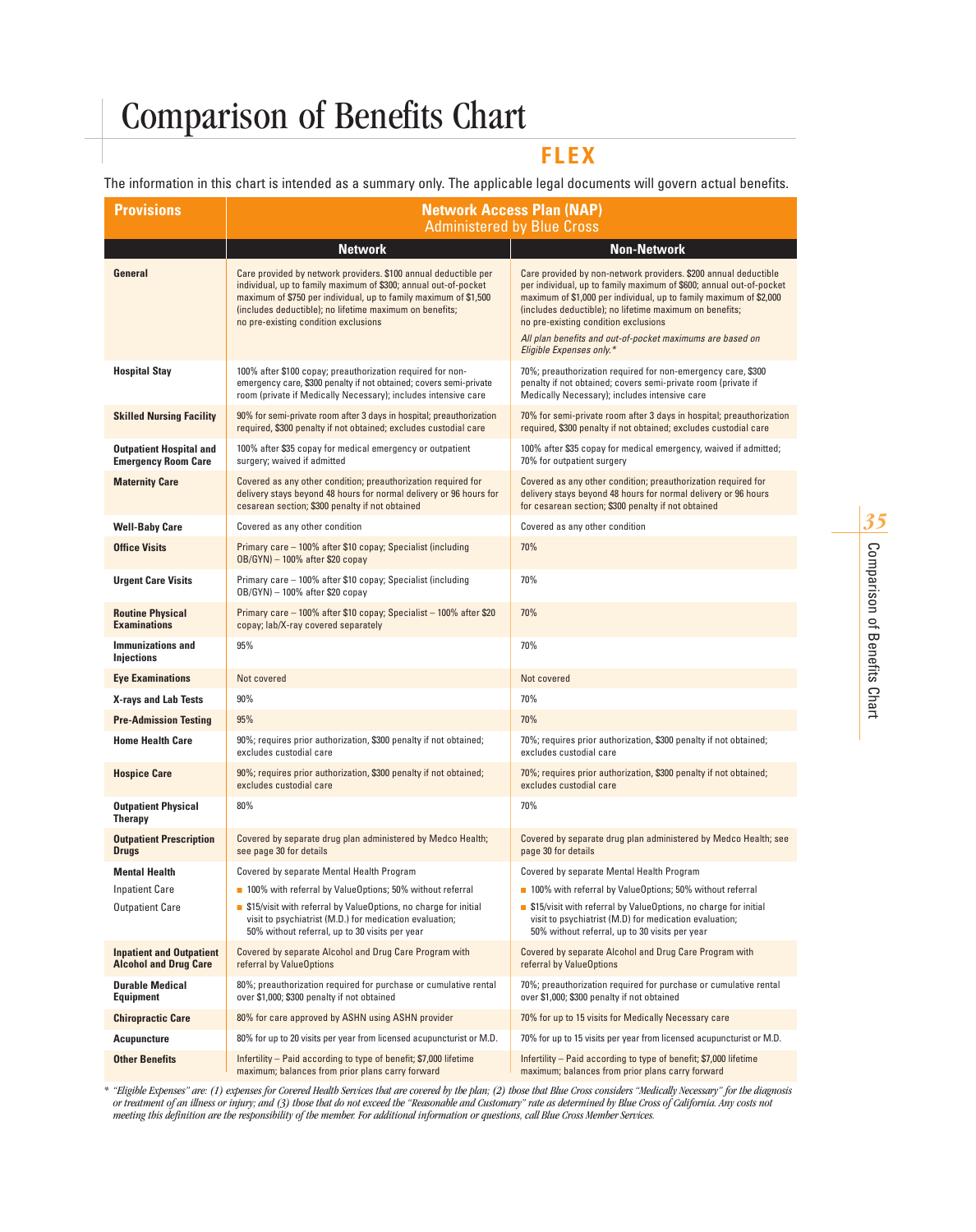This chart lists the HMO plans offered in selected counties in California. Plan availability is based on ZIP codes and may be limited in some counties. Please call each HMO directly if you would like to verify its availability in your ZIP code.  $\bullet$  = Coverage in Entire County  $\bullet$  = Coverage in Some Parts of County

| <b>County</b>      | <b>Blue Shield</b><br><b>HMO</b> | <b>Health Net</b><br><b>HMO</b> | <b>Kaiser North &amp; South</b><br><b>HMO</b> | <b>PacifiCare</b><br><b>HMO</b> |
|--------------------|----------------------------------|---------------------------------|-----------------------------------------------|---------------------------------|
| Alameda            | $\bullet$                        | $\bullet$                       | $\bullet$                                     | $\bullet$                       |
| Amador             |                                  |                                 | $\blacktriangle$                              |                                 |
| <b>Butte</b>       | O                                |                                 |                                               |                                 |
| Colusa             |                                  |                                 |                                               |                                 |
| Contra Costa       | O                                | O                               | $\bullet$                                     |                                 |
| <b>El Dorado</b>   | $\blacktriangle$                 | $\blacktriangle$                | $\blacktriangle$                              | ▲                               |
| Fresno             |                                  | $\blacktriangle$                | $\blacktriangle$                              |                                 |
| Glenn              |                                  |                                 |                                               |                                 |
| Humboldt           |                                  |                                 |                                               |                                 |
| Imperial           |                                  |                                 | $\blacktriangle$                              | $\blacktriangle$                |
| Kern               | ▲                                | ▲                               | ▲                                             |                                 |
| <b>Kings</b>       |                                  |                                 | $\blacktriangle$                              |                                 |
| Lake               |                                  |                                 |                                               |                                 |
| <b>Los Angeles</b> | C.                               | 0                               | $\blacktriangle$                              | $\blacktriangle$                |
| Madera             |                                  | $\bullet$                       | $\blacktriangle$                              | ▲                               |
| Marin              |                                  |                                 | $\blacktriangle$                              |                                 |
| Mariposa           |                                  |                                 | ▲                                             |                                 |
| <b>Mendocino</b>   |                                  |                                 |                                               |                                 |
| Merced             |                                  | O                               |                                               |                                 |
| Monterey           |                                  |                                 |                                               |                                 |
| Napa               |                                  | O                               | $\blacktriangle$                              |                                 |
| Nevada             | $\blacktriangle$                 | $\blacktriangle$                |                                               | $\blacktriangle$                |
| Orange             |                                  | O                               | O                                             |                                 |
| Placer             | $\blacktriangle$                 | $\blacktriangle$                | $\blacktriangle$                              | $\blacktriangle$                |
| Plumas             |                                  |                                 |                                               |                                 |
| Riverside          | C                                | $\blacktriangle$                | $\blacktriangle$                              | $\blacktriangle$                |
| Sacramento         |                                  | $\bullet$                       | O                                             |                                 |
| San Bernardino     | $\blacktriangle$                 | $\blacktriangle$                | $\blacktriangle$                              | $\blacktriangle$                |
| San Diego          | ▲                                | r i                             | ▲                                             |                                 |
| San Francisco      |                                  | $\bullet$                       |                                               |                                 |
| San Joaquin        |                                  | O                               | ▲                                             |                                 |
| San Luis Obispo    |                                  |                                 |                                               |                                 |
| San Mateo          |                                  |                                 |                                               |                                 |
| Santa Barbara      |                                  |                                 |                                               |                                 |
| Santa Clara        |                                  |                                 |                                               |                                 |
| Santa Cruz         |                                  |                                 | $\blacktriangle$                              |                                 |
| Sierra             |                                  |                                 |                                               |                                 |
| Solano             |                                  |                                 | œ                                             |                                 |
| Sonoma             |                                  |                                 |                                               |                                 |
| <b>Stanislaus</b>  |                                  |                                 |                                               |                                 |
| Sutter             |                                  |                                 |                                               |                                 |
| <b>Tehama</b>      |                                  |                                 |                                               |                                 |
| Tulare             |                                  |                                 |                                               |                                 |
| Ventura            |                                  |                                 | $\blacktriangle$                              |                                 |
| Yolo               |                                  | O                               | ▲                                             |                                 |
| Yuba               |                                  |                                 | $\blacktriangle$                              |                                 |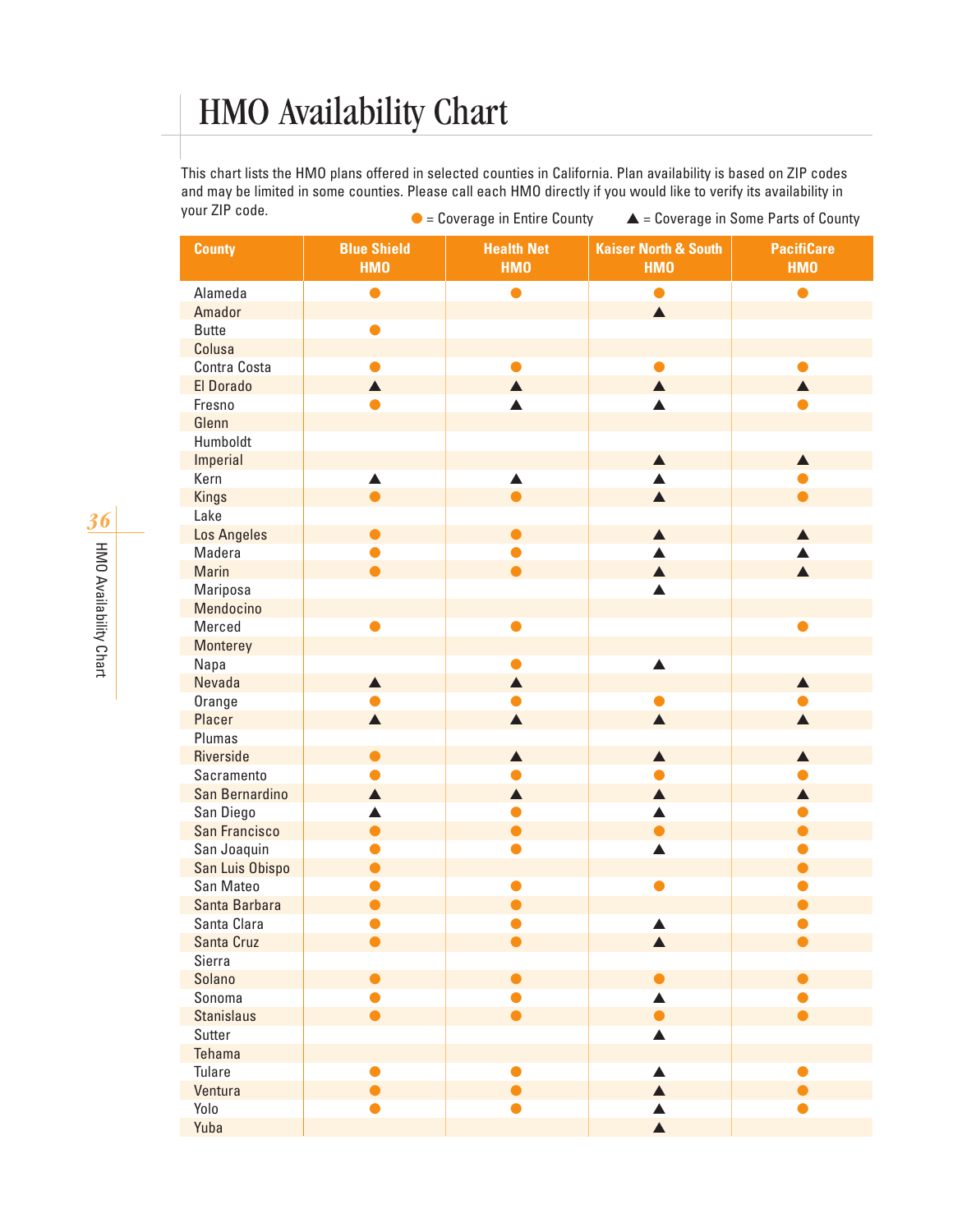